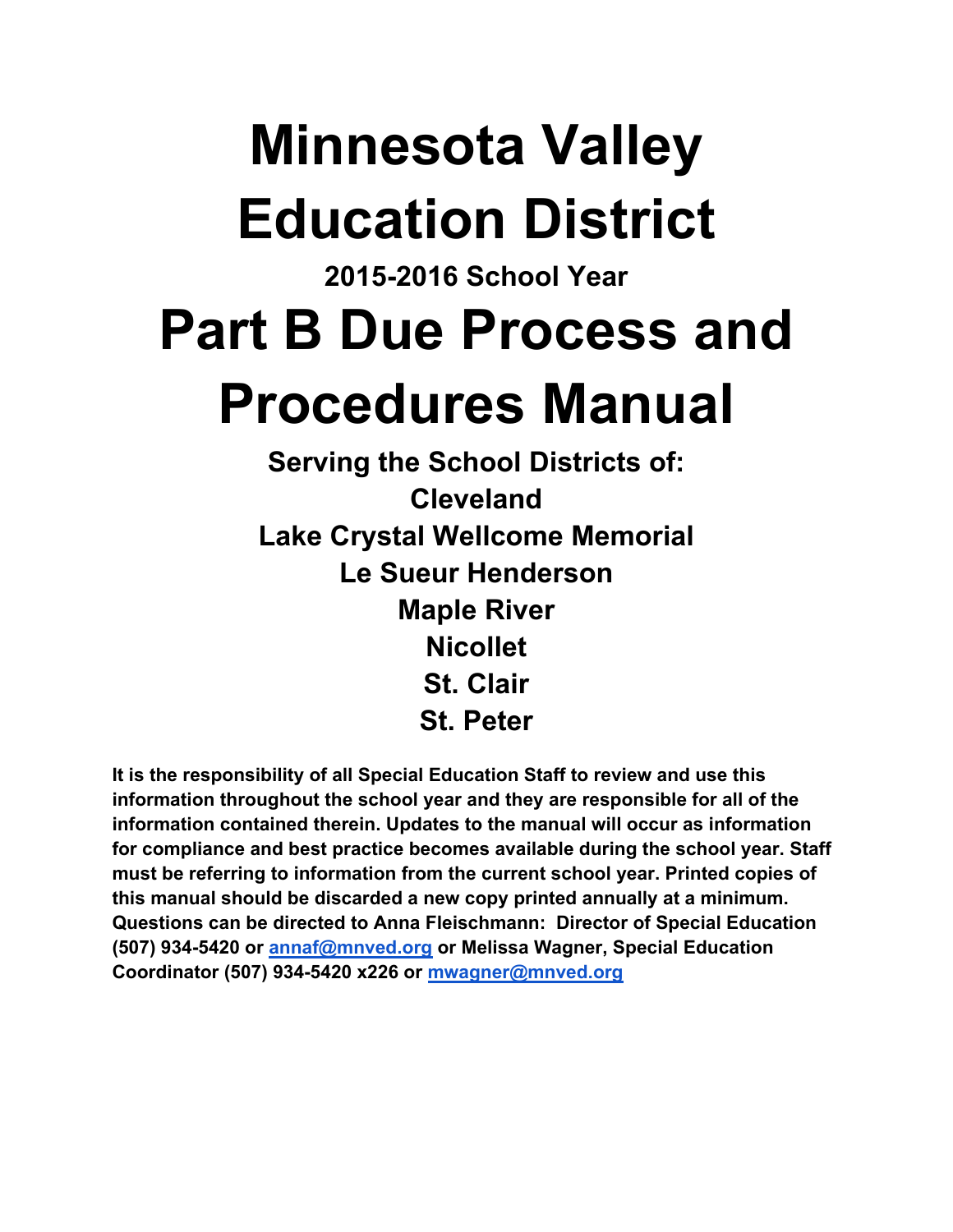## **Table of Contents:**

| <b>Timelines</b>                                                             | Page 3  |
|------------------------------------------------------------------------------|---------|
| <b>Student Files</b>                                                         | Page 4  |
| <b>Permanent Files</b>                                                       |         |
| <b>Working Files</b>                                                         |         |
| <b>File Retention</b>                                                        |         |
| <b>Notification</b>                                                          | Page 5  |
| <b>Prior Written Notices for Evaluations</b>                                 |         |
| <b>Prior Written Notices</b>                                                 |         |
| <b>Meeting Notices</b>                                                       |         |
| <b>Evaluation and Eligibility</b>                                            | Page 10 |
| Comprehensive Evaluation/Re-Evaluation Planning Worksheet                    |         |
| <b>Information from Parents</b>                                              |         |
| <b>Functional Behavioral Assessments</b>                                     |         |
| Comprehensive Summary and Present Levels of Performance                      |         |
| Special Education Needs That Derive From The Disability                      |         |
| <b>Adaptations and Modifications</b>                                         |         |
| <b>Eligibility Determination</b>                                             |         |
| <b>Individual Education Plans</b>                                            | Page 15 |
| Present Levels of Functional and Adaptive Behavior                           |         |
| Long and Short Term Goals and Objectives                                     |         |
| Special Education and Related Services                                       |         |
| <b>Least Restrictive Environment</b>                                         |         |
| <b>Adaptations and Modifications</b>                                         |         |
| <b>Modification of Assessments</b>                                           |         |
| Positive Behavior Support Plans (PBSP) or Behavior Intervention Plans (BIP): |         |
| <b>Progress Reporting</b>                                                    |         |
| <b>Extended School Year</b>                                                  |         |
| Developmental Delay(DD) Label (Ages 3-6)                                     | Page 21 |
| Transitioning from Part C (Birth to 2) to Part B services                    |         |
| Qualifying students for DD label ages 3-6                                    |         |
| <b>Transition Planning</b>                                                   | Page 22 |
| <b>Transition Assessments</b>                                                |         |
| <b>Transition Goals</b>                                                      |         |
| <b>Transition Programming</b>                                                |         |
| <b>Restrictive Procedures</b>                                                | Page    |
| 24                                                                           |         |
| <b>Physical Restraints</b>                                                   |         |
| Seclusion                                                                    |         |
| <b>Exit Procedures</b>                                                       | Page 26 |
| Graduating and/or Aging Out of Services                                      |         |
| Summary of Performance                                                       |         |
| PWN for Graduation or Aging Out                                              |         |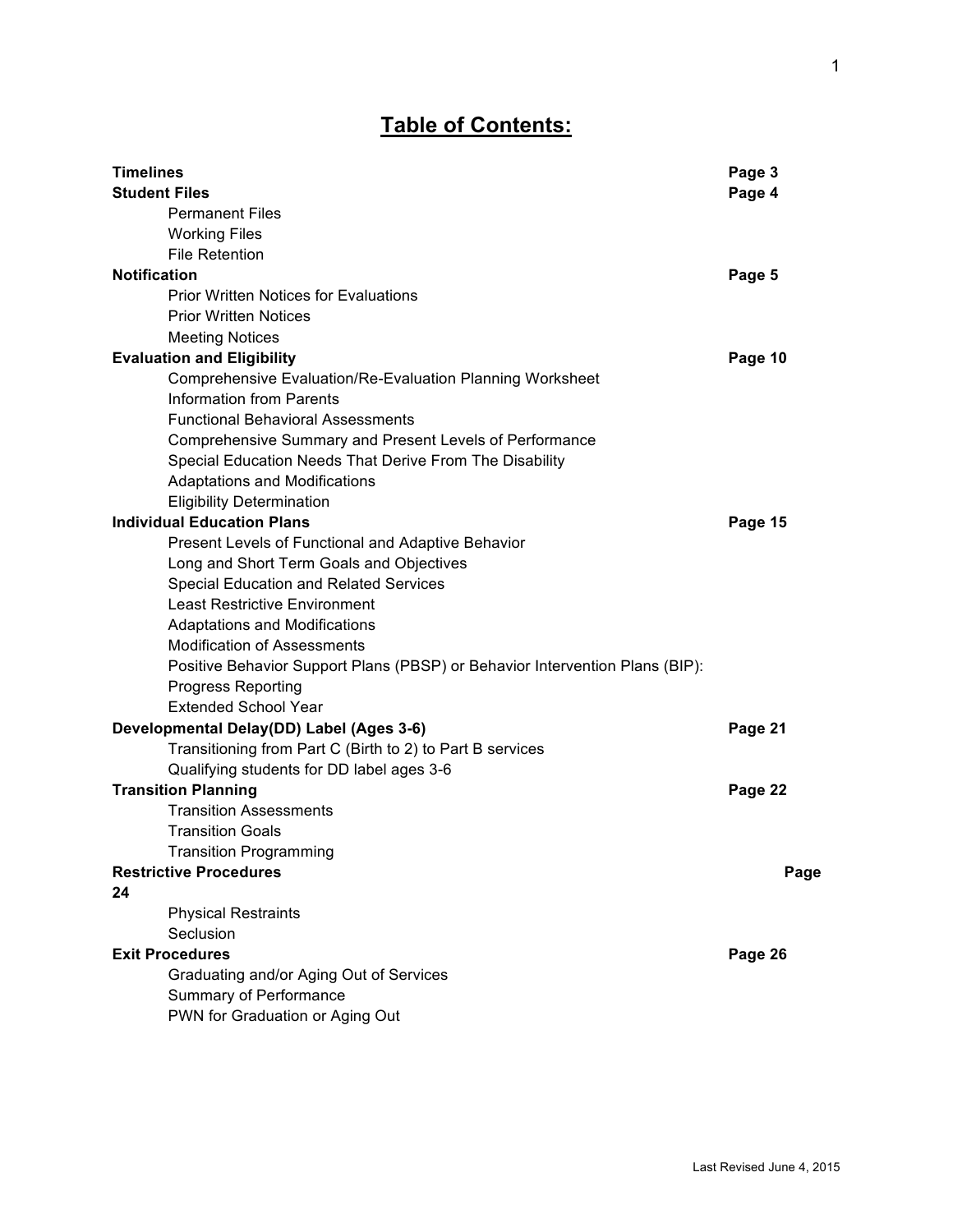| Appendix A: Minnesota Valley Education District Points of Contact       | Page 28 |
|-------------------------------------------------------------------------|---------|
| Appendix B:  Specific Evaluation Requirements by Categorical Disability | Page 29 |
| Autism Spectrum Disorder - 8/15/12<br>$\bullet$                         |         |
| Deaf and Blind - 8/15/12<br>$\bullet$                                   |         |
| Deaf and Hard of Hearing - 8/15/12<br>$\bullet$                         |         |
| Developmental Adapted Physical Education - 8/15/12<br>$\bullet$         |         |
| Developmental Cognitive Disability - 8/15/12<br>$\bullet$               |         |
| Developmental Delay - Ages 3 through 6<br>- 8/15/12<br>$\bullet$        |         |
| Developmental Delay - Birth through Age 2 - 8/15/12<br>٠                |         |
| Emotional or Behavioral Disabilities - 8/15/12                          |         |
| Other Health Disabilities<br>- 8/15/12<br>$\bullet$                     |         |
| Physically Impaired - 8/15/12<br>$\bullet$                              |         |
| Severely Multiply Impaired - 8/15/12                                    |         |
| Specific Learning Disability - 8/15/12<br>٠                             |         |
| Speech Language Impairment - 8/15/12                                    |         |

- Traumatic Brain Injury 8/15/12
- Visual Impairment Checklist 8/15/12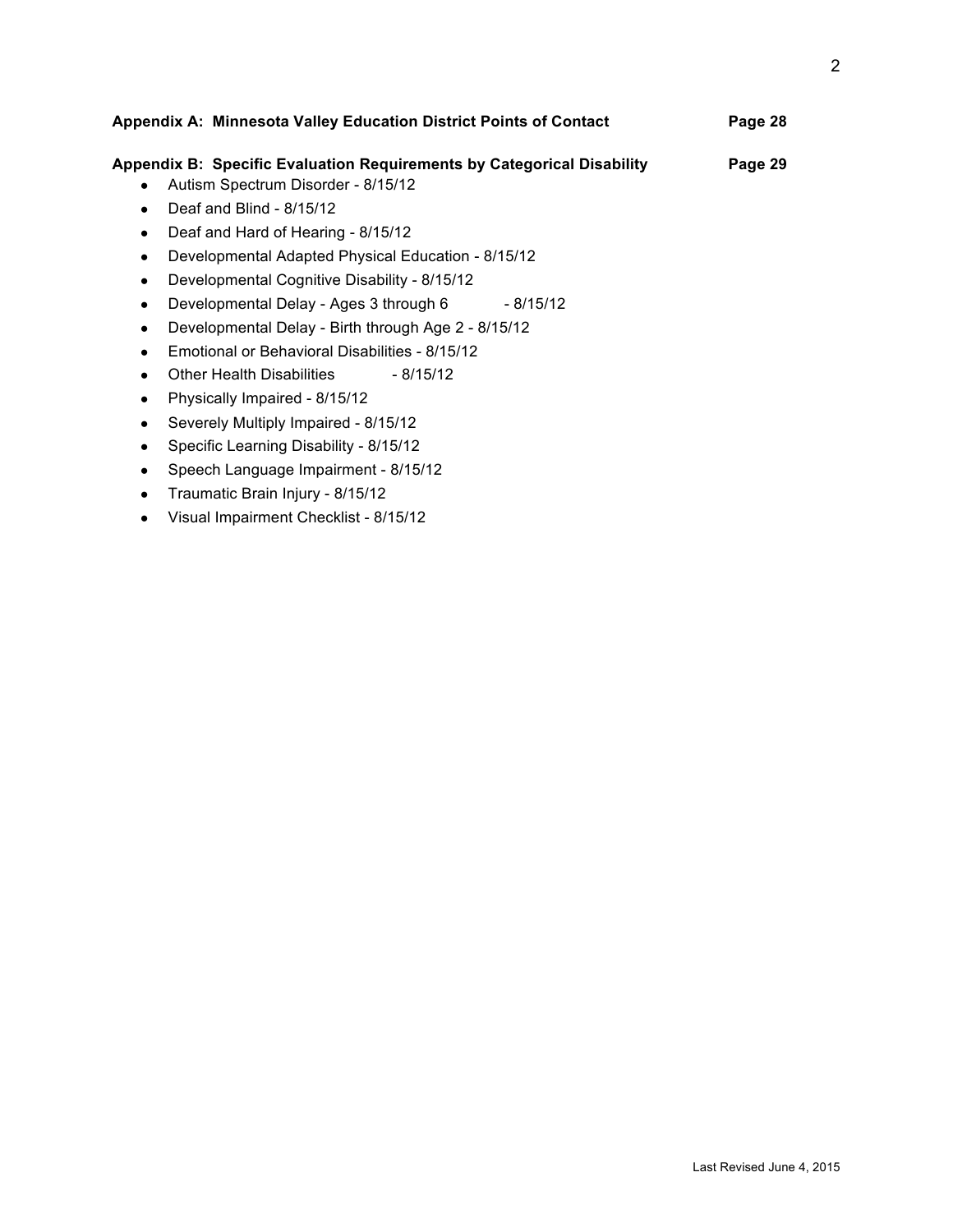## **Timelines-**

#### **Referrals/Evaluation Timelines:**

- No initial evaluation can begin without signed consent from the parent.
- A student who has been identified must have a comprehensive re-evaluation every three years at a minimum.
- Re-evaluations can commence 14 calendar days after a school district sends out the Evaluation PWN if parents have not responded.
- Once you have signed consent (or after fourteen calendar days for a re-evaluation) you have 30 SCHOOL days to complete all of the assessments and have the parent meeting to review the results of the assessment. (Helps to set the Evaluation Reporting meeting at the start so testing staff know when they must have testing done and information in report by).
- Finalized Evaluation Reports should be sent out within 15 SCHOOL days of the meeting.

#### **IEP Timelines:**

- Once you determine that student is eligible, you should have an IEP written within 10 SCHOOL days of the meeting (you have 30 calendar days to do this by law, but MVED expects quicker turn around than that.)
- Finalized IEP's should be out within 10 SCHOOL days of the meeting. PWN's should be done within 48 hours of a meeting.
- The proposed start date for services should fourteen calendar days from the date of the PWN as parents have 14 days to refuse the proposal in writing. If the start date is sooner, make sure you have a signature on the PWN.
- Initial IEP's cannot commence without a parental signature on the initial PWN.
- When a new student transfers to your district, you can start them as you are able and then you have 30 calendar days to meet as an IEP team to either accept the IEP and evaluation as written or re-write IEP and conduct a new assessment.
- IEP's must be revised at least annually or when a student has met any of their goals.

#### **Secondary Transition Timelines:**

- Transition needs to be addressed during a student's ninth grade year at the latest.
- Students must be informed of the transfer of majority rights by their seventeenth birthday.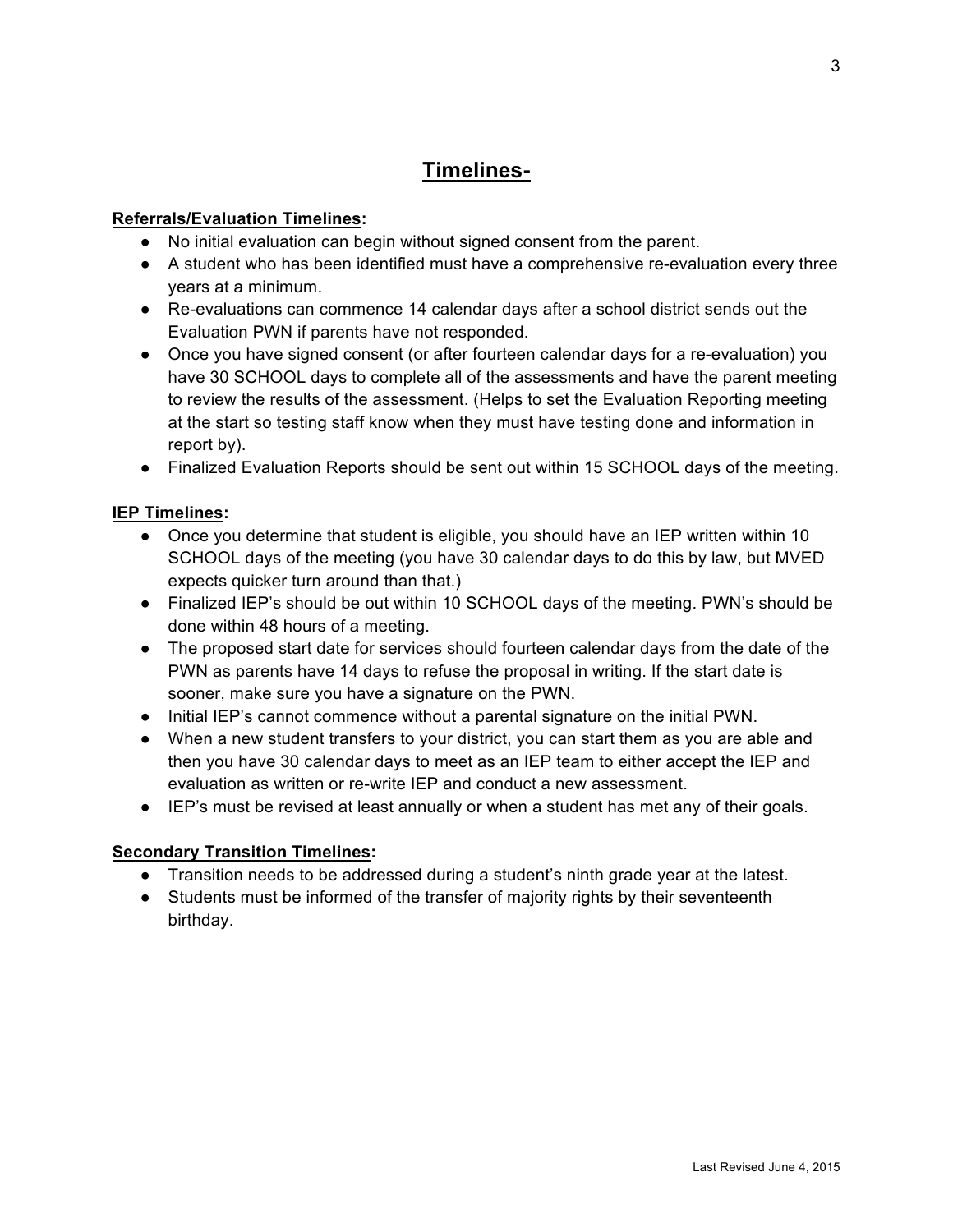## **Student Files-**

#### **Permanent Files:**

All due process paperwork needs to kept as a part of a student's permanent record. This includes (at a minimum) the following:

- 1. Pre-referral interventions and documentation.
- 2. Initial Prior Written Notice for an Evaluation including the parent's signature.
- 3. Initial Evaluation Report.
- 4. Initial Individual Education Plan.
- 5. Initial Prior Written Notice for an IEP including the parent's signature.
- 6. All meeting notices for IEP and Evaluation Meetings.
- 7. Progress Reporting on all Individual Education Plans.
- 8. All subsequent Evaluation Reports.
- 9. All subsequent Individual Education Plans.
- 10. All subsequent Prior Written Notices for evaluations, IEPs and all changes to a student's programming.
- 11. Manifestation Determinations.
- 12. Records for the use of Restrictive Procedures and Staff Debriefings following the use of Restrictive Procedures (Physical Restraints and/or Seclusions).
- 13. Documentations supporting two or more attempts to notify parents of meetings (if they are not in attendance).

Staff may choose

#### **Working Files:**

- Staff may keep a working copy of files for up to one year for a student. The working file may include handwritten notes, communication logs, behavior charts and documentation, etc.
- Anything that is retained for more than one year needs to be transferred to a student's permanent record.
- Staff should consider what is being retained in a working file and for how long as some things should not become part of a student's school record. Some of these things may include: Confidential mental health assessments from outside agencies (Diagnostic Assessments, Psycho-sexual Assessments, etc.), Child Protection and Police Reports. Information that is beneficial for other school staff to understand the needs and functioning of a student, should instead be cited in the student's evaluation report in an accurate and well documented manner.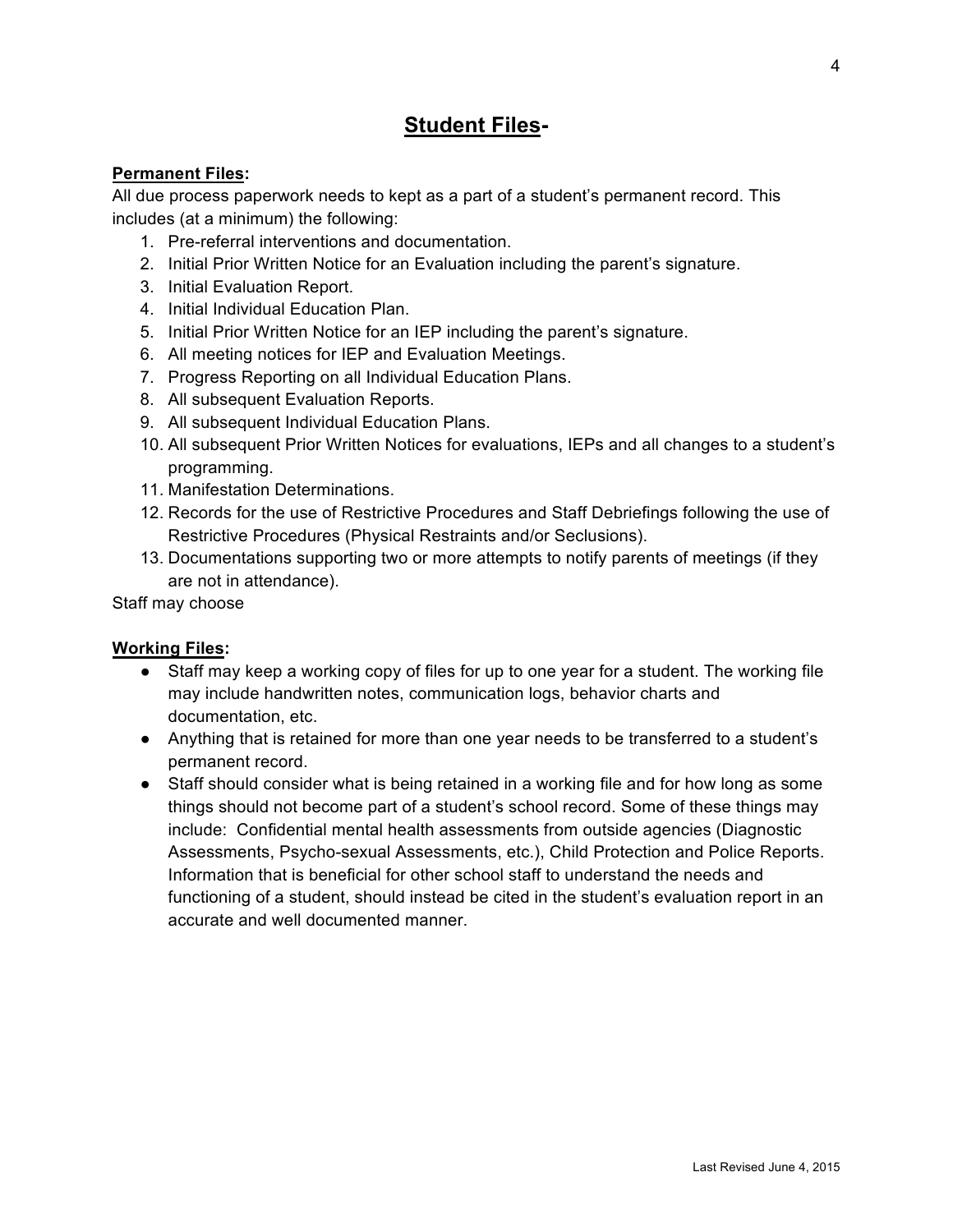## **Notification-**

Prior Written Notices (PWNs) are the legal notice required to be completed any time a district proposes or refuses to initiate or change the identification, evaluation, educational placement or provision of FAPE (Free and Appropriate Public Education) to a child.

- PWNs are required PRIOR TO providing a service to a student.
- All acronyms must be defined at least once in each notice.
- The PWN must be translated to a parent's 'native language' if they cannot understand English.
- If a district provides an interpreter for materials or meetings it must be documented.

**Prior Written Notice of an Evaluation:** Written summary of what was discussed at an evaluation planning meeting for a student.

#### *Description of the action(s) proposed or refused by the district:*

This is your list of proposed tests that you will complete for a student.

Sample of Noncompliance:

Three-year reevaluation.

#### Sample of Compliance:

The district is proposing to conduct a three year reevaluation. Specific data to be reviewed assessments to be conducted are documented in the attached evaluation plan.

Sample of Noncompliance:

| Intellectual Functioning | <b>WISC-IV or UNIT</b>                                                     | <b>SpEd Staff</b>          |
|--------------------------|----------------------------------------------------------------------------|----------------------------|
| Sample of Compliance:    |                                                                            |                            |
| Intellectual Functioning | Wechsler Intelligence Scale<br>for Children, Fourth Edition<br>$(WISC-IV)$ | <b>School Psychologist</b> |

*Explanation of why the district proposes to take or refused to take the action:*

Why the district wants to evaluate a student for services.

Sample of Noncompliance:

It's time.

Sample of Compliance:

The Individual Education Program (IEP) team determined that the evaluation procedures outlined in this Prior Written Notice were necessary to determine the student's current educational needs.

Sample of Noncompliance:

Jessica is failing.

Sample of Compliance:

Pre-referral interventions were unsuccessful. Jessica's teachers continue to have concerns regarding her academic progress.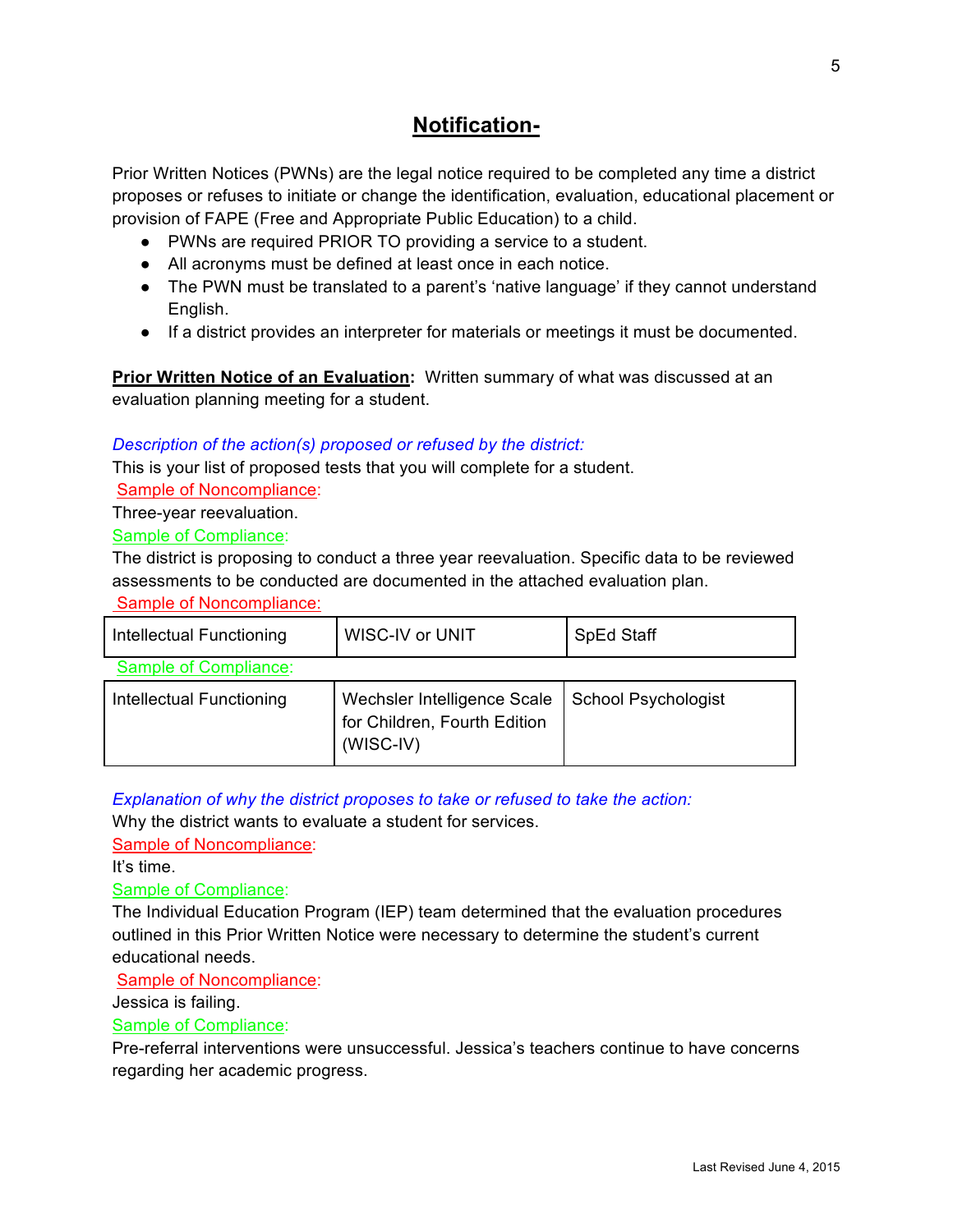#### *Description of each evaluation procedure, test, record, or report the district used as a basis for the proposed action or for refusing the requested action:*

- The information used to decide what tests will be given to a student.
- Drop downs are sufficient in this area- Be sure they include input from parents and student (if appropriate) as well as documentation/records, etc.

These could include:

- ➔ Parent and teacher input
- ➔ Classroom performance
- ➔ Formal Assessment results
- ➔ Progress on previous IEP goals and objectives
- ➔ Results of pre-referral interventions
- ➔ Data collected as part of Scientific Research-Based Intervention (SRBI)

#### *Description of other options the team considered and the reasons why those options were proposed or rejected:*

This is always required. There are always other options that should have been discussed. This could include:

- $\rightarrow$  Delaying the evaluation
- ➔ Conducting additional pre-referral interventions
- ➔ Conducting different assessment procedures
- ➔ Just reviewing existing data

#### Sample of Noncompliance:

The team considered all relevant options.

#### Sample of Compliance:

The team considered adding an additional reading assessment to the evaluation plan, but decided against that option because all educational needs could be determined without additional assessment.

#### Sample of Noncompliance:

No other options were considered.

#### Sample of Compliance:

The team considered delaying the evaluation until another pre-referral intervention was implemented, but decided against that option because the student's behavior has made the need for the evaluation urgent.

#### *Description of other factors affecting the proposal or refusal:*

Other factors could include:

- **Behavior**
- ➔ Limited English proficiency
- ➔ Blind or Visual Impairments
- ➔ Communication Needs
- ➔ Assistive Technology

 It is sufficient to write "None" in this section if no evidence of other factors that should be considered.

Sample of Compliance: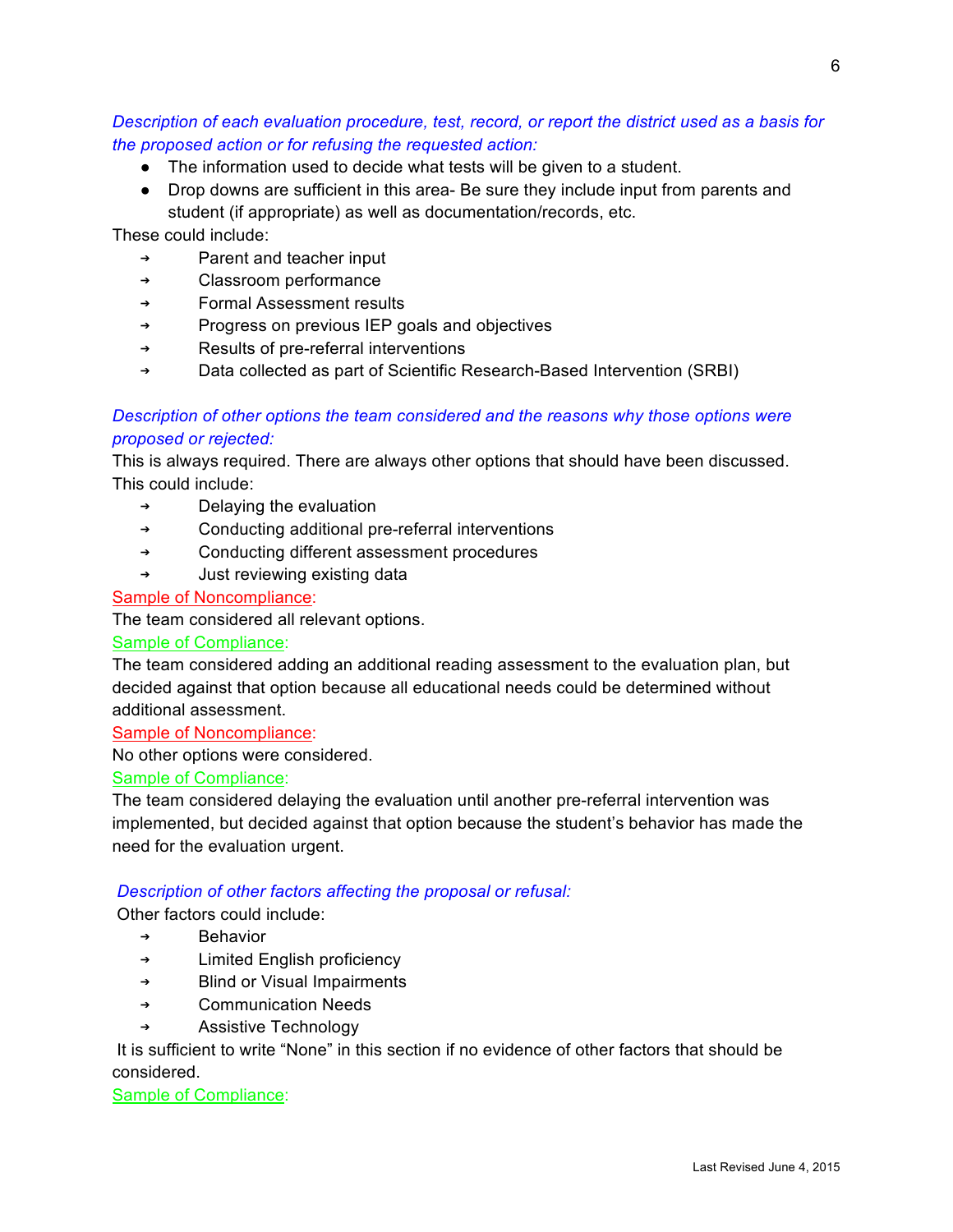Ryan has a diagnosis of Attention Deficit/Hyperactivity Disorder (ADHD) and will need testing sessions broken down into smaller segments to obtain optimal results.

**Prior Written Notice:** Written summary of what was discussed at an IEP or evaluation planning meeting for a student.

- Complete any time the district is proposing (or refusing) an action for a student.
- Parents sign off on the PWN, not the IEP or Evaluation Plan itself.
- Make sure the dates on the signature page have been changed to the date the PWN was written. They do not automatically update on SpEd Forms.
- The PWN should always highlight what makes this proposed IEP different from the previous IEP.

#### *Description of the action(s) proposed or refused by the district:*

● For an INITIAL IEP, the action may refer to an attached IEP. Specify the IEP date and generally describe the contents:

Sample of Noncompliance:

See attached IEP.

#### Sample of Compliance:

The district is proposing to implement an initial Individual Education Program (IEP) for Specific Learning Disabilities (SLD) services as discussed at the IEP Team Meeting on October 14, 2011. Please see attached IEP.

● For an ANNUAL IEP, the action should describe specific goals, services and/or changes from the previous IEP (i.e. What is new in the proposed IEP):

Sample of Noncompliance:

#### Annual IEP.

#### Sample of Compliance:

The district is proposing to provide continued direct instruction in reading to address Johnny's Specific Learning Disability. He will continue to receive services in the resource room as well as accommodations and modifications in the classroom.

#### *Explanation of why the district proposes to take or refused to take the action:*

Why is the district proposing the changes to the IEP (or the Initial IEP).

Sample of Noncompliance:

It's time for a new IEP.

#### Sample of Compliance:

George has not made sufficient progress on his Individual Education Program (IEP goals) and continues to demonstrate a need for special education and related services to address his Specific Learning Disability in reading.

#### Sample of Noncompliance:

Elizabeth qualifies for special education.

#### Sample of Compliance:

Elizabeth has been identified with a Specific Learning Disability in reading and requires direct instruction in order to make sufficient academic progress.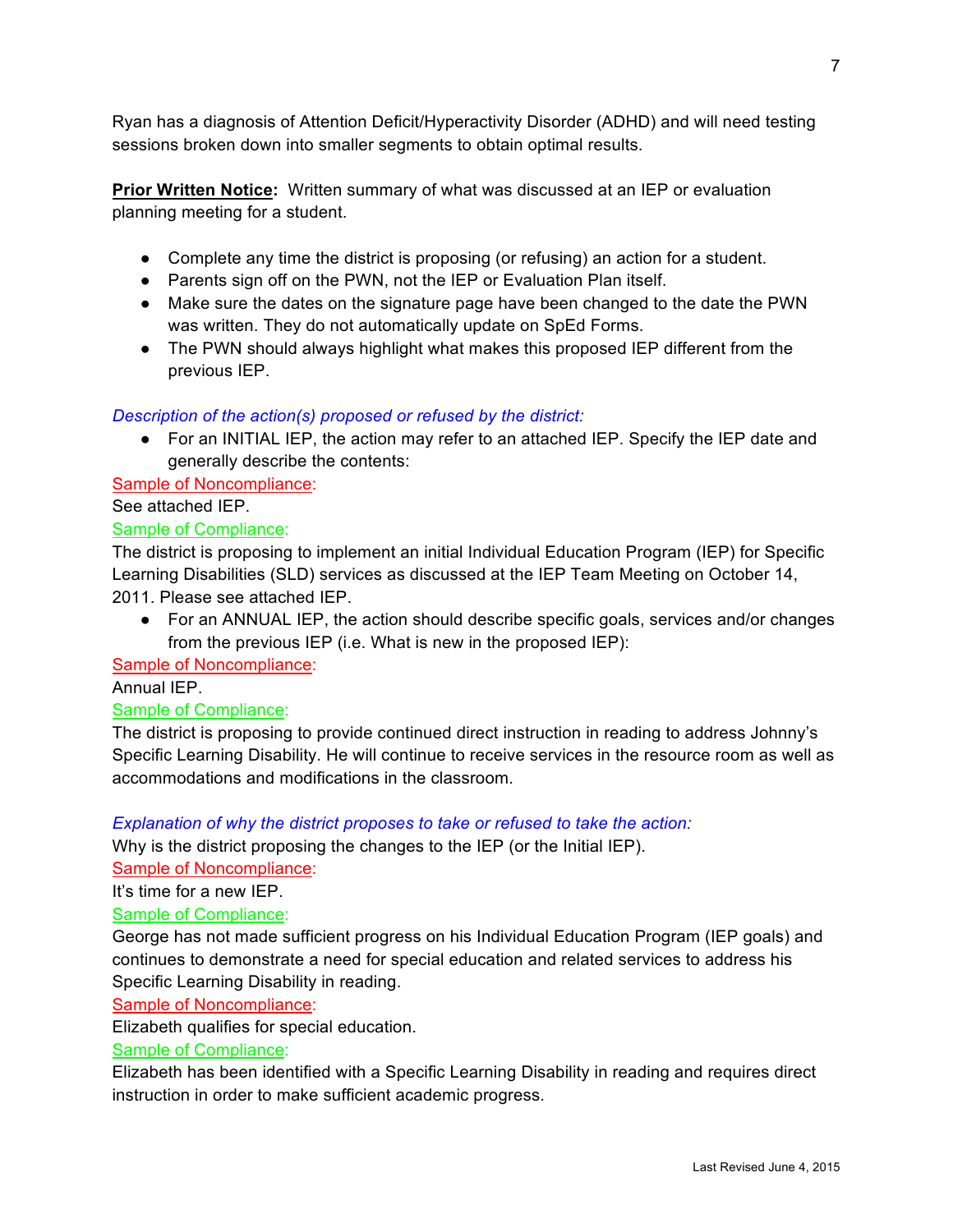*Description of each evaluation procedure, test, record, or report the district used as a basis for the proposed action or for refusing the requested action:*

- This is the underlying data used to inform the changes.
- Drop downs are sufficient in this area- Be sure they include input from parents and student (if appropriate) as well as documentation/records, etc.

These could include:

- ➔ Parent input (mandatory)
- ➔ Teacher input
- ➔ Classroom performance
- ➔ Formal assessment results
- ➔ Progress on previous IEP goals and objectives

#### *Description of other options the team considered and the reasons why those options were proposed or rejected:*

● There must always be other options considered by the team for a student.

This should include:

- ➔ Placement decisions
- ➔ Adding a service and/or increasing service time
- ➔ Discontinuing a service and/or decreasing service time
- ➔ Accommodations and modifications
- ➔ Location of service provision (setting I, II,III,IV, etc)
- A good rule of thumb is to make sure the team talks about both more and less restrictive services at team meetings. This will aid the IEP writer in being able to write a comprehensive LRE in the IEP. This section will provide the justification that the proposal is the LRE the student can be served in. "No other options were considered." – Not compliant.

#### Sample of Noncompliance:

The team considered all relevant options.

#### Sample of Compliance:

The team considered placing Connor in a setting four placement but decided against that option because he is making sufficient progress in the setting three placement as indicated by progress reports and teacher input.

#### Sample of Noncompliance:

The team considered increasing or decreasing service time, but determined the services proposed in the IEP are best to meet the needs of the student.

#### Sample of Compliance:

The team considered reducing Kayla's service time for reading but decided against that option because the team feels the current amount of service time for reading is necessary to meet Kayla's needs as based upon recent progress measurements and reports.

#### *Description of other factors affecting the proposal or refusal:*

- There do not need to be other factors.
- Other factors could include: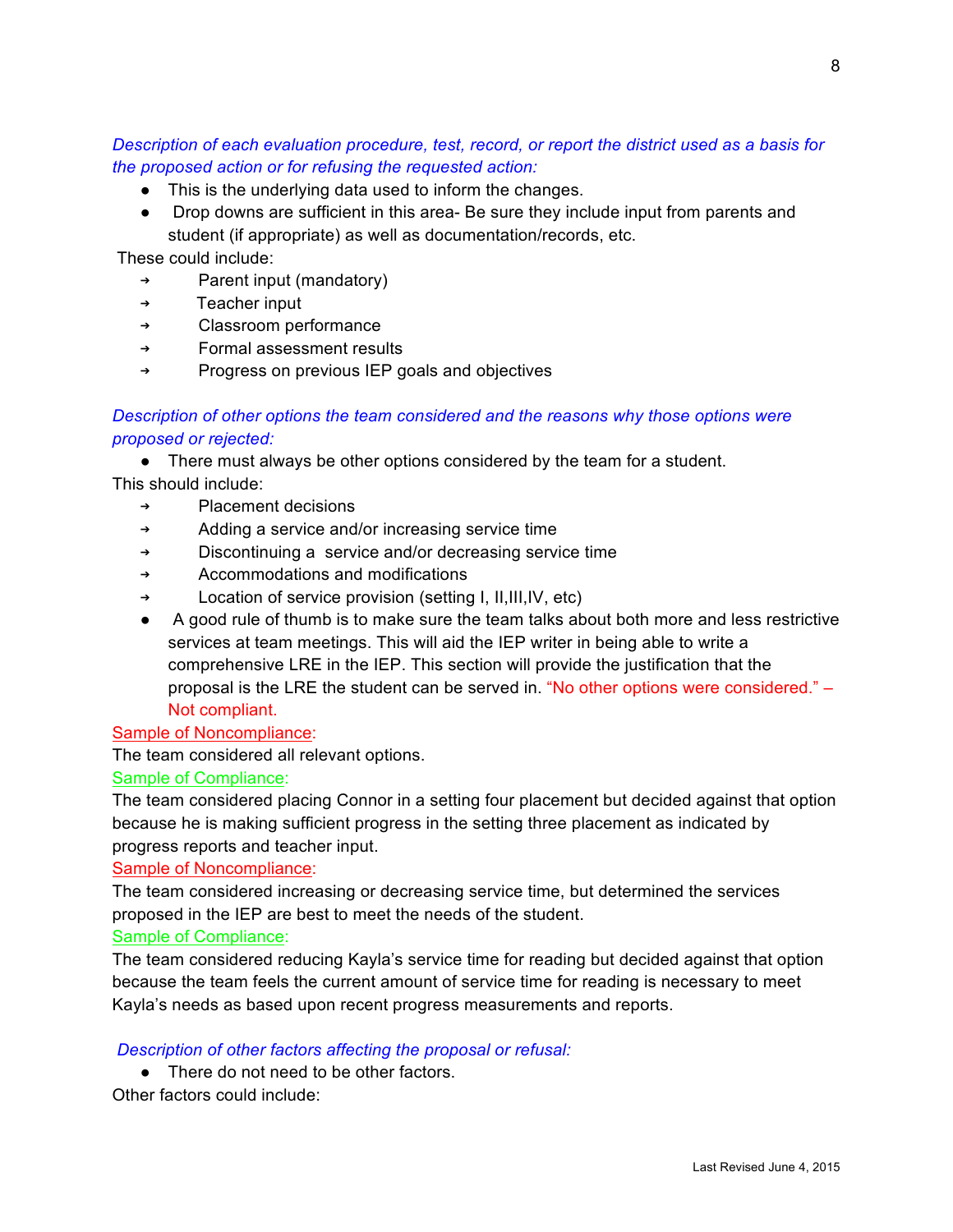- ➔ Behavior
- ➔ Limited English proficiency

#### **Meeting Notices:**

- Meeting notices must include the following information:
	- ➔ Date, time and location of meeting
	- ➔ Purpose of the meeting
	- ➔ Who will be in attendance at the meeting
- You must have two documented attempts to ensure parental attendance to a meeting if a parent did not attend.
- You may use electronic correspondence for notification, but it must include all of the mandatory elements listed above.
- The student must be invited to a meeting if postsecondary goals and transition will be discussed.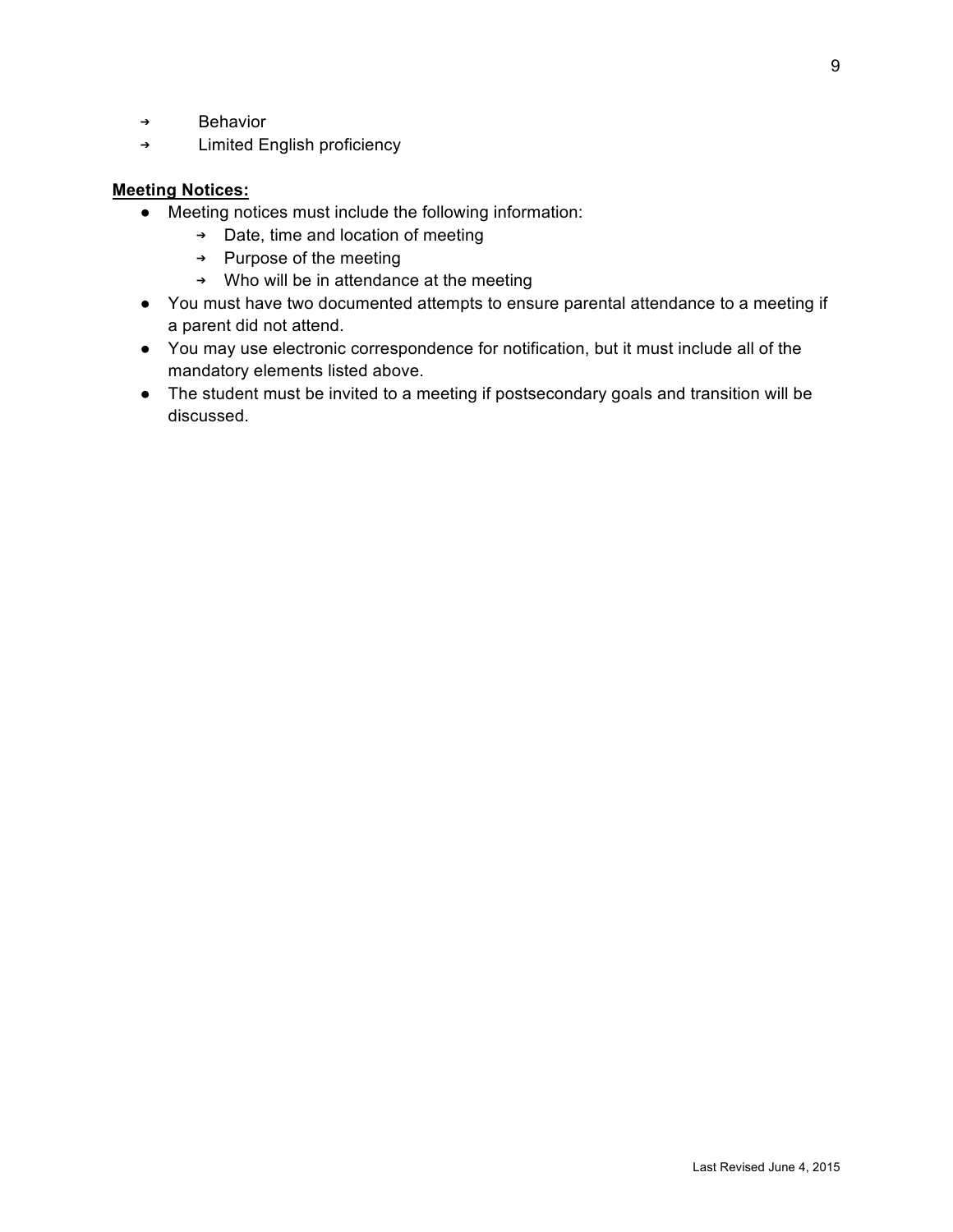## **Evaluation and Eligibility**-

- Must include information from previous formal and informal assessment data and any outside evaluation data. DON'T JUST WIPE OUT INFORMATION FROM PREVIOUS EVALUATION REPORTS! YOU NEED SOME OF THAT INFORMATION IN THE NEW REPORT!
- Initial Evaluation Reports should include all pre-referral intervention data as well!
- Disability categories require specific assessment data to determine eligibility as indicated in the specific eligibility criteria.
- When one of the required data elements is missing, the evaluation would not be sufficiently comprehensive.

For example:

- ➔ FBA required for EBD
- ➔ Information Processing data required for SLD
- ALL evaluations must be comprehensive. Secondary transition, an additional speech/language assessment cannot stand alone.
- **Team Overrides:** Team's must contact the Director of Special Education prior to qualifying a student on a Team Override.
- If a district receives an evaluation report from another district, it must be reviewed for compliance. If it is not adequate, a new evaluation needs to be done by the receiving district.
- Out of state evaluations must include all of the components required by the state of Minnesota, if an out of state evaluation does not have all of the requirements, a new evaluation needs to be completed.

#### **Comprehensive Evaluation/Re-Evaluation Planning Worksheet: Minnesota K-12 Requirements**

\_\_\_\_\_Intellectual: School Psychologist

- ➢ New or review of previous testing required for all disability areas (except OHD: But recommend including)
- ➢ Basic Psychological Processes (Required for SLD)

Academic: Special Education Teacher

- ➢ Current levels need to be measured (Woodcock-Johnson)
- ➢ Don't forget to include review of grades/testing from Gen. Ed.

\_\_\_\_\_Social, Emotional, Behavioral: School Psychologist/Special Education Teacher/School Social Worker

- ➢ Behavior Rating Scale: Required for EBD, recommended for other labels if concerns exist
- ➢ Functional Behavioral Assessment: Required for EBD, Needed for any other labels if behavioral concerns exist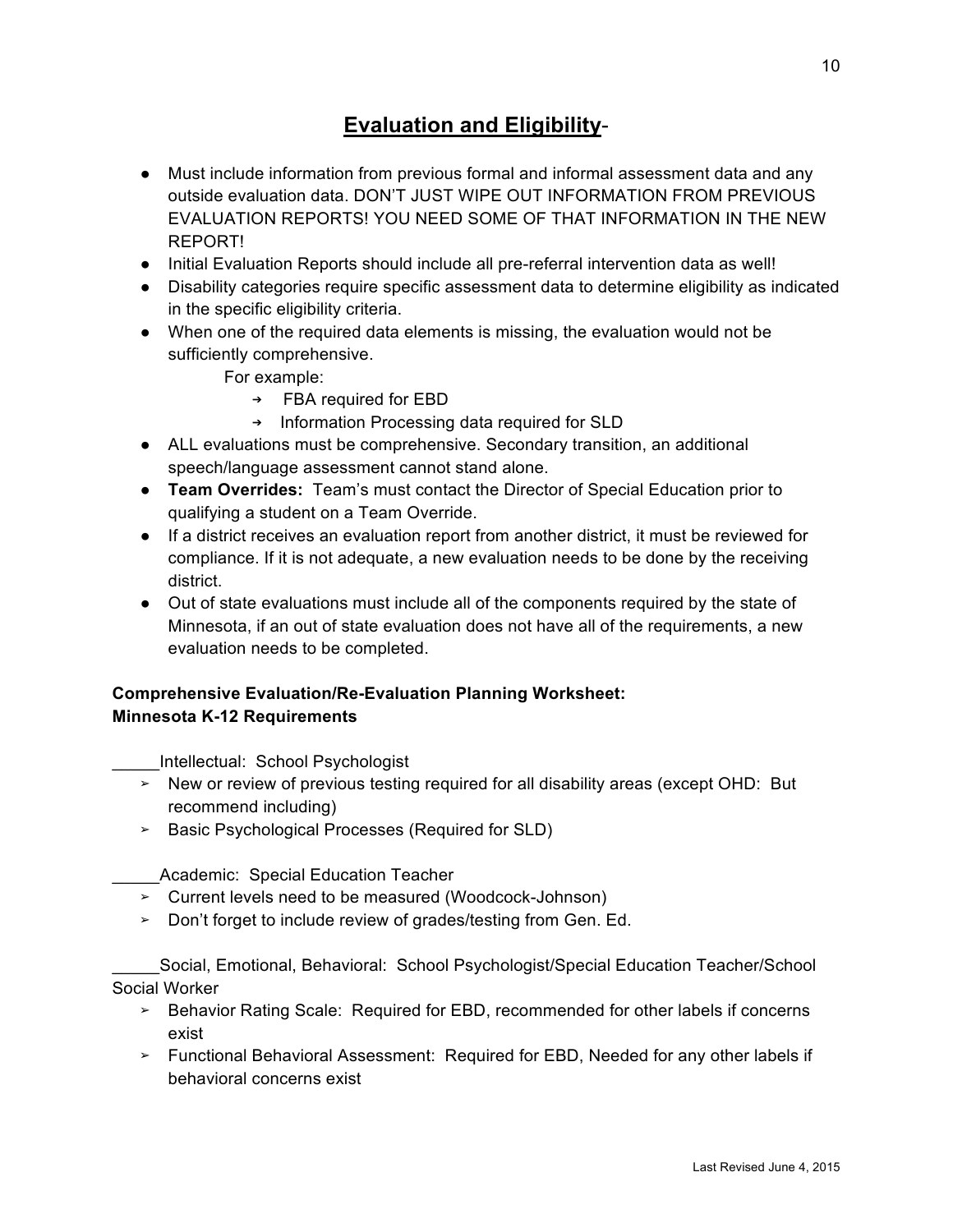\_\_\_\_\_Communication: Speech/Language Clinician

➢ Concerns/questions about expressive and/or receptive language skills, should at least include a screener on the assessment.

\_\_\_\_\_Motor Skills: Physical Therapist/Occupational Therapist/DAPE

- ➢ Fine Motor Concerns: Handwriting, cutting, etc.
- ➢ Gross Motor Concerns: Coordination, etc.

\_\_\_\_\_Functional Ability: How does disability affect everyday life skills?

- ➢ Physically disabled students need an assessment of how it affects their functioning
- ➢ Cognitively delayed students need an assessment of their adaptive skills

\_\_\_\_\_Physical Status: Medical Concerns/Documentation

- ➢ OHD Assessments: Who is obtaining doctor statement
- $\ge$  POHI: Any physical disability that affects functioning in school

**\_\_\_\_Sensory Status: School Nurse/Occupational Therapist** 

- ➢ Vision and Hearing Status: Should be updated for all assessments
- ➢ Other Sensory Needs: Consult OT

\_\_\_\_\_Transition (including Vocational): Special Education Teacher/Work Experience Coordinator

- $\geq$  Consider adding initial evaluation beginning in  $7<sup>th</sup>$  grade. Must be done by/during grade 9 (age 14
- $\geq$  Needs to include two assessment tools and one must be a formal test

\_\_\_\_\_Developmental History/Parent Interview:

- ➢ Required for all ASD initial and re-assessments
- ➢ Recommended for ALL assessments

\_\_\_\_\_Observations

- ➢ EBD: Three systematic observations
- ➢ OHD: One or more observation (Special Education Teacher)
- ➢ SLD: One observation in content area of difficulty
- ➢ ASD: Two observations on two days in two separate settings
- ➢ DCD: Two systematic observations
- Specific Learning Disability: Students qualify in the following area if their corresponding subtests are .62 or lower on the Minnesota Regression Table.
- Each of the specific checklists for criteria are available on the Minnesota Department of Education web site or Appendix B of this manual.
- http://education.state.mn.us/MDE/SchSup/ComplAssist/Monitoring/Checklists/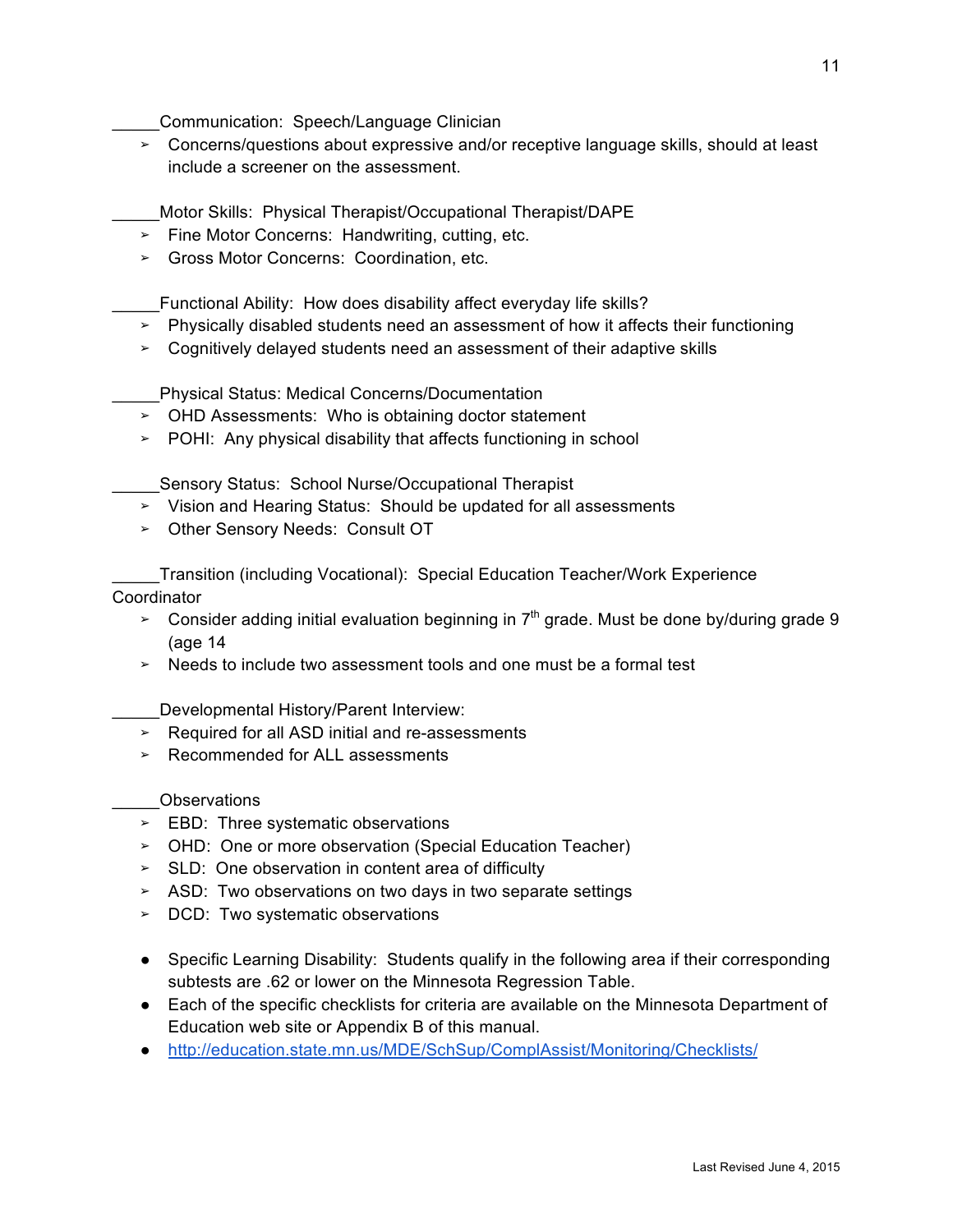#### **Information from Parents:**

- All evaluations must include information from the parents. This can be a developmental/social history, having parents complete behavior rating scales or other measures to determine input or other means, but must always be comprehensive to the functioning and needs of the student.
- For ASD developmental histories are mandatory. They are recommended to be included for all comprehensive assessments.

#### **Functional Behavioral Assessments:**

- A functional behavior assessment should utilize a variety of strategies including observations, interviews and a review of records.
- FBAs are required for all EBD assessments. They should also be completed for any student who is demonstrating behaviors that are interfering with their functioning in the school setting.
- If a behavioral need is identified by an FBA, a Positive Behavioral Support Plan (PBSP) must be completed in the student's IEP.
- FBAs must include ALL of the following information:
- ➔ A description of the target behaviors and their frequency, severity and duration:
- ➔ A description of the events, times and situations that predict the occurrence and nonoccurrence of the target behaviors:
- ➔ A description of the antecedents, consequences and other reinforcers that maintain the target behavior:
- ➔ A description of the apparent functions of the target behaviors and possible appropriate replacement behaviors:
- ➔ Documentation that the team has considered other treatable causes for the target behaviors, including mental or physical health condition:
- ➔ A description of the positive behavioral interventions and supports and other strategies used in the past and the effectiveness of each:
- ➔ A description of changes in the environment in which the target behaviors occur that may reduce the frequency of the behaviors:
- ➔ Summary statements and hypotheses about the purposes of the target behaviors that will assist in the development of the child's behavioral intervention plan:
- ➔ A description of any other evaluation data that may assist in the development of an appropriate behavior intervention plan for the child:
- ➔ An evaluation of proposed regulated interventions and contraindication of any regulated interventions: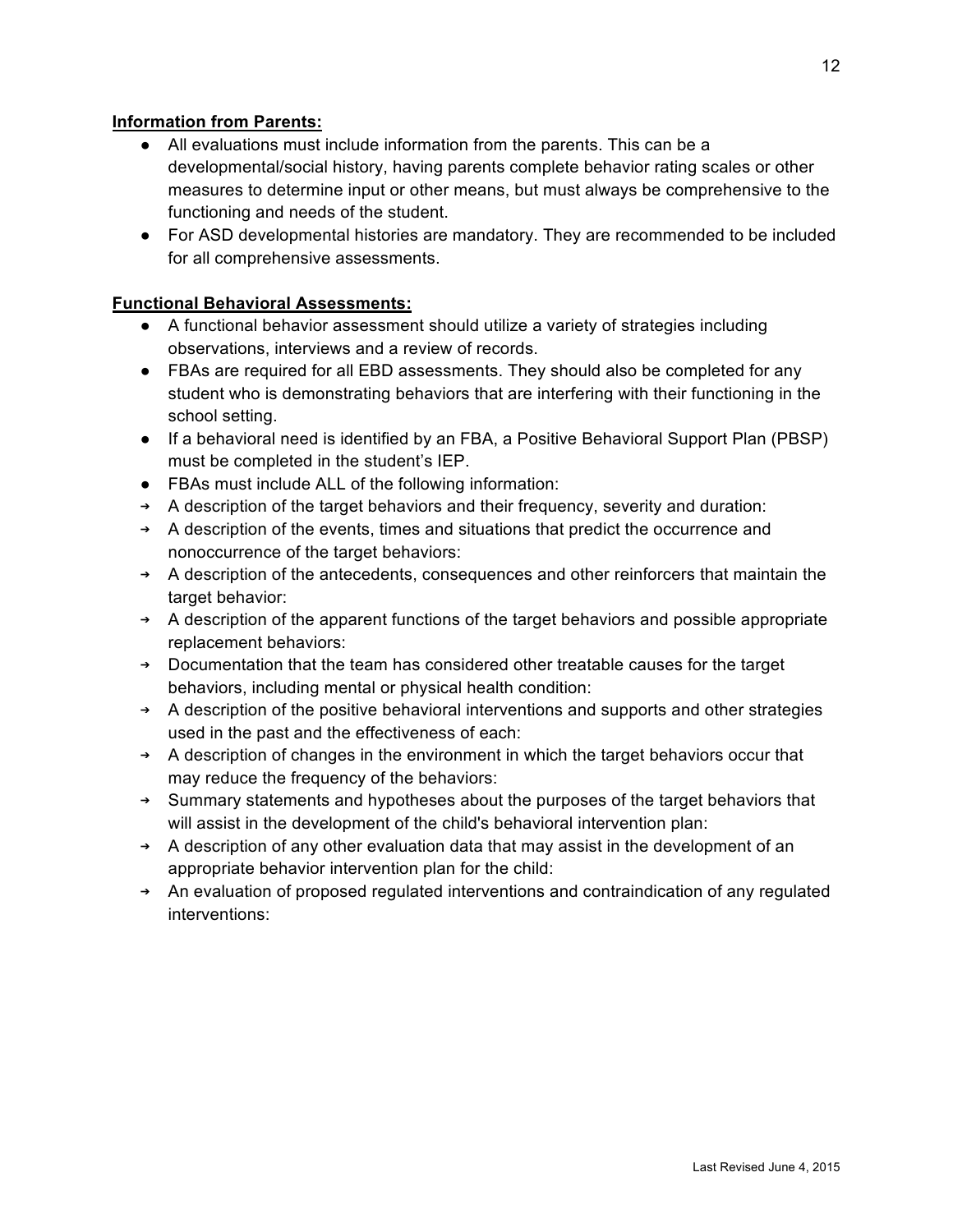#### **Comprehensive Summary and Present Levels of Performance:**

- An evaluation report must include a comprehensive summary of all evaluation results. (Summarizing each section or test is not sufficient) This summary must discuss the findings of the entire evaluation for an overall picture of the student's functioning, strengths, weaknesses and needs.
- It should address **all areas** evaluated and draw information from multiple measures for each area evaluated and informs present level (PLEP) and educational needs statements.
- A good summary will provide the present levels of performance. This should not need to be in a separate section of the evaluation report.
- Should include more than test scores. Should also address performance information including observations, work samples, curriculum-based measures, informal procedures and progress on current goals/objectives.

#### Sample of Noncompliance:

Anthony scored a 69 in the area of reading comprehension on the Woodcock Johnson Achievement Test.

#### Sample of Compliance:

Anthony scored a 69 in the area of reading comprehension on the Woodcock Johnson Achievement Test. His teachers report that he is currently reading at a 500 Lexile level (peers are at a 700-1000 Lexile level), and becomes easily frustrated when presented with tasks related to reading comprehension or fluency. His parents report that he needs extra help with homework at home.

#### **Special Education Needs That Derive From The Student's Disability:**

- This is the MOST CRITICAL part of the student's evaluation. The needs will drive the student's IEP for the next three years.
- Be comprehensive and list all educational skills and/or behaviors that need improvements in order for the child to participate and progress in the general education curriculum.
- Educational needs must be related to the disability and must indicate a need for specialized instruction or direct services.

#### **Modifications and Adaptations:**

- An Evaluation Report must include whether any additions or modifications to the special education and related services are needed to enable the pupil to meet the measurable annual goals set out in a student's IEP to participate as appropriate in the general education curriculum.
- I.E> What additions or modifications will the IEP team need to spell out/detail when developing or revising the IEP (Possibly for the next three IEP's)?

Sample of Noncompliance:

Patrick will need some accommodations and mild modifications in addition to special education services.

Sample of Compliance: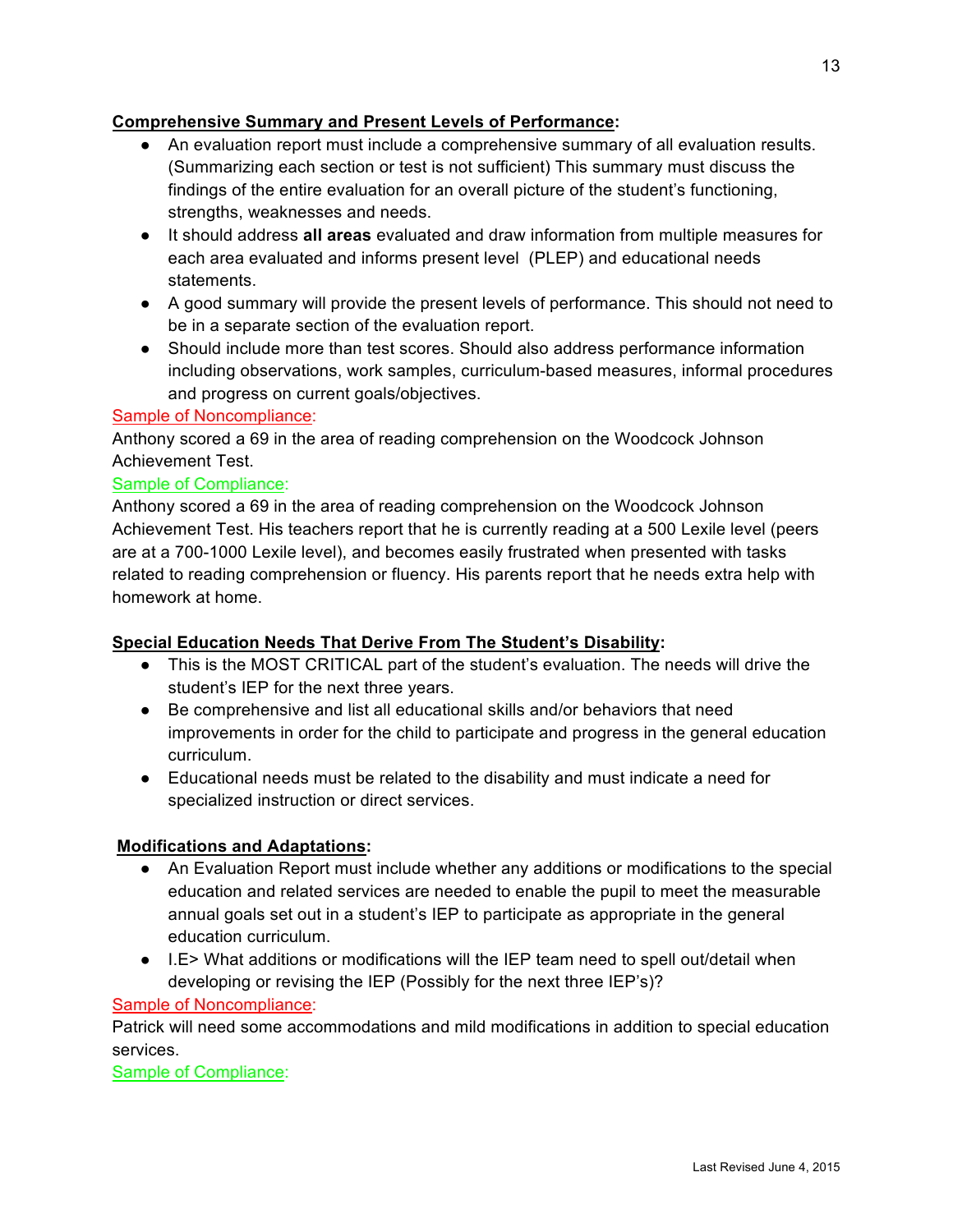Patrick will need the use of a word processor to complete lengthy written assignments. The IEP team will also need to determine the best method by which to reinforce multiple-step instructions for Patrick due to his significant deficits in sequencing oral information.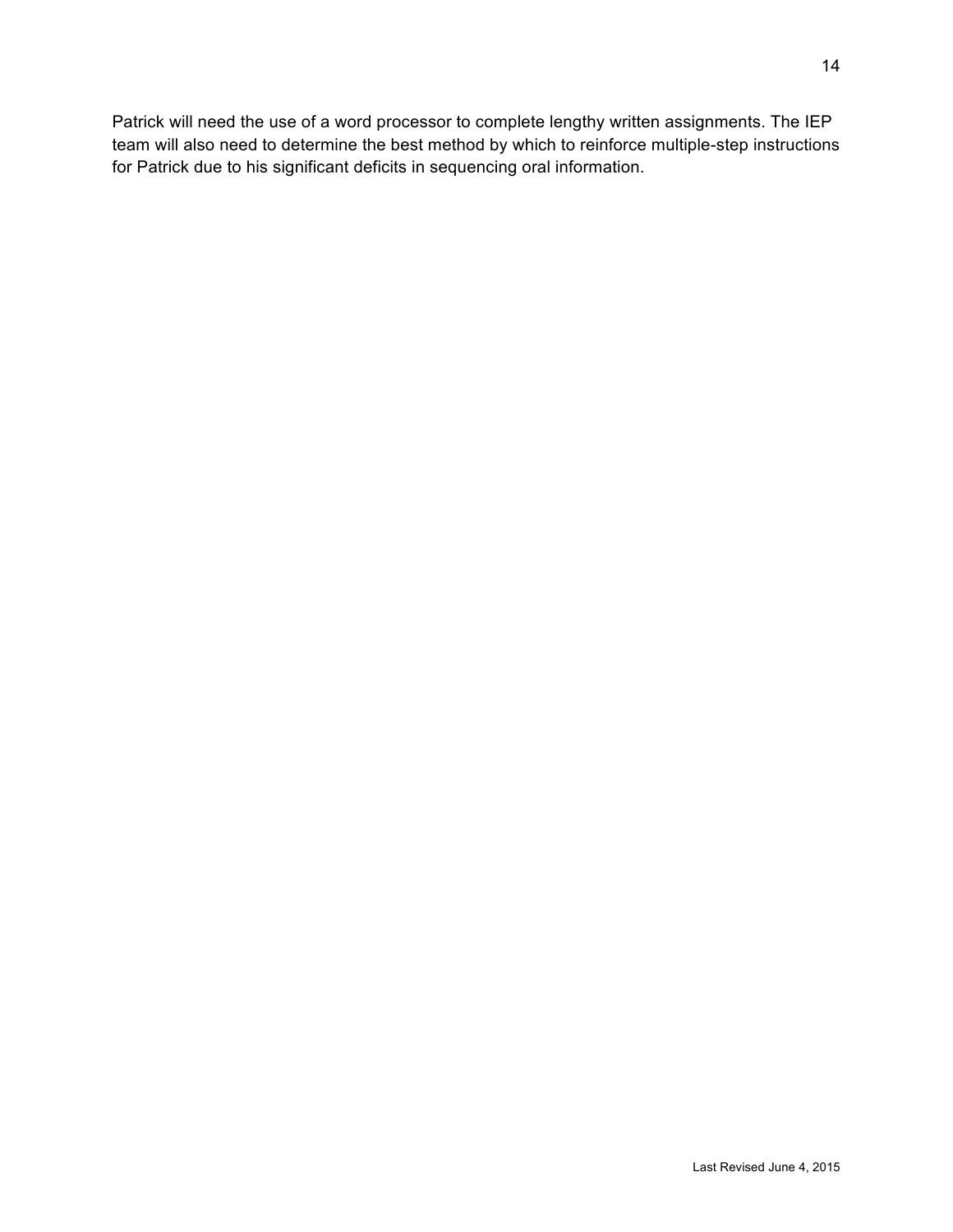## **Individual Education Plan's (IEPs)-**

- Once you determine that student is eligible, you should have an IEP written within 10 SCHOOL days of the meeting (you have 30 calendar days to do this by law, but MVED expects quicker turn around than that.)
- Finalized IEP's should be out within 10 SCHOOL days of the meeting. PWN's should be done within 48 hours of a meeting.
- When a new student transfers to your district, you can start them as you are able and then you have 30 calendar days to meet as an IEP team to either accept the IEP and evaluation as written or re-write IEP and conduct a new assessment.

#### **Present Levels of Academic Achievement and Functional Performance (PLAAFP)**:

PLAAFP should answer two questions:

- 1. What are the student's present levels as related to the needs identified in the evaluation report or any previous IEP?
- 2. How does the student's disability affect the student's general involvement and progress in the general education curriculum?

 Functional Performance Definition: Skills or activities that are not considered academic or related to the child's academic achievement. Instead, "functional" is often used the context of routine activities of daily living.

PLAAFP should include:

- More than just test scores
- Information on how the disability impacts progress and/or participation in the general education curriculum
- A measurable baseline/starting point for all annual goals Do NOT use vague or subjective terms, i.e. define what is meant by 'improve' (improve from to )

#### Sample of Noncompliance

Jamal is presently a  $10<sup>th</sup>$  grade student. Last year his grades were mostly A's and B's. He struggles with writing and spelling.

#### Sample of Compliance

Jamal knows many mechanical rules. He correctly capitalizes and uses appropriate ending punctuation for all of his sentences. However, in a recent writing sample he was unable to spell sight words such as 'could' and 'respect' as well as many of the shorter words (five letters or less). Due to his written expression difficulties, he will need to continue to work on spelling. Sample of Noncompliance

Martin has a Full Scale IQ score of 86. He did not meet expectations on his MCA reading or math scores. Martin has many behavior incidents, although the severity of the incidents has lessened.

#### Sample of Compliance

Martin's intellectual abilities fall within the average to low average range. His memorization and processing speed were relatively strong compared to lower reasoning and conceptual thinking skills. Classroom teachers note that Martin is turning in assignments on time, responds well to redirection and is beginning to interact positively with peers. Martin has had seven behavioral incidents this school year compared to sixteen during the last school year. Five of these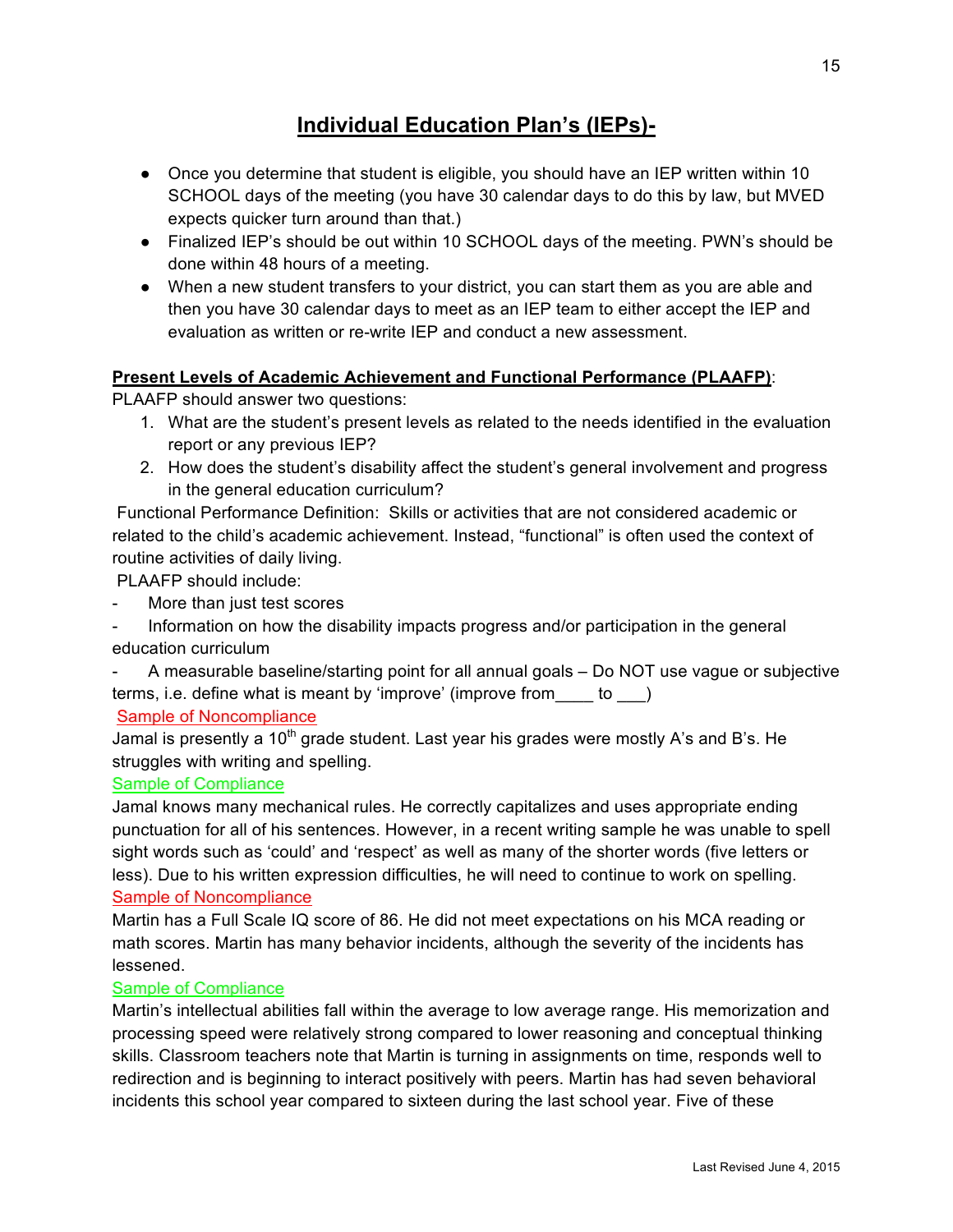incidents were due to peer conflict and three of those led to disruptive behavior and his removal from the classroom. Although the severity of behavioral incidents has decreased, negative peer interactions are keeping Martin out of class, preventing him from focusing in class and thus result in him falling behind in academics.

#### **Short and Long Term Goals and Objectives:**

 A statement of measurable annual goals including academic and functional goals designed to meet the child's needs that result from the child's disability to enable the child to be involved and progress in the general curriculum.

- Are these goals measurable?
	- ➔ Include a clear starting level/baseline and an ending level
	- ➔ Measurability can be found in the objectives
	- ➔ "Age appropriate" or "grade level" are not measurable unless the IEP *clearly* describes what this means

#### **SMART GOALS: Specific, Measurable, Attainable, Results Driven, Time-Bound**

- Are the educational needs addressed from the PLAAFP?
- Are all *other* educational needs addressed from the PLAAFP?
- Are there at least two benchmarks or objectives for the goal?
- Can this goal be met within a year?

 Annual goals that relate to **attendance, passing state assessments, earning passing grades** and/or **earning credits for graduation** are goals of *all* students are not considered specialized instruction.

➔ Goals can address the reasons *why* students may be failing or missing school, but attending school cannot be the goal itself.

Sample of Non-Compliance

Tori will pay attention and not disrupt the class.

#### Sample of Compliance

Tori will decrease her verbal outbursts (yelling, arguing or crying) that cause the teacher to stop instruction from an average of three per hour to two or less per day.

#### Sample of Non-Compliance

Martha will pass the statewide assessment for writing.

#### Sample of Compliance

When given a three paragraph writing assignment, Martha will include a topic sentence and at least three supporting details and progress from 50% to 85% accuracy in writing mechanics. Sample of Non-Compliance

Muna will increase her ability to decode from a level of not recognizing letters to sounding out simple words.

Objective 1: Given a set of randomly presented letters, Muna will be able to identify the letters. Objective 2: Given a set of mixed sight words, Muna will read them silently by the end of the year.

#### Sample of Compliance

Muna will increase her ability to decode from a level of not recognizing letters to a level of sounding out simple words and reading simple sight words.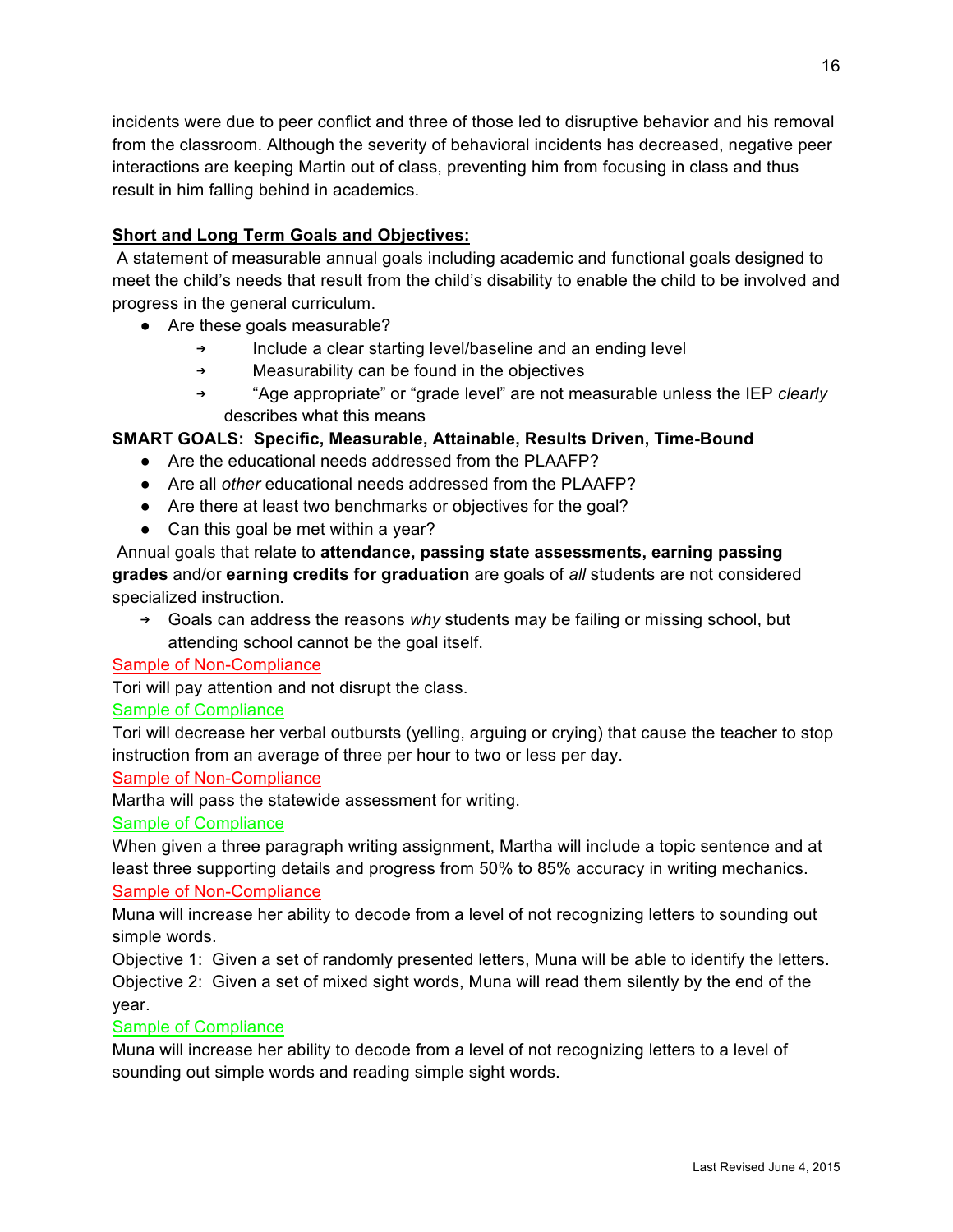Objective 1: Given a set of randomly presented upper and lower case letters of the alphabet , Muna will identify 52 of 52 letters on two consecutively charted trials by June 2012.

Objective 2: Given randomly presented letters of the alphabet, Muna will produce 26 of 26 letter sounds on two consecutively charted trials by June 2012.

Objective 3: Muna will read 50% of the sight word list on two consecutively charted trials by June 2012.

#### **Least Restrictive Environment (LRE):**

Justify the student's placement as the least restrictive environment by:

- 1. Describing the placement and
- 2. Explaining the necessity of the restrictiveness of the placement outside of general education based upon the severity of the student's disability.

The LRE must answer these questions:

- Why is the nature and severity of the child's disability so severe that they must be removed from general education to receive services?
- What *specifically* is the child missing with their general education peers when pulled out for direct services in the special education setting?
- Does the LRE statement match the service grid information?

#### Sample of Noncompliance

Ricky will spend no less than 79% of his school day in the general education setting with his peers. He will receive the majority of his special education services in the general education setting.

#### Sample of Compliance

Ricky needs intensive social skills instruction and practice in a small group situation in order to improve his ability to resolve conflict and cooperate with peers. He will receive this instruction from the social worker and EBD teacher while his peers are in study hall.

#### Sample of Noncompliance

Sue needs a quiet environment with few distractions in order to progress in her academics. She will also use the resource room to organize her materials and complete classroom assignments when needed.

#### Sample of Compliance

Due to Sue's significant information processing deficits in the areas of auditory acquisition and organization related to sequencing words, she needs small group reading instruction with repeated directions in multiple formats. Therefore, she will be removed from general education reading to receive this instruction.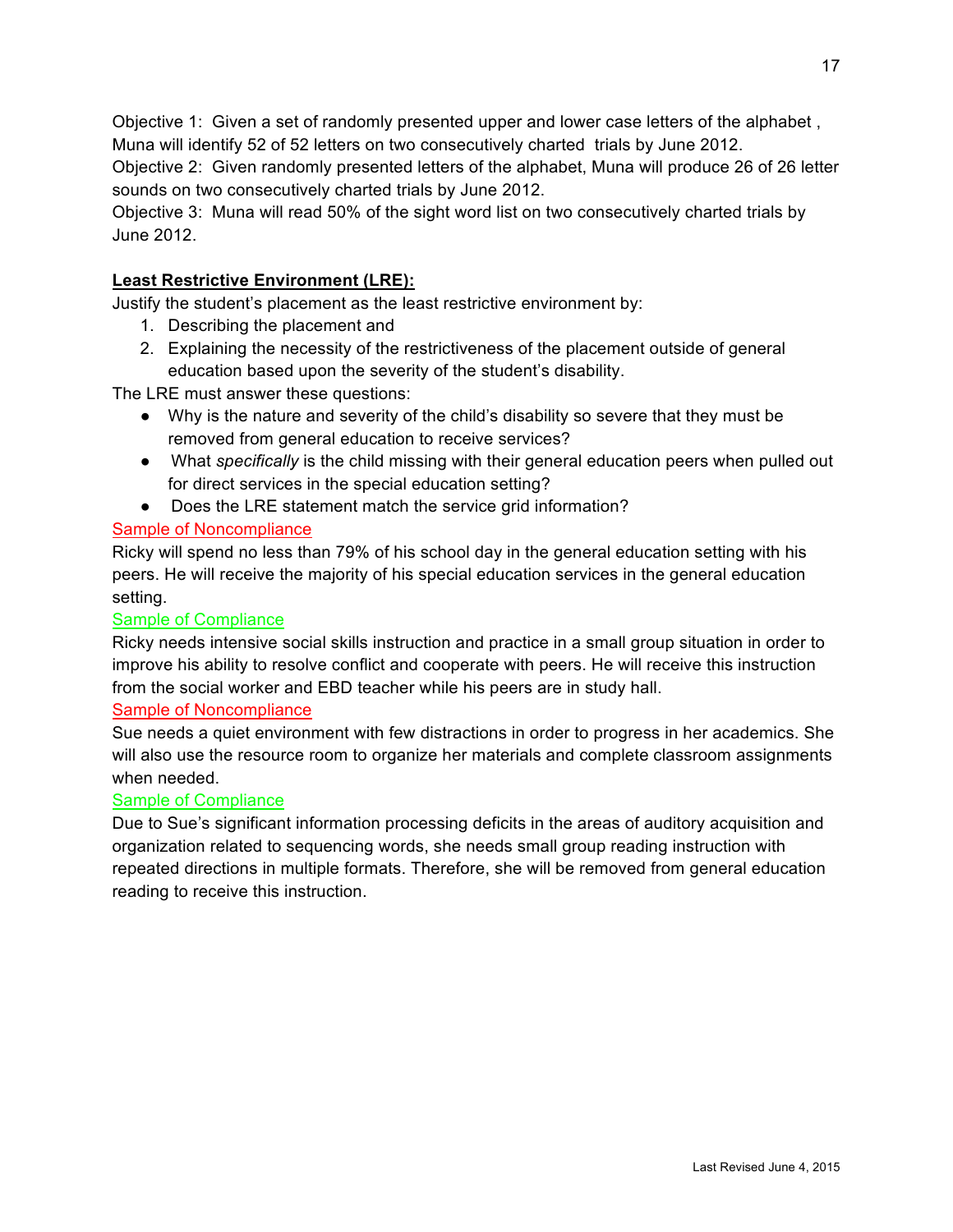#### **Special Education and Related Services:**

Services for special education students are developed to:

- Advance a student appropriately toward attaining their annual goals
- Be involved and progress in the general education setting and curriculum
- Participate in extracurricular and other non-academic activities

Documentation of services may be located in any of the following areas of the IEP:

- ➔ The IEP service grid
- ➔ Modifications section of the IEP
- ➔ Paraprofessional section of the IEP
- ➔ In the Positive Behavior Support Plan (PBSP)

Services must written very specifically and cannot include phrases like, "may need", when necessary", or "and/or".

#### **Supplementary Aids and Services:**

What they are and who will provide them-

- ➔ Adapted Equipment (special seat or cut out cup for drinking, etc.)
- ➔ Adapted Materials (books on tape, highlighted notes, etc.)
- ➔ Special Technology (word processor, unique software, communication system, etc.)
- ➔ Peer tutors
- ➔ One to one aide

#### Sample of Noncompliance

Alita may need special supplies in order to participate in classes requiring spelling.

#### Sample of Compliance

Alita's case manager will provide each of her regular and special education teachers with raised line paper and  $\frac{3}{4}$ " foam pencil grips for her to use when completing assignments requiring writing.

#### **Adaptations and Modifications:**

- A modification is a change in what is being taught to or expected from a student.
- The IEP must clearly describe any program modifications that staff must provide to a child.

#### Sample of Noncompliance

Steve may access the resource room for completing math assignments as needed. Sample of Compliance

Steve may access the resource room for the last half of his regular education math class if he is expressing difficulty in understanding the assignment despite clarification from the regular education teacher. Resource room staff will provide written directions and relevant math manipulatives to reinforce understanding.

#### Sample of Noncompliance

Tyrone will be allowed assignment modifications as necessary in classes requiring reading, math and written expression.

Sample of Compliance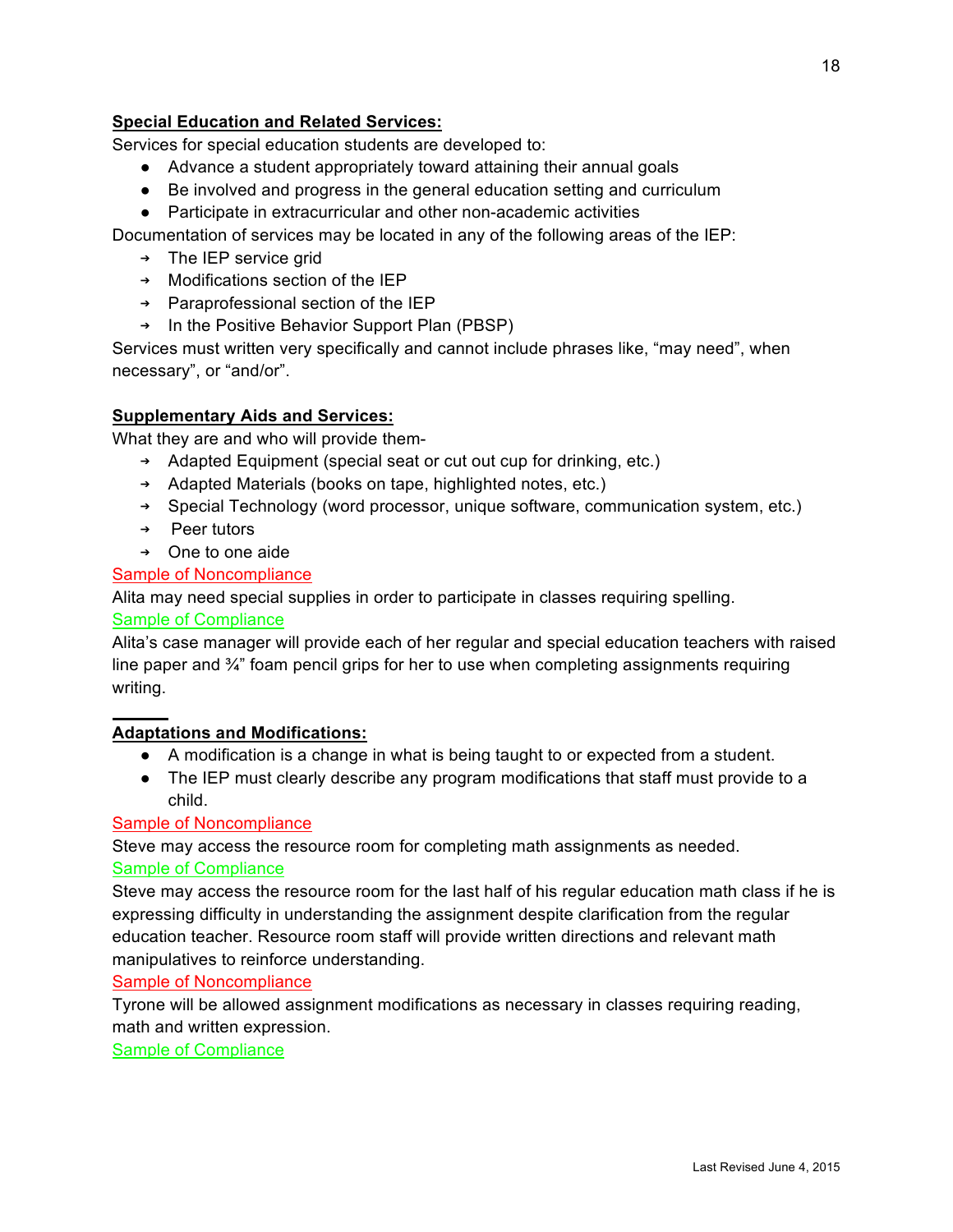Tyrone will receive a copy of teachers' notes for reading and math classes. He will receive extra time to complete all assignments requiring more than one paragraph. For writing assignments longer than one page, he may use the classroom or school library computer to complete.

#### **Modification of Assessments:**

#### **Positive Behavior Support Plans (PBSP) or Behavior Intervention Plans (BIP):**

- If a student has a Functional Behavioral Assessment (FBA) that indicates a need, they must have a PBSP completed as a part of their IEP.
- ALL EBD students must have a PBSP.
- Students with behavioral difficulties must have programming that includes what new skills the student will be taught. There cannot just be goals to reduce a behavior without a written description of how and when the student will learn to improve their behavior.

#### **Progress Reporting:**

Five Components of Progress Reporting that need to be in the IEP:

- 1. How the child's progress toward annual goals will be measured. Found in the goals and objectives
- 1. When periodic reports on the progress the child is making toward meeting the annual goals will be provided. (Must be as often as Gen. Ed. Reports are generated: Quarterly or eight times a year if mid-terms go out.)
- 2. How the parents will be informed of their student's progress: Written reports, meetings, phone calls, etc.
- 3. The extent to which progress is sufficient to enable the pupil to achieve the goals by the end of the year.
- Just checking 'adequate progress' is not enough information
- Progress must be reported on goals and every objective (not just the overall goal)
- The pupils progress toward the annual goals.

#### **Extended School Year:**

School districts are required to provide Extended School Year (ESY) services to a pupil if the IEP team determines the services are necessary during a break in instruction in order to provide FAPE. In making its determination, the IEP team must consider the following factors:

- Student's progress and maintenance of skills during the regular school year;
- Student's degree of impairment;
- Student's rate of progress;
- Student's behavioral or physical problems;
- Availability of alternative resources;
- Student's ability and need to interact with non-disabled peers;
- Area's of the student's curriculum that need continuous attention; and/or
- Student's vocational needs.

The student is eligible for ESY services if he/she meet one or more of the following requirements:

1. Regression/Recoupment: There will be a significant regression of a skill or acquired knowledge from the student's level of performance on an annual goal that requires more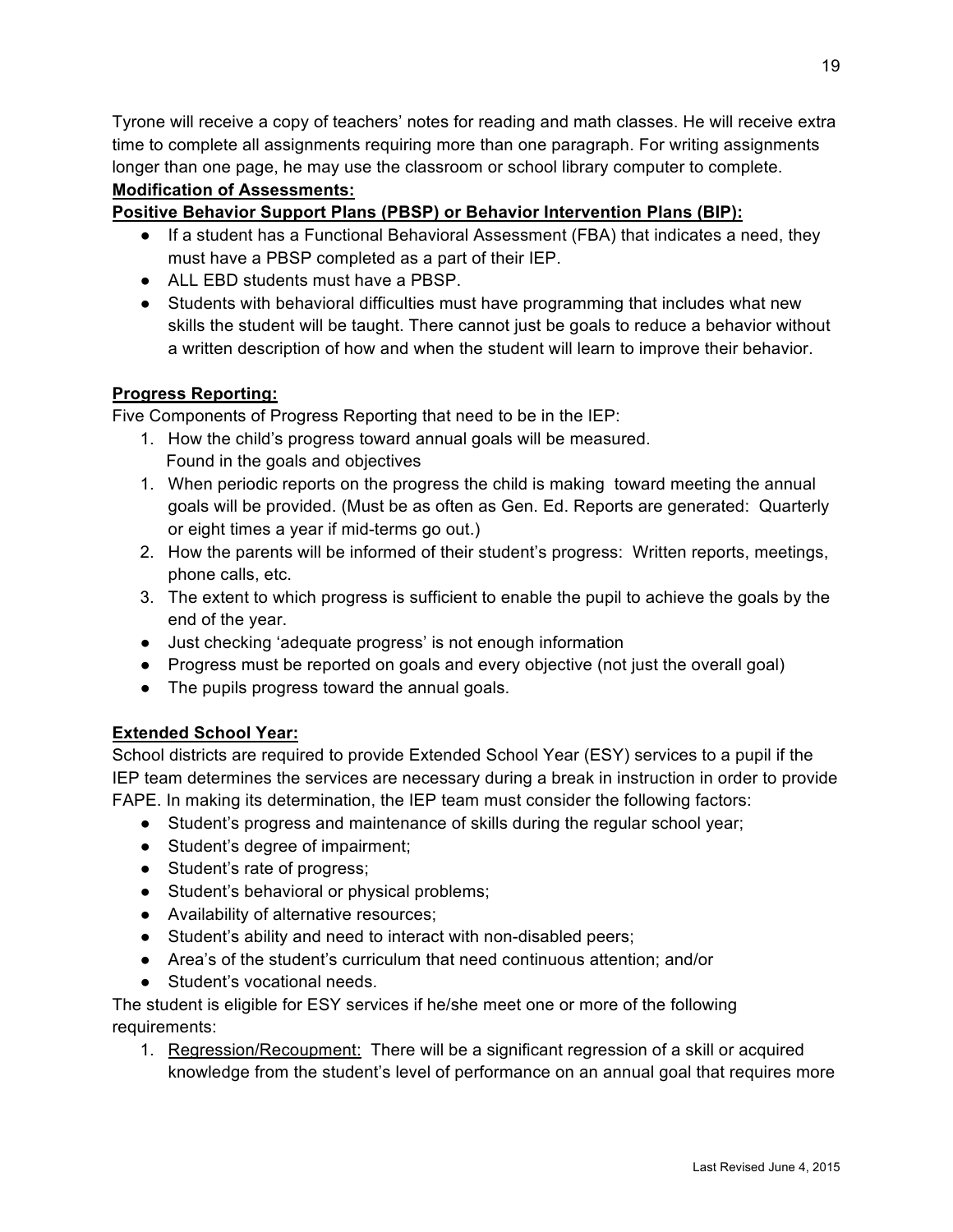than the length of the break in instruction to recoup - unless the IEP team determines a shorter time for recoupment is more appropriate.

- a. Identify the ongoing data collection (i.e. pre/post break testing, progress reports, grades, observations, etc.) that documents a problem with regression/recoupment.
- 2. Self Sufficiency: The student, who is in a functional curriculum, has the one or more of the following skills identified as goals in his/her IEP: Basic communication; impulse control; muscular control; personal hygiene; physical mobility; basic self help, including toileting, eating/feeding and dressing; development of stable relationships with peers and adults; functional academic competency, including basic reading, writing, concepts of time and money, and numeral or temporal relationships.
	- a. Taking into consideration the pupil's age, level of development, the nature and degree of the disability, the timeliness for teaching the skill and the critical nature of the functional skill(s), identify the longitudinal data (i.e. ongoing data collection, test scores, progress reports, observations, etc.) that indicates the student is not making reasonable progress toward self-sufficiency as identified in one or more goals from the current IEP.
- 3. Unique Need: Given the student's unique need(s), the team determines ESY services are necessary to insure the student received FAPE.
- For students who are eligible for ESY services, the IEP goal(s) to be worked on during the break in instruction need to be identified, along with the type and amount of services necessary to **maintain** the skill or address the self-sufficiency concern.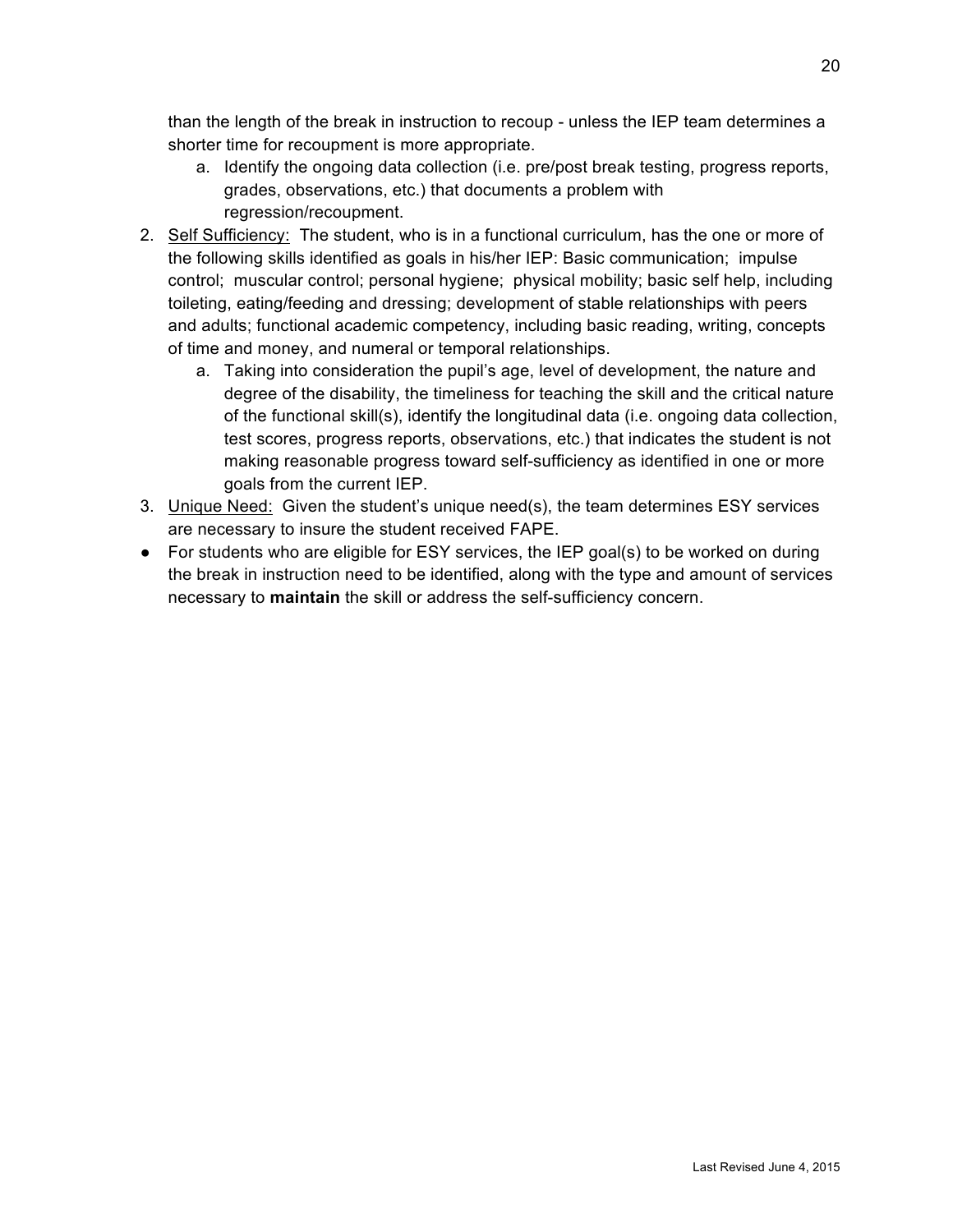## **Developmental Delay(DD) Label (Ages 3-6) -**

#### **Transitioning from Part C (Birth to 2) to Part B services:**

- All students who are potentially eligible for Part B services must have a transition conference between the child's age of 2 years, 3 months and 2 years, 9 months of age.
- Students should have a Part B evaluation completed in time for them to receive site based services beginning at age 3.

#### **Qualifying students for DD label ages 3-6:**

The team shall determine that a child from the age of three years through the age of six years is eligible for special education when:

- the child meets the criteria of one of the categorical disabilities or
- the child meets one of the criteria for developmental delay in criteria. Local school districts have the option of implementing these criteria for developmental delay. If a district chooses to implement these criteria, it may not modify them.

The child:

- has a diagnosed physical or mental condition or disorder that has a high probability of resulting in developmental delay; or
- has a delay in each of two or more of the areas of cognitive development; physical development, including vision and hearing; communication development; social or emotional development; and adaptive development, that is verified by an evaluation using one or more technically adequate, norm-referenced instruments. The instruments must be individually administered by appropriately trained professionals and the scores must be at least 1.5 standard deviations below the mean in each area.

The child's need for special education is supported by:

- at least one documented, systematic observation in the child's daily routine setting by an appropriate professional or, if observation in the daily routine setting is not possible, the alternative setting must be justified;
- a developmental history; and
- at least one other evaluation procedure in each area of identified delay that is conducted on a different day than the medical or norm-referenced evaluation; which may include criterion-referenced instruments, language samples, or curriculum-based measures.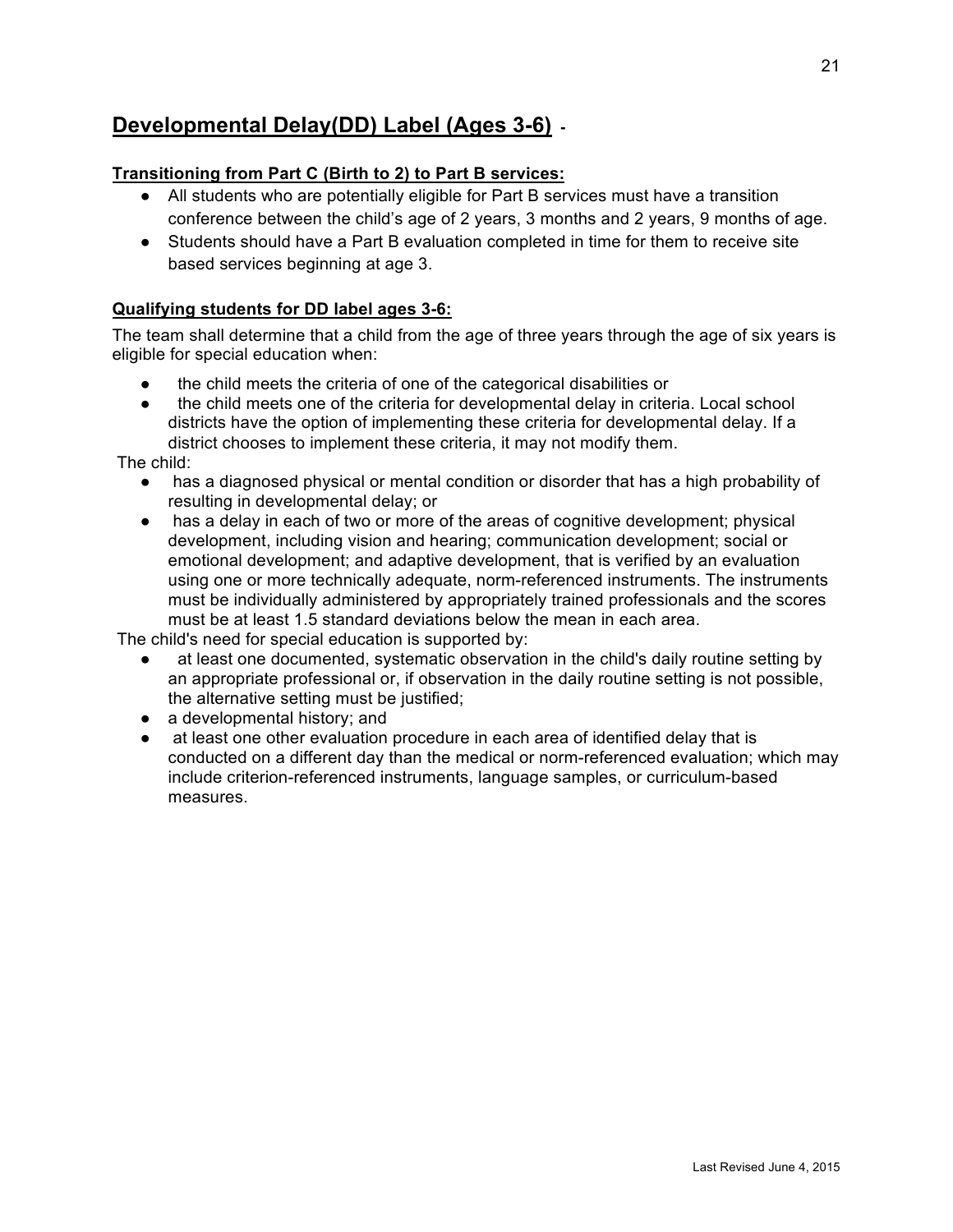## **Transition Planning-**

During grade 9, the IEP shall address the student's needs for transition from secondary services to postsecondary education and training, employment, and community living. To appropriately evaluate and plan for a student's secondary transition, additional IEP team members may be necessary and may include vocational education staff members and other agency representatives as appropriate.

#### **Transition Assessments:**

- Two or more age appropriate assessments needed. One should be a formal assessment.
	- Assessments must be able to provide relevant information about the student related to:
		- Employment
		- Postsecondary Education and Training
		- Home Living
		- Community Participation
		- Recreation and Leisure Activities
- Once a transition assessment is completed for a student, transition must be addressed on the IEP. If a student completes a transition assessment in seventh grade, then transition must be assessed every year beginning with the seventh grade IEP following the assessment.

#### **Transition Goals:**

- Must be for the student's outcome AFTER high school.
- Must be appropriate (realistic) for the student.
- Cannot say, "hopes to" or "plans to".
- Must have a goal for training/education.
- Must have an employment goal.
- May have independent living goal (if necessary).
- The other goals must enable the student to meet their transition goals of education, employment and independent living. **They should have a goal for each postsecondary goal.** (i.e. all secondary students should have two goals minimum).
- Measurable Postsecondary Goals do not have Objectives!!!!

#### Sample of Noncompliance

After high school, Mia is unsure of what she would like to do as a profession.

#### Sample of Compliance

After high school, Mia will work part time as an assistant hair stylist at a beauty salon.

#### Sample of Noncompliance

Jamal plans to improve his knowledge of employment by finding three area businesses he could apply at.

#### Sample of Compliance

Jamal will obtain a full-time position at a landscaping business after high school. Sample of Noncompliance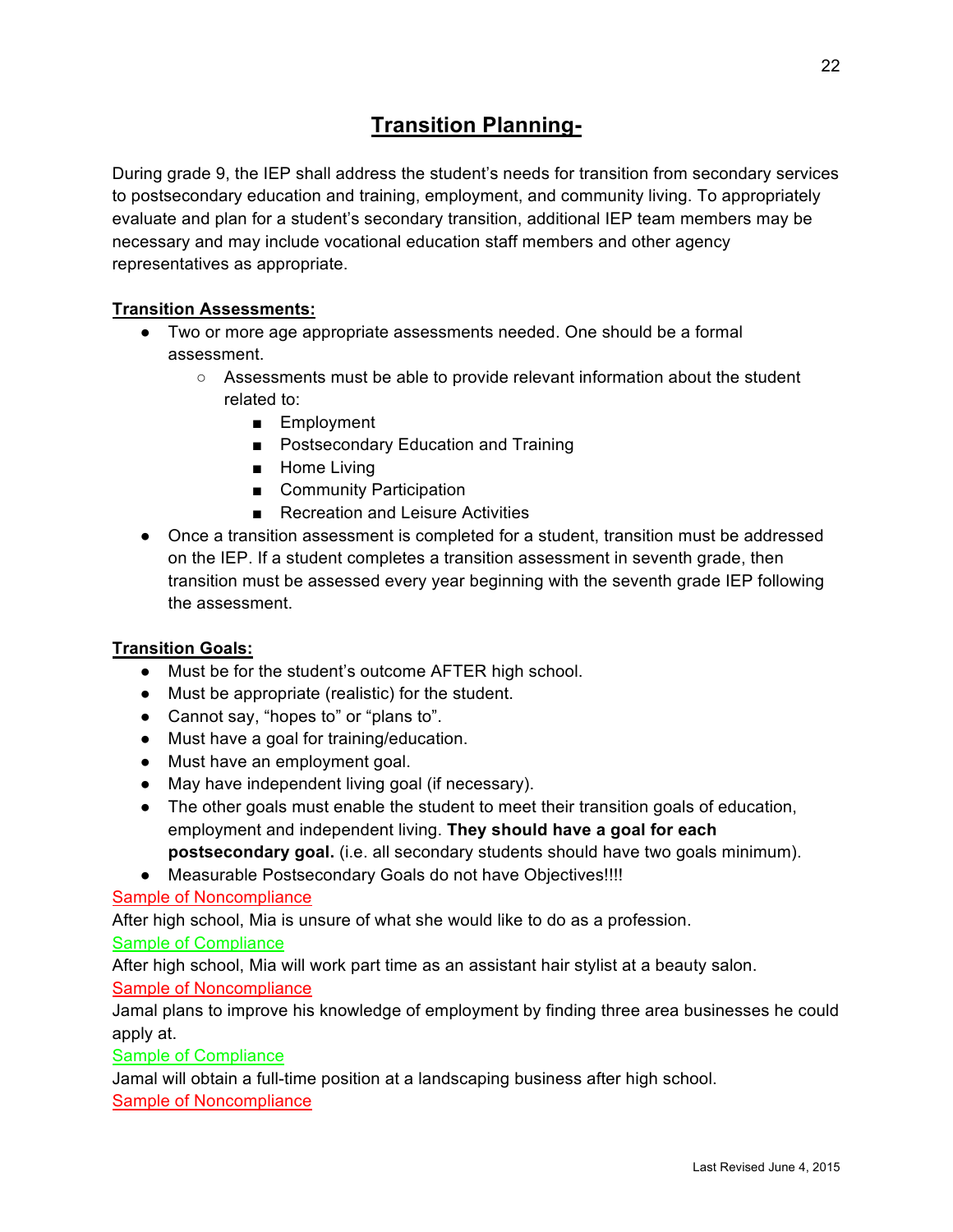George is interested in pursuing a two-year degree.

#### Sample of Compliance

George will attend the Job Corps Center full time after high school and successfully complete their culinary arts programs to obtain a Culinary Arts Certificate.

#### **Transition Programming:**

- Courses of Study must include current academic year as well as the next.
- Need to show a correlation to the postsecondary goals, not just the classes needed to graduate.

#### Sample of Compliance

Post-Secondary Goal: George will attend the Job Corps Center full time and successfully complete their culinary arts program to attain a Culinary Arts Certificate.

| <b>School Year</b> | Grade<br>Level | <b>Courses of Study</b>                                                                           |
|--------------------|----------------|---------------------------------------------------------------------------------------------------|
| 2011-2012          | 9              | Family and Consumer Science (FACS), Business Basics, Basic Geometry, English<br>I. Current Events |
| 2012-2013          | 10             | FACS II, Business Math, Employability Skills, English II, World Culture                           |
| 2013-2014          | 11             | Advanced FACS, Accounting, Business Communications and Writing, Social<br>Studies, Job Shadow     |

● Experiences/services/instruction should be what is necessary for a student to be able to achieve their postsecondary goal.

| Service      | Activities                                                     | Responsible Agency                               |
|--------------|----------------------------------------------------------------|--------------------------------------------------|
| Instruction: | •Participate in Family and Consumer<br>Science Classes         | <b>General Education</b>                         |
|              | •Improve Reading Skills<br>. Improve Social-Interaction Skills | Special Education and<br><b>Related Services</b> |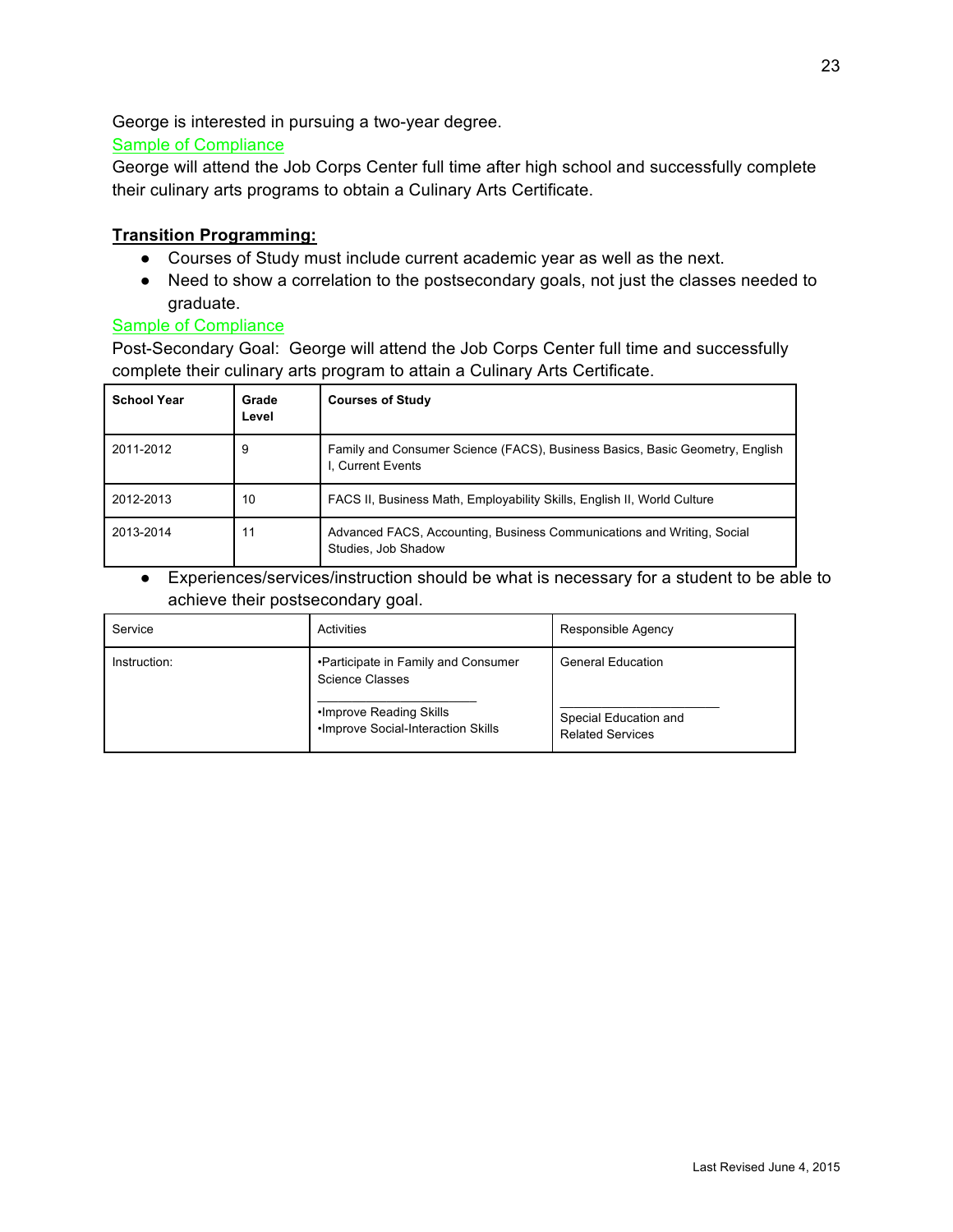## **Restrictive Procedures-**

- Every district has a policy on the use of Restrictive Procedures: Restraint (Physical Holding of a Student) and Seclusion (Isolation of a Student). You are responsible to know what your district's procedures are.
- Following an incident of Restraint or Seclusion, the incident must be documented in SpEd Forms (See forms attached) as well as a Debriefing of the Incident. These should be finalized into history and two copies MUST be forwarded to MVED within 72 hours to Melissa Wagner. (Fax to (507) 934-5893.
- IEP meetings need to be held after two incidents of Restraint and/or Seclusion within 30 calendar days or a pattern. If a student is restrained and then in seclusion or retrained twice even as a part of a single incident, this is considered two incidents and an IEP meeting should be held.
- Two incidents of police needing to remove or restrain a student within 30 calendar days also necessitates the need for an IEP meeting.
- If a student has been involved in any incident's needing Restrictive Procedures or if the team feels that the student is at risk, these procedures need to be documented in a student's PBSP (Positive Behavior Support Plan) under the "Crisis Intervention Plan" at the bottom. Sample statement:

*Regulated procedures of seclusion and/or physical restraint will be used in an emergency situation. If (Student's name) becomes aggressive, assaultive, is endangering himself of others (or attempts to leave the instructional area/school building without permission), he will be physically restrained and escorted to the time-out room by staff or the School Liaison Officer.* The door will remain closed until he can demonstrate that he is calm for two minutes. He will *remain in the time-out room until he demonstrates calm with the door open for an additional two minutes and completes a resolution process. The student's parents will be notified by phone on the same day any of these procedures are implemented.*

- 'Corraling' a student, if within the classroom and if they are not touched or threatened with consequences does NOT constitute Restraint or Seclusion as they are not being isolated in a room alone nor are they being physically held.
- Bathroom and water: Student's should not be denied access. Nothing says these need to be offered every 15 minutes. If a student is calm enough to request a bathroom break or a drink, etc. They are obviously no longer a threat to themselves or others and should no longer be left in isolation. Students are to be released AS SOON AS it is safe. Waiting for them to demonstrate a period of calm/quiet/responsiveness is not the criteria for release.
- The law has changed and Restrictive Procedures are no longer justifiable for serious property damage. "Emergency" has been redefined in the law to state: "Emergency means a situation where immediate intervention is needed to protect a child or other individual from physical injury". Emergency no longer includes preventing serious property damage, nor, the law states "Emergency does NOT mean circumstances such as: a child who does not respond to a task or request and instead places his/her head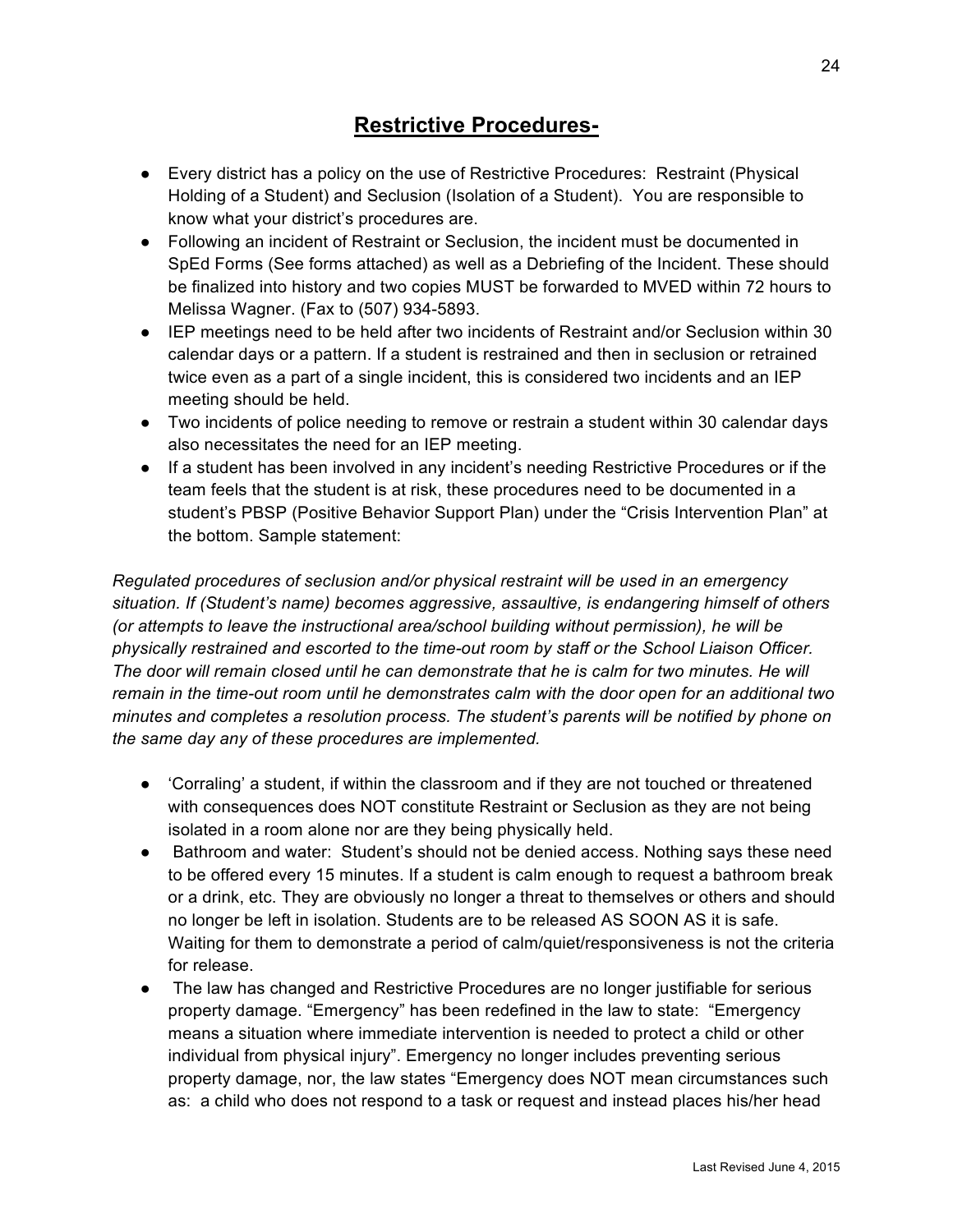on a desk or hides under the desk or table; a child who does not respond to a staff person's request unless failing to respond would result in physical injury to the child or other individual; or an emergency incident has already occurred and no threat of physical injury currently exists. *(MN Statutes 2012, section 125A.0941)*

● Restrictive Procedures must not be used to punish or otherwise discipline a child.

#### PHYSICAL RESTRAINT REMINDERS:

- 1. Only staff who have been certified under you district's Restrictive Procedures Policy can restrain a student. I.E. If staff is not currently certified under CPI they CANNOT touch a student.
- 2. NEVER, should a student be restrained on the floor.
- 3. "Escorting" a student by holding their hand or keeping a hand on their shoulder is not a restraint. If a student is only offering minimal resistance but is continuing under their own power, it does not need to be documented as an incident of restraint. "Escorting" a student who is offering minimal resistance is not a hold. Do not use the word 'hold' when describing the use of a transport.

#### SECLUSION REMINDERS:

- 1. Only rooms that have been registered with MDE and certified as safe by the Fire Marshal (every three years) can be used as seclusion rooms.
- 2. The ceiling of seclusion rooms need to be immobile. The use of 'hold down clips' should be in place prior to use in rooms with acoustic tiles in the ceiling.
- 3. Students must be able to be viewed at all times while in seclusion.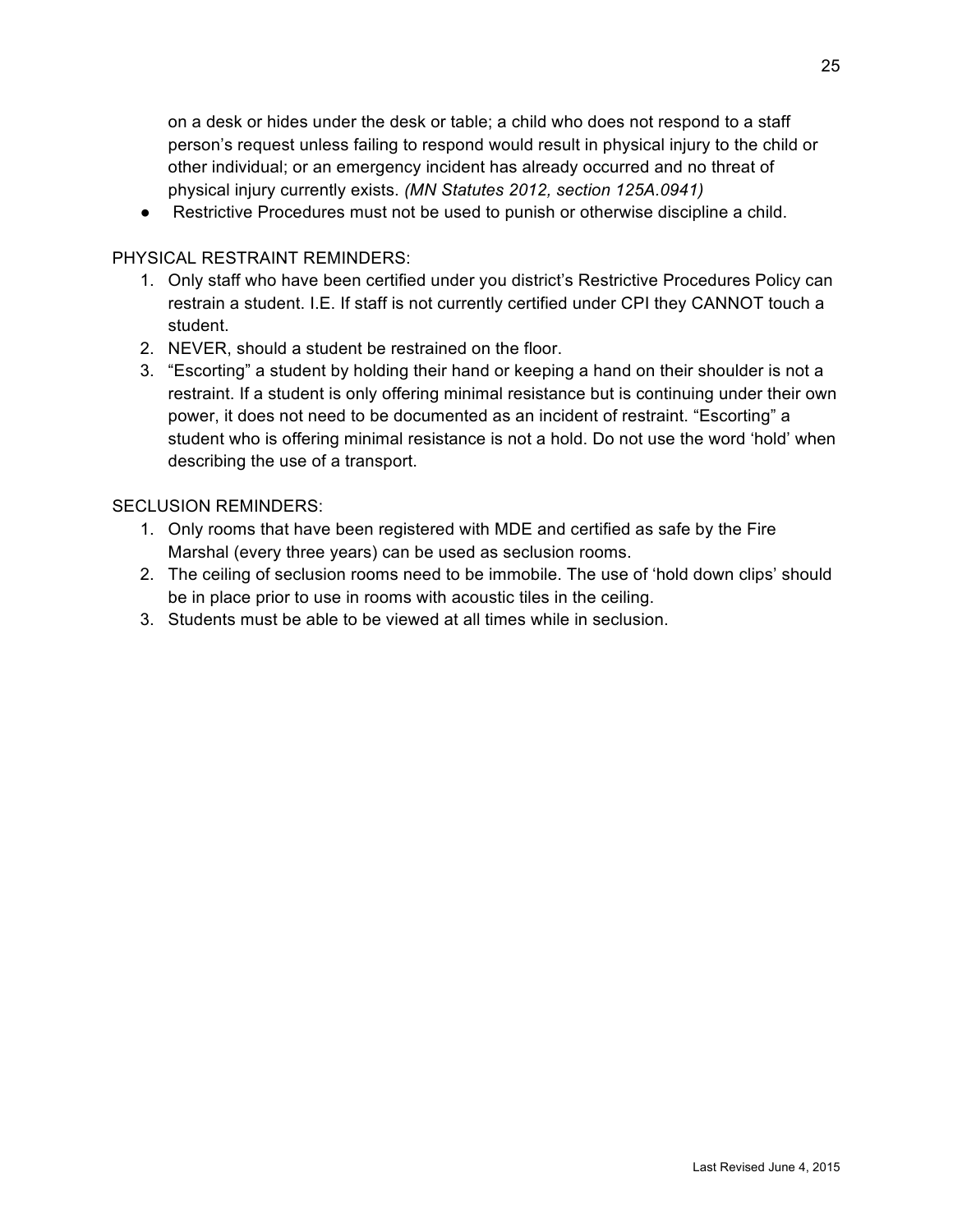## **Exit Procedures-**

- An evaluation is REQUIRED when dismissing a student from ALL special education services UNLESS the student is graduating or aging out.
- The evaluation does not necessarily need to include new testing, but needs to be a complete and comprehensive evaluation report.
- If a parent revokes consent for services, an evaluation does not need to be completed, but parents should be presented with a PWN so that the revocation is in writing.
- If an evaluation is completed and the student is determined eligible but the parent does not consent to special education services, the ER still should indicate eligibility.

#### **Graduation and/or Aging Out-**

- Students with an identified disability are eligible to receive FAPE through age 21 if appropriate. If they graduate or age out, both an SOP and a PWN should be completed. **Summary of Performance:**
- The Summary of Performance (SOP) should include recommendations about ways to help meet post-secondary goals.
- The SOP *must* be completed during the final year of a student's high school education and is most useful when completed during the transition IEP process when the student has the opportunity to actively participate in the development of the document.
- The document should contain the most updated information on the performance of the student and include both the student's abilities and aspirations.

#### **Prior Written Notice:**

A Prior Written Notice should be completed upon graduation:

"High school graduation is a change in placement for a student with disabilities. A *Prior Written Notice is required* whenever the district proposes or refuses to initiate or change the identification, evaluation, educational placement or provision of FAPE to the child."

"Before a student receives a signed diploma, the IEP team must meet to review the IEP to assure that:

1. The school district's graduation requirements are met, or

2. The student's instructional annual goals and objective in the student's IEP are attained or a

3. Combination of district graduation requirements and meeting IEP annual goals and objectives.

Sample PWN for Graduation:

*Description of the action(s) proposed or refused by the district:*

{Student's} team is recommending that they receive their high school diploma from Minnesota Valley High School(MVHS) and graduate on June 2, 2012.

*Explanation of why the district proposes to take or refused to take the action:*

{Student} has met all of the goals and objectives from their most current Individual Education Plan (IEP) dated October 10, 2011. They have earned 27 credits and are currently enrolled in a Work Experience Program and working at Minnesota Rehabilitation Center Incorporated (MRCI) during the school day with success.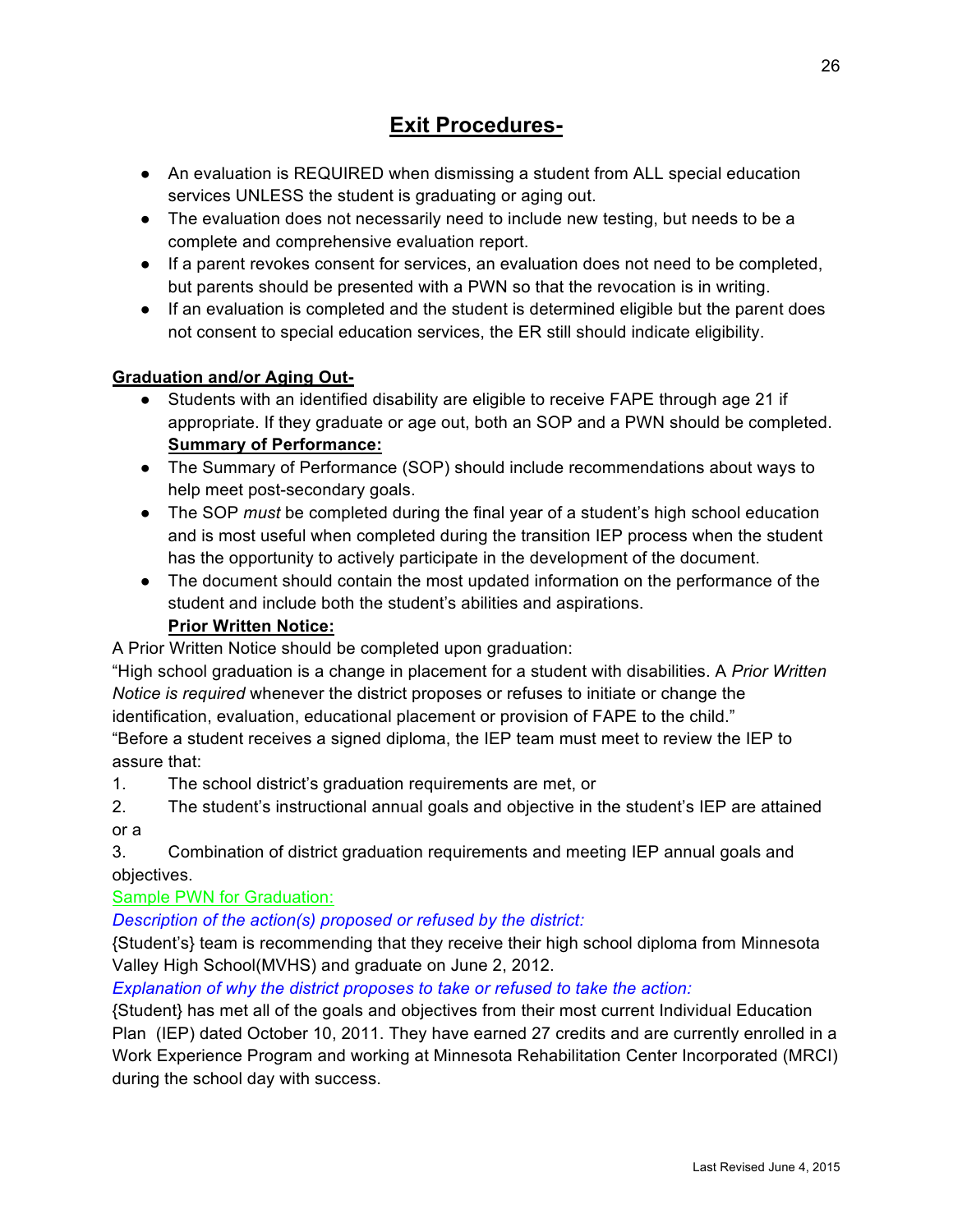#### *Description of each evaluation procedure, test, record, or report the district used as a basis for the proposed action or for refusing the requested action:*

Review of current IEP and Evaluation Report.

Review of Student's grades and transcript from MVHS.

Job Evaluation and report from Work Experience Coordinator.

Input from {Student} and their parents.

Input from school staff.

*Description of other options the team considered and the reasons why those options were proposed or rejected:*

{Student's} team discussed delaying graduation for another year, as they are not 21 for eighteen months from June 22, 2012, however this was rejected as it was determined that {Student's} needs were being met by outside service providers and their current goals and objectives had been attained.

#### *Description of other factors affecting the proposal or refusal:*

If {Student} does not receive their diploma in June, they will be unable to walk with their peers and that has been their goal to go through commencement with their same age classmates.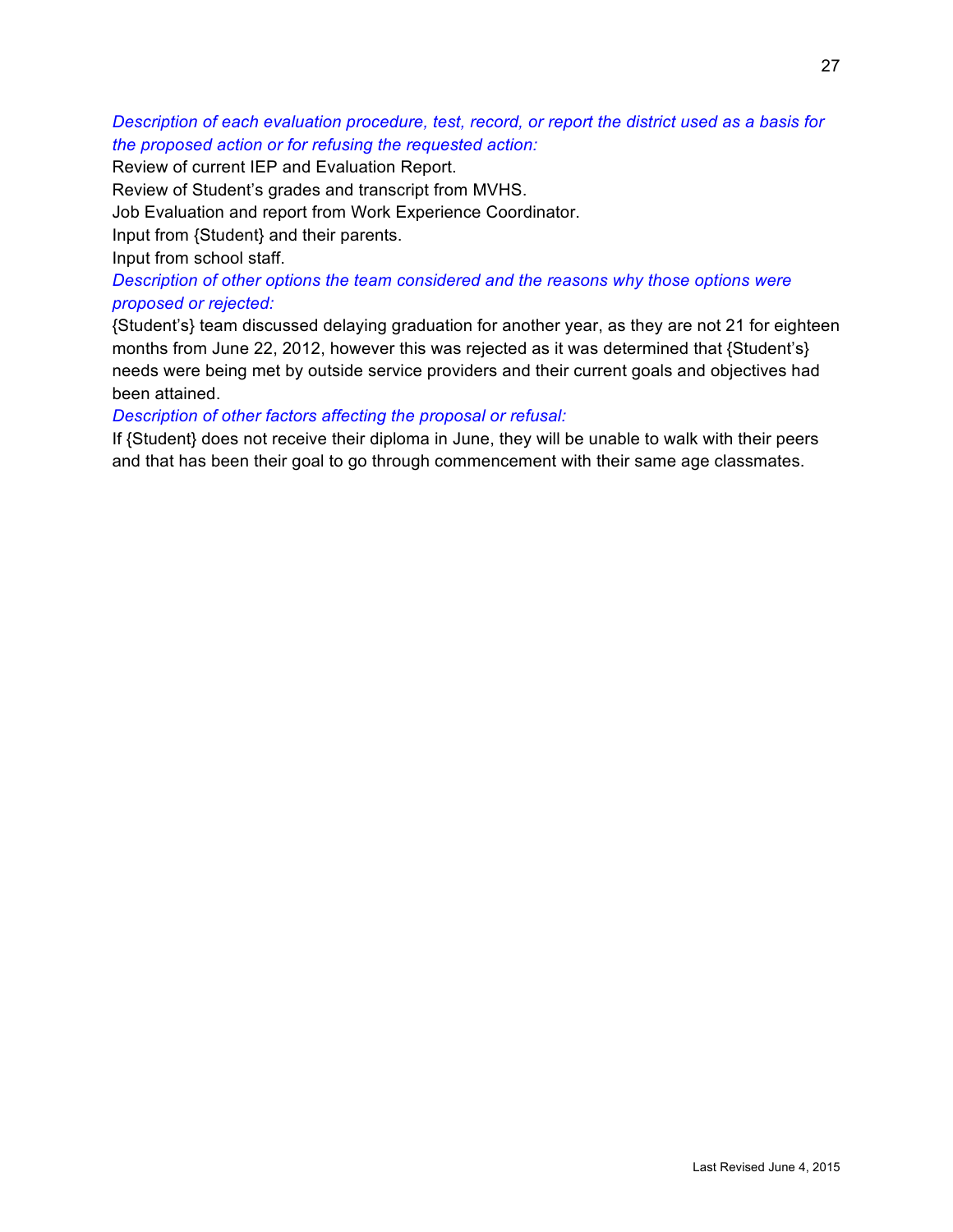### **Appendix A: Minnesota Valley Education District Points of Contact 2015-2016 School Year**

1.Questions or concerns regarding Team Overrides of an Evaluation, Requests for Mediation or Refusal of a Prior Written Notice or other critical Due Process issues:

**Anna Fleischmann: Director of Special Education (507) 934-5420 x254 annaf@mnved.org**

2. Questions about Due Process Paperwork, student programming and placement, training or other non-critical Special Education Questions:

● Cleveland, Lake Crystal Wellcome Memorial, Minnesota Valley School, Nicollet, Maple River and St. Clair:

**Melissa Wagner: Special Education Coordinator (507) 934-5420 x236 mwagner@mnved.org**

● Le Sueur Henderson and St. Peter: **Anna Fleischmann: Director of Special Education (507) 934-5420 x254 annaf@mnved.org**

3. Questions about evaluating or serving a student with Autism Spectrum Disorder (ASD), Physical Impairment (PI), Traumatic Brain Injury (TBI) Other Health Disabilities without ADHD (OHD) or Developmentally Cognitively Delayed (DCD):

**Jackie Madden: Special Education Categorical Consultant (507) 934-5420 x224**

**jmadden@mnved.org**

4. Questions about evaluating or serving a student who is Deaf or Hard of Hearing (DHH)

**Laurie Palesotti: Teacher of the Deaf and Hard of Hearing (507) 934-5420 x251 lpalesotti@mnved.org**

5. Questions about evaluating or serving a student who is Visually Impaired **Kristi Portugue: Teacher of the Blind (507) 389-5086**

**kportugue@mnscsc.org**

6. Questions about Secondary Transition evaluation or services: **Kelsey Hutchins: Work Experience Coordinator**

**(507) 934-5420 x317 khutchins@mnved.org**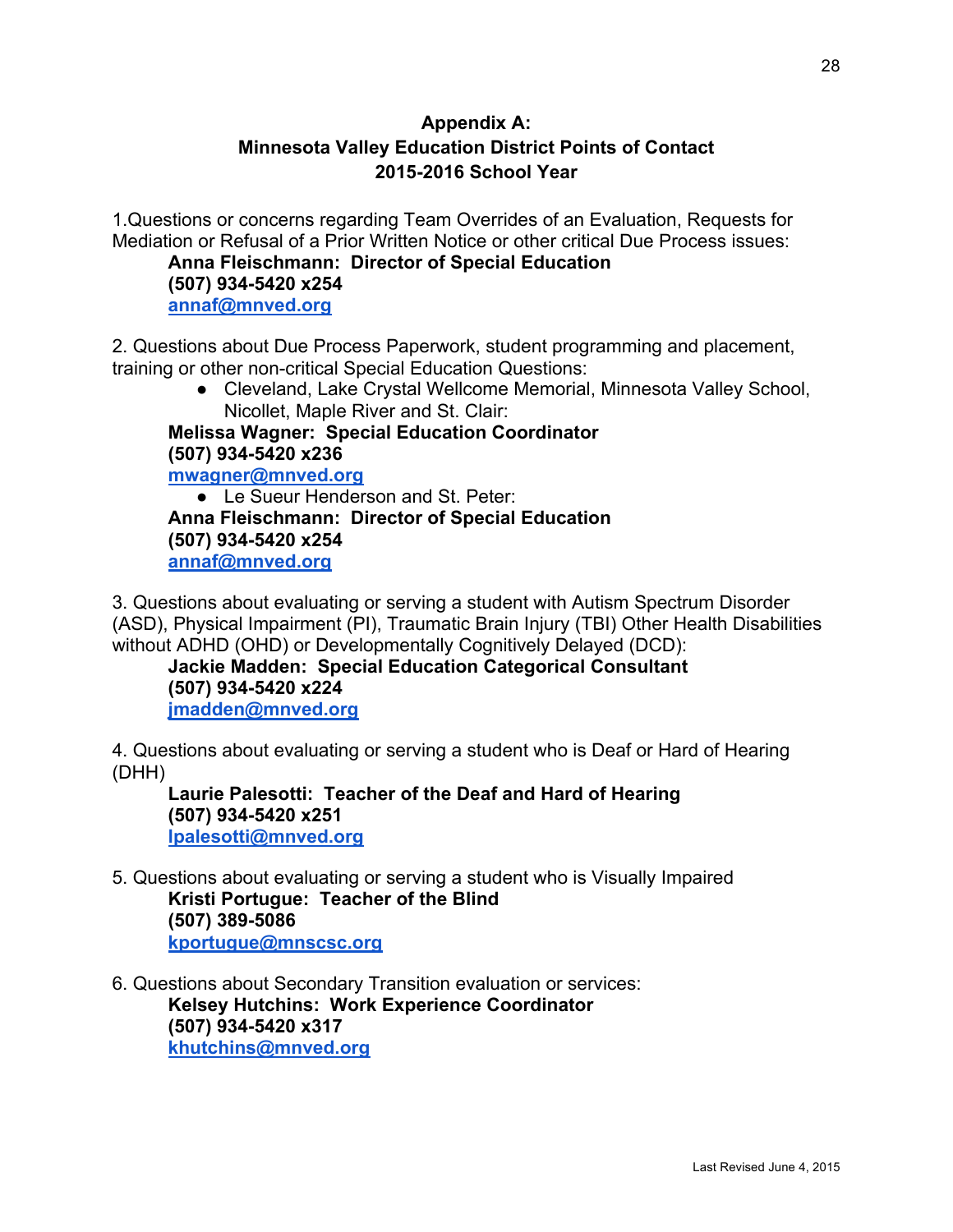## **Appendix B: Specific Evaluation Requirements by Categorical Disability**

#### ● **Autism Spectrum Disorder: Minnesota Rule 3525.1325**

Based on the information in the Evaluation Report and the student file, the student must meet requirements in A and B to be eligible for this disability category. The determination must be made by a **multidisciplinary team which includes at least one professional with experience and expertise in the area of ASD** due to the complexity of this disability and the specialized intervention methods. The team must also include a school professional knowledgeable of the range of possible special education eligibility criteria. The behavior indicators demonstrated must be atypical for the pupil's developmental level. The team shall document behavioral indicators through at least two of these methods: structured interviews with parents, autism checklists, communication rating scales, developmental rating scales, functional behavior assessments, application of diagnostic criteria from the current Diagnostic and Statistical Manual (DSM), informal and standardized evaluation instruments, or intellectual testing. A. The team must document that the pupil demonstrates patterns of behavior described in at least two of the three subitems, one of which must be subitem (1).

1. Qualitative impairment of social interaction, as documented by two or more behavioral indicators, for example:

\_\_\_\_\_ limited joint attention and limited use of facial expressions towards others

does not show or bring things to others to indicate interest in the activity

\_\_\_\_\_ demonstrates difficulty relating to people, objects, and events

gross impairment in ability to make and keep friends

significant vulnerability and safety issues due to social naiveté

\_\_\_\_\_ may appear to prefer isolated or solitary activities

\_\_\_\_\_ misinterprets others' behaviors and social cues

 $other$ 

AND 2. Qualitative impairment in communication, as documented by one or more behavioral indicators, for example:

\_\_\_\_\_ not using finger to point or request

using other's hand or body as a tool

showing lack of spontaneous imitations or lack of varied imaginative play

absence or delay of spoken language

limited understanding and use of nonverbal communication skills such as gestures, facial expressions, or voice tone

odd production of speech, including intonation, volume, rhythm, or rate

\_\_\_\_\_ repetitive or idiosyncratic language

inability to initiate or maintain conversation when speech is present

\_\_\_\_\_ other \_\_\_\_\_\_\_\_\_\_\_\_\_\_\_\_\_\_\_\_\_\_\_\_\_\_\_\_\_\_\_\_\_\_\_\_\_\_\_\_\_\_\_\_\_\_\_\_\_\_\_\_\_\_

OR 3. Restricted, repetitive, or stereotyped patterns of behavior, interests, and activities as documented by one or more behavioral indicators, for example:

\_\_\_\_\_ insistence on following routines or rituals

\_\_\_\_\_ demonstrating distress or resistance to change in activity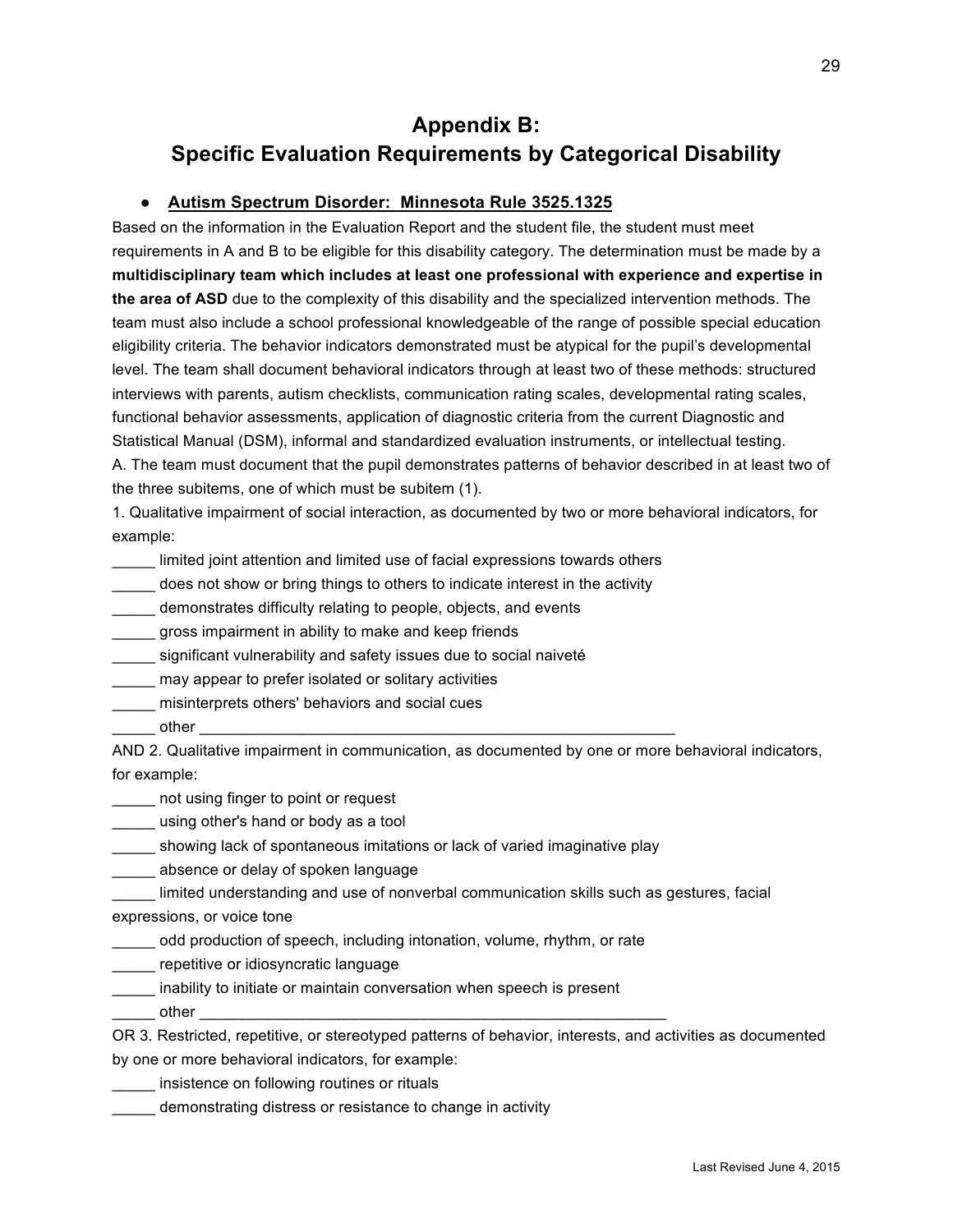\_\_\_\_\_ repetitive hand or finger mannerism

**The Lack of true imaginative play versus reenactment** 

\_\_\_\_\_ overreaction or under-reaction to sensory stimuli

\_\_\_\_\_ rigid or rule-bound thinking

\_\_\_\_\_ intense, focused preoccupation with a limited range of play, interests, or conversation topics

 $\_$  other

B. Verification The evaluation report must include documentation with supporting data in all four areas below that verifies ASD adversely affects the pupil's performance and that the pupil is in need of special education instruction and related services.

Present levels of performance in each core feature identified in A (subitem 1 and either subitem 2 or 3).

\_\_\_\_\_ Education needs in each core feature identified in A (subitem 1 and either subitem 2 or 3).

\_\_\_\_\_ Observations of the pupil in two different settings, on two different days.

Summary of the pupil's developmental history and behavior patterns.

#### ● **Deaf and Blind: Minnesota Rule 3525.1352**

Based on information in the Evaluation Report and the student file, the student must meet the requirements below.

Deaf and Blind: Documentation verifies meeting criteria for both disability areas below:

\_\_\_\_\_ Visual Impairment See Minnesota Rule 3525.1345 for criteria.

Deaf and Hard of Hearing See Minnesota Rule 3525.1331 for criteria.

#### ● **Deaf and Hard of Hearing: Minnesota Rule 3525.1331**

Based on information in the Evaluation Report and in the student file, the student must meet the requirements in A and either B, C, or D below.

A. Measurements Audiological documentation from a certified audiologist must be provided to demonstrate that the pupil has ONE of the following:

Sensorineural hearing loss with an unaided pure tone average, speech threshold, or auditory brainstem response threshold of 20 decibels hearing level (HL) or greater in the better ear;

\_\_\_\_\_ Conductive hearing loss with an unaided pure tone average or speech threshold of 20 decibels hearing level (HL) or greater in the better ear persisting over 3 months or occurring at least 3 times in the previous 12 months as verified by audiograms with at least one measure provided by a certified audiologist; \_\_\_\_\_ Unilateral sensorineural or persistent conductive loss with an unaided pure tone average or speech threshold of 45 decibels hearing level (HL) or greater in the affected ear; or

Sensorineural hearing loss with unaided pure tone thresholds at 35 decibels hearing level (HL) or greater at 2 or more adjacent frequencies (500 hertz, 1000 hertz, 2000 hertz or 4000 hertz) in the better ear. B. Effect on Educational Performance The student's hearing loss affects educational performance as demonstrated by:

The student needs to consistently use amplification appropriately in educational settings as determined by audiological measures and systematic observation data; OR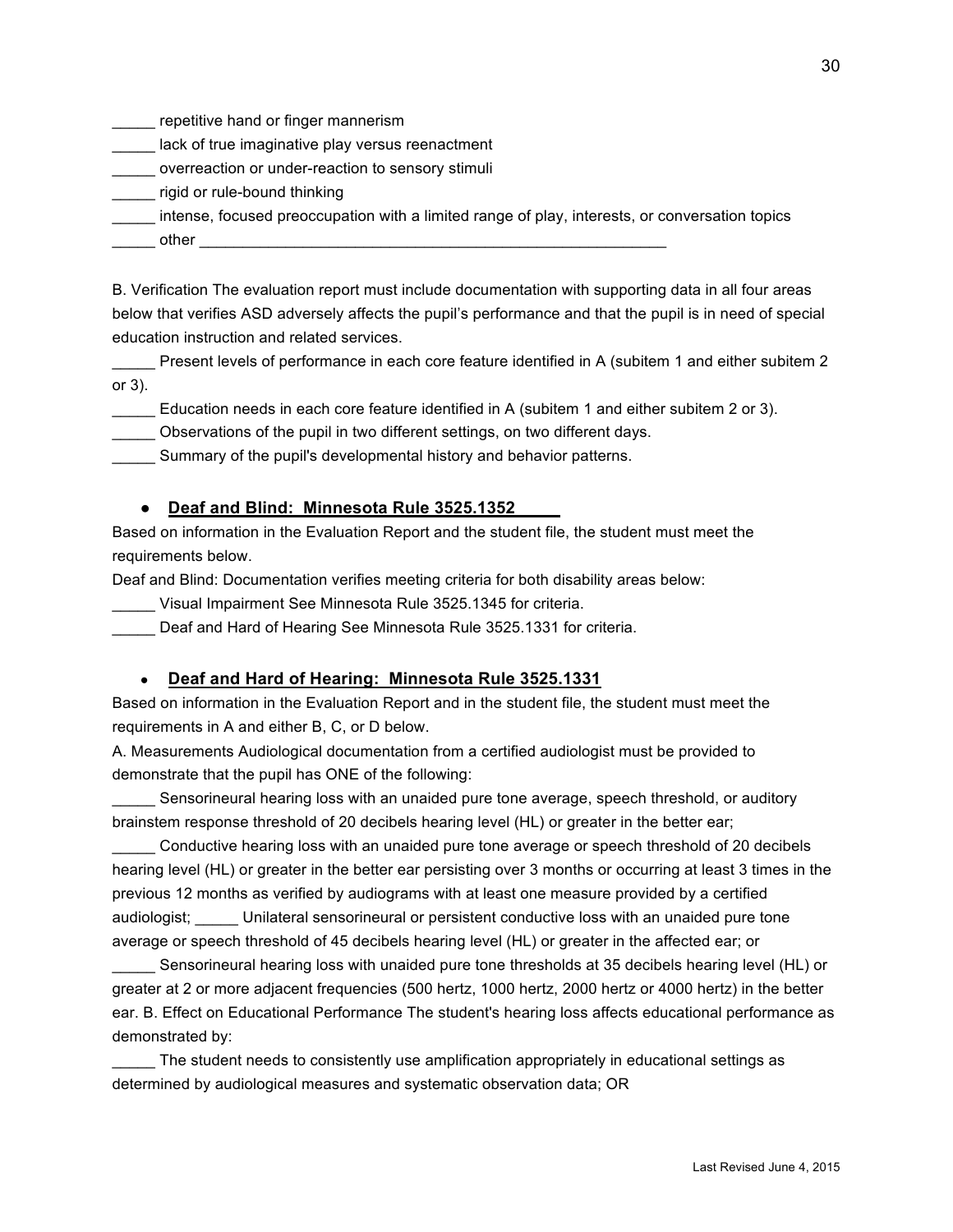The student has an achievement deficit showing performance in the 15th percentile or 1.0 standard deviation or more below the mean in one area. Achievement

 $\textsf{Test} \textcolor{red}{\overline{\phantom{a}}}\textcolor{red}{\overline{\phantom{a}}}\textcolor{red}{\overline{\phantom{a}}}\textcolor{red}{\overline{\phantom{a}}}\textcolor{red}{\overline{\phantom{a}}}\textcolor{red}{\overline{\phantom{a}}}\textcolor{red}{\overline{\phantom{a}}}\textcolor{red}{\overline{\phantom{a}}}\textcolor{red}{\overline{\phantom{a}}}\textcolor{red}{\overline{\phantom{a}}}\textcolor{red}{\overline{\phantom{a}}}\textcolor{red}{\overline{\phantom{a}}}\textcolor{red}{\overline{\phantom{a}}}\textcolor{red}{\overline{\phantom{a}}}\textcolor{$ 

Basic reading skills Results \_\_\_\_\_\_\_\_\_\_\_

Reading comprehension Results

Written language Results \_\_\_\_\_\_\_\_\_

General knowledge Results \_\_\_\_\_\_\_\_\_\_\_\_

C. Use or Understanding of Spoken English The student's hearing loss affecting the use or understanding of spoken English as documented by one or both of the following:

\_\_\_\_\_ Under typical classroom conditions, the student's classroom interaction is limited as measured by systematic observation of communication behaviors; OR

The use of American Sign Language or one or more alternative or augmentative systems of communication, alone or in combination with oral language as documented by parent or teacher reports and language sampling conducted by a professional with knowledge in the area of communication with persons who are deaf or hard of hearing.

#### D. Effect on Adaptive Behavior

\_\_\_\_\_ The student's hearing loss affects the adaptive behavior required for age-appropriate social functioning as supported by documented systematic observation within the student's primary learning environments by a licensed professional and the student, when appropriate; AND

Below average scores of same-aged peers on a standardized scale of social skill development. Test Name \_\_\_\_\_\_\_\_\_\_\_\_\_\_\_\_\_\_\_\_\_\_\_\_\_\_\_\_\_\_\_\_\_\_\_\_\_\_\_\_\_\_\_\_\_\_\_\_\_\_\_\_\_\_ Results \_\_\_\_\_\_\_\_\_\_

#### ● **Developmental Adapted Physical Education: Minnesota Rule 3525.1352**

Based on the information in the Evaluation Report and the student file, the student must meet the requirements in A and B below.

A. Disability The student file must have at least ONE of the following disabilities:

\_\_\_\_Autism Spectrum Disorder

Deaf-Blind

- \_\_\_\_Emotional or Behavioral Disorder
- Deaf and Hard of Hearing
- Developmental Cognitive Disability
- \_\_\_\_Other Health Disability
- \_\_\_\_Physically Impaired
- Severely Multiply Impaired
- \_\_\_\_Blind and Visually Impaired
- \_\_\_\_Traumatic Brain Injury
- Specific Learning Disability
- \_\_\_\_Developmental Delay (3-6)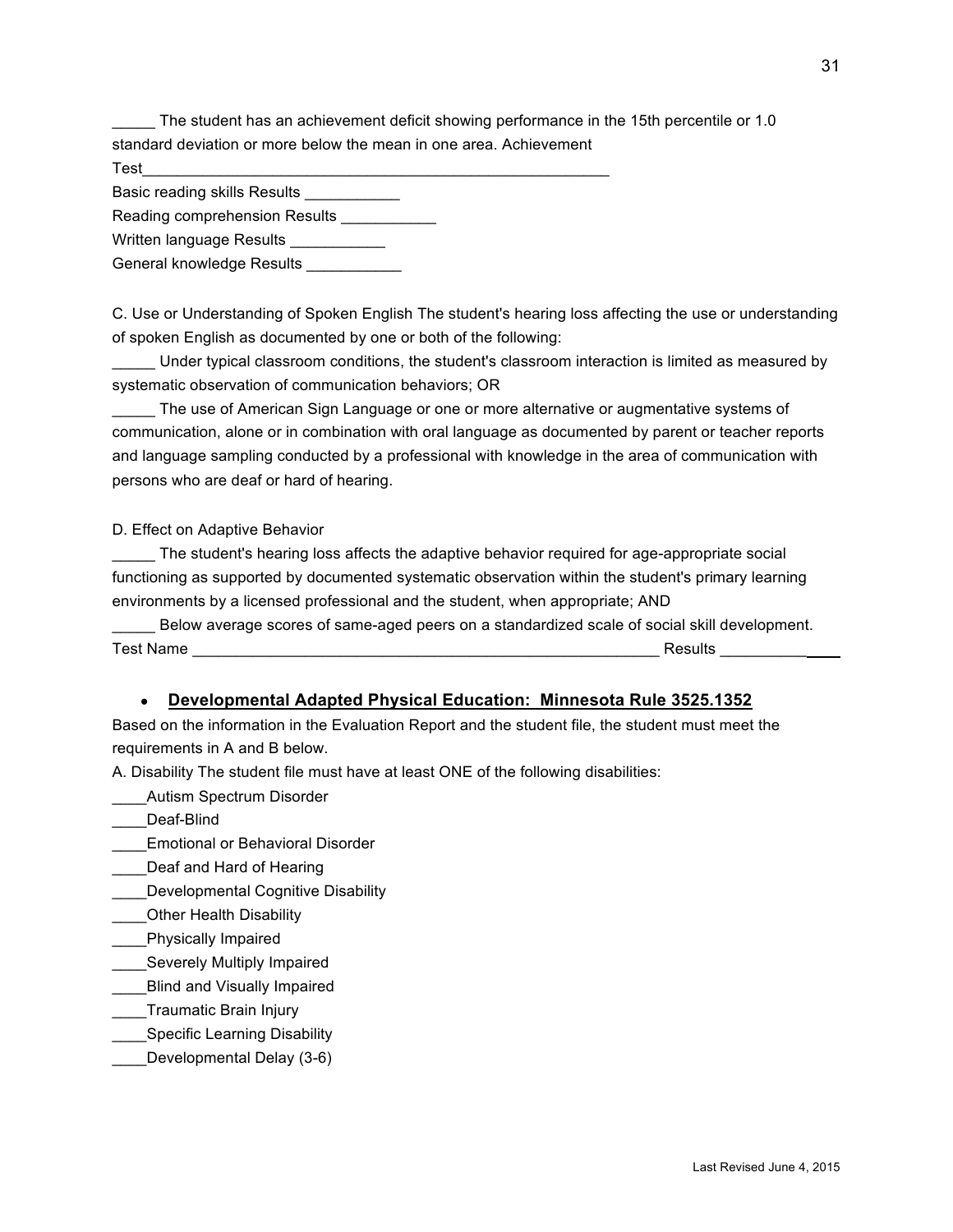B. Evaluation The student's file must contain documentation of ONE of the following:

\_\_\_\_Standardized psychomotor evaluation or physical fitness test, administered individually by an appropriately licensed teacher (performing at 1.5 standard deviations or more below the mean) Test \_\_\_\_\_\_\_\_\_\_\_\_\_\_\_\_\_\_\_\_\_\_\_\_\_\_\_\_\_\_\_ Standard Deviation \_\_\_\_\_\_\_\_\_\_ OR

Development, or achievement and independence in school, home, and community settings are inadequate to allow success in regular physical education based on at least two of the following:

\_\_\_\_motor and skill checklists

\_\_\_\_criterion-referenced measures

\_\_\_\_parent and staff interviews

\_\_\_\_informal tests

\_\_\_\_medical history or reports

\_\_\_\_systematic observations

social, emotional, and behavioral evaluations

deficits in achievement related to the defined curriculum

#### ● **Developmental Cognitive Disability: Minnesota Rule 3525.1333**

Based on information in the Evaluation Report and the student file, the student must meet the requirements in A and B below.

A. Adaptive Behavior

The student demonstrates below-average adaptive behavior in school by a composite score at or below the 15th percentile on a nationally normed, technically adequate measure of adaptive behavior. Adaptive behavior test name

Composite score percentile

The student demonstrates below average adaptive behavior at home by a composite score at or below the 15th percentile on a nationally normed, technically adequate measure of adaptive behavior. Adaptive behavior test name:  $\blacksquare$ 

Composite score percentile **AND** 

Documentation of needs and the level of support required in at least four of the seven adaptive behavior domains across multiple environments.

| Domain                                        | Home | School | Community | Need(s) and Level of<br><b>Support Required</b> |
|-----------------------------------------------|------|--------|-----------|-------------------------------------------------|
| Daily living and independent living<br>skills |      |        |           |                                                 |
| Social and interpersonal skills               |      |        |           |                                                 |
| <b>Communication skills</b>                   |      |        |           |                                                 |
| Academic skills                               |      |        |           |                                                 |
| Recreation and leisure skills                 |      |        |           |                                                 |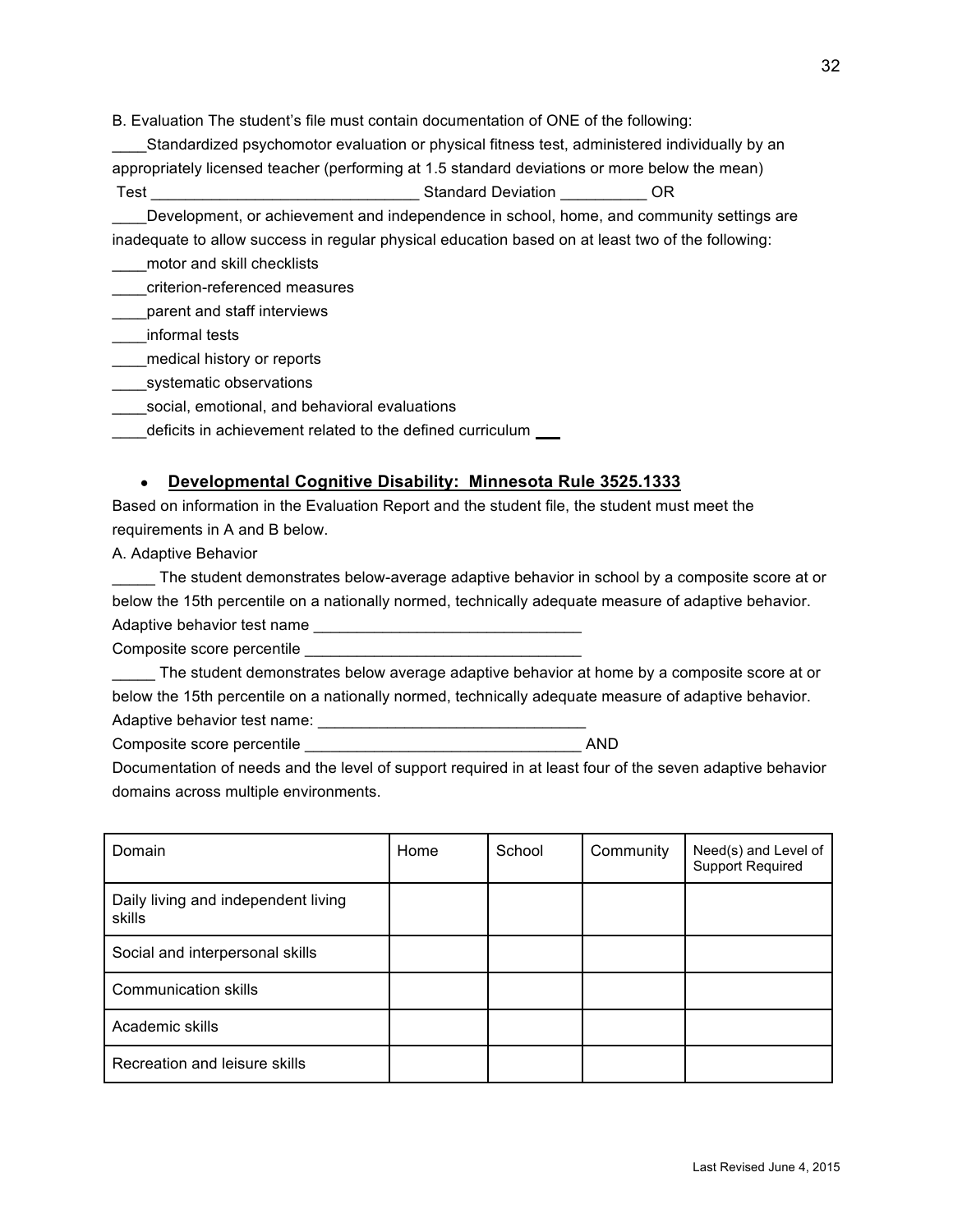| Community participation skills |  |  |
|--------------------------------|--|--|
| Work and work related skills   |  |  |

AND Is supported by BOTH of the following:

\_\_\_\_\_ A systemic observation

Parent input Other sources of documentation may include checklists, classroom or work samples, interviews, criterion-referenced measures, educational history, medical history, or pupil self-report.

B. General Intellectual Functioning The student demonstrates significantly below-average general intellectual functioning as measured by an individually administered, nationally normed test of intellectual ability. Intellectual Ability Test: entity and the Score: All Scale Score: All Scale Score: All Scale Score: Al

Mild-moderate range = 2 standard deviations below the mean  $(+)$  or  $-1$  standard error of measurement)

 $\_$  Severe-profound range = 3 standard deviations below the mean (+ or  $-$  1 standard error of measurement)

AND The student's significantly below-average general intellectual functioning is verified through:

\_\_\_\_ A written summary of results from at least two systematic observations with consideration for culturally relevant information, medical and education history and at least one of the following:

- Supplemental tests of specific abilities
- \_\_\_\_ Alternative methods of intellectual assessment

\_\_\_\_ Criterion-referenced tests

\_\_\_\_ Clinical interviews with family members

\_\_\_\_ Observation and analysis of behavior across multiple environments

Note: DCD does not include conditions primarily due to a sensory or physical impairment, traumatic brain injury, autism spectrum disorder, severe multiple impairments, cultural influences, or inconsistent educational programming.

#### ● **Developmental Delay - Ages 3 through 6: Minnesota Rule 3525.1351**

Based on information in the Evaluation Report and the student file, a child identified as eligible under Developmental Delay criteria must meet the requirements in 1 and 2 below.

1. Developmental Delay The child must meet one of the following to be determined eligible for Early Childhood Special Education services under Developmental Delay:

A diagnosed physical or mental condition or disorder that has a high probability of resulting in developmental delay. OR

A delay of 1.5 standard deviations or more below the mean in two or more developmental areas:

- Cognitive Development Standard Deviation
- Physical Development (including vision and hearing) Standard Deviation
- \_\_\_\_Communication Development Standard Deviation \_\_\_\_
- \_\_\_\_Social or Emotional Development Standard Deviation \_\_\_\_
- Adaptive Development Standard Deviation

2. Need for Special Education The child's need for special education is supported by ALL of the following:

At least one documented systematic observation in the child's daily routine setting by an appropriate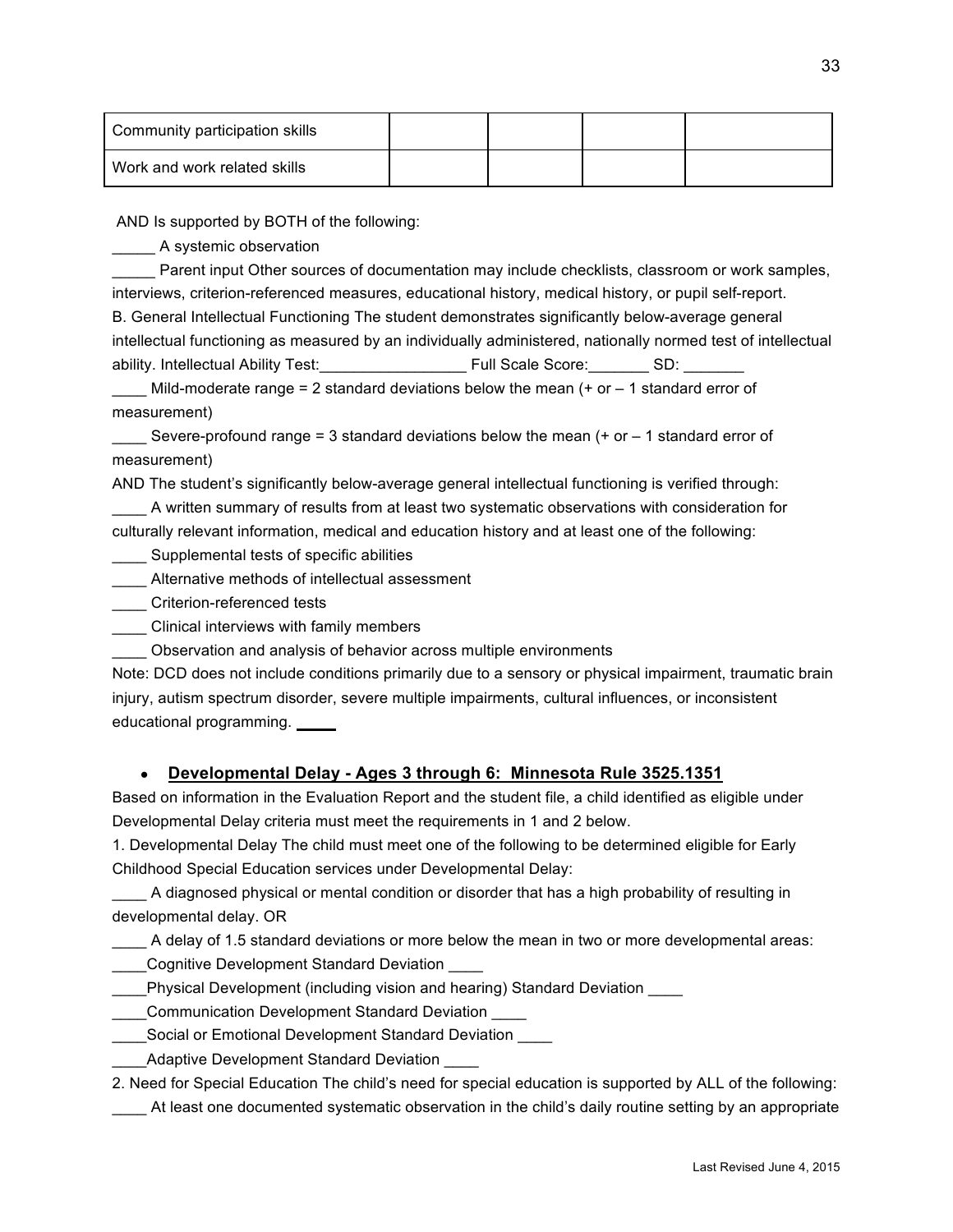professional or, if observation in the daily routine setting is not possible, the alternative setting must be justified.

**\_\_\_\_** Developmental history

At least one other evaluation procedure in each area of identified delay that is conducted on a different day than the medical or norm-referenced evaluation; which may include criterion referenced instruments, language samples, or curriculum-based measures.

Area of identified delay: \_\_\_\_\_\_\_\_\_\_\_\_\_\_ Evaluation procedure: \_\_\_\_\_\_\_\_\_\_\_\_\_\_\_\_\_\_\_\_ Area of identified delay: \_\_\_\_\_\_\_\_\_\_\_\_\_\_\_\_\_\_ Evaluation procedure: \_\_\_\_\_\_\_\_\_\_\_\_\_

#### ● **Developmental Delay - Birth through Age 2: Minnesota Rule 3525.1350**

Based on information in the Evaluation Report and the student file, the child identified as eligible under Developmental Delay must meet the requirements below

The child must meet one of the following to be determined eligible for Infant and Toddler Intervention Services under Developmental Delay:

1.\_\_\_\_\_ A medically diagnosed physical or mental condition or disorder that has a high probability of resulting in a developmental delay regardless of whether the child has a demonstrated need or delay. Physical or Mental condition

2.\_\_\_\_\_ A developmental delay that is demonstrated by a score of 1.5 standard deviations or more below the mean in at least one developmental area as measured by appropriate diagnostic measures and procedures.

\_\_\_\_\_ Cognitive Development \_\_\_\_\_ Standard Deviation

\_\_\_\_\_ Communication Development \_\_\_\_\_ Standard Deviation

\_\_\_\_\_ Physical Development (including vision and hearing) \_\_\_\_\_ Standard Deviation

Social or Emotional Development Standard Deviation

Adaptive Development Standard Deviation

3.\_\_\_\_\_ A developmental delay that is determined through the use of informed clinical opinion as an independent basis. Rationale

#### ● **Emotional or Behavioral Disabilities: Minnesota Rule 3525.1329**

\_\_\_\_\_\_\_\_\_\_\_\_\_\_\_\_\_\_\_\_\_\_\_\_\_\_\_\_\_\_\_\_\_\_\_\_\_\_\_\_\_\_\_\_\_\_\_\_\_\_\_\_\_\_\_\_\_\_\_\_\_\_

Based on information in the Evaluation Report and in the student file, K-12 students must meet the criteria in A through D below. Pre-kindergarten students must meet the requirements outlined in A, B, E and F. A pupil must demonstrate an established pattern of emotional or behavioral responses that represents a significant difference from peers.

A. Significantly Different Behaviors

\_\_\_\_ The student must exhibit withdrawn or anxious behaviors, pervasive unhappiness, depression, severe problems with mood or feelings of self-worth as defined by behaviors, such as:

\_\_\_\_isolating self from peers

\_\_\_\_\_overly perfectionistic

\_\_\_\_displaying intense fears or school refusal

**\_\_\_\_\_failing to express emotion** 

\_\_\_\_displaying pervasive sad disposition

\_\_\_\_changes in eating or sleeping patterns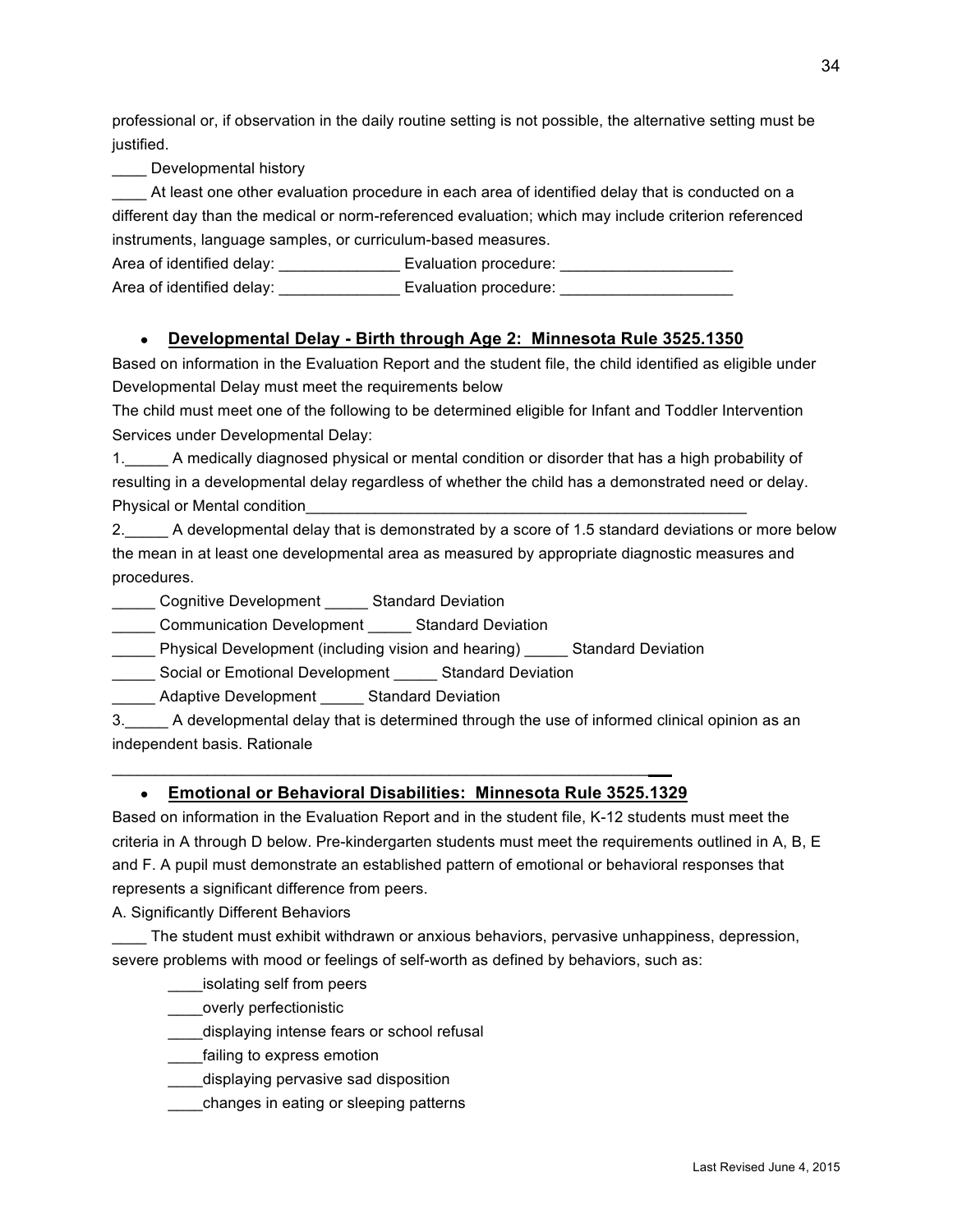\_\_\_\_developing physical symptoms related to worry or stress

\_\_\_\_other\_\_\_\_\_\_\_\_\_\_\_\_\_\_\_\_\_\_\_\_\_\_\_\_\_\_\_\_\_\_\_\_ OR

The student must exhibit disordered thought processes manifested by unusual behavior patterns, atypical communication styles or distorted interpersonal relationships, such as:

reality distortion beyond normal developmental fantasy and play or talk

\_\_\_\_inappropriate laughter, crying, sounds, or language

self-mutilation

developmentally inappropriate sexual acting out or developmentally inappropriate self

stimulation

\_\_\_\_rigid, ritualistic patterning

**\_\_\_\_perseveration or obsession with specific objects** 

\_\_\_\_overly affectionate behavior towards unfamiliar persons

\_\_\_\_hallucinating or delusions of grandeur

\_\_\_\_other\_\_\_\_\_\_\_\_\_\_\_\_\_\_\_\_\_\_\_\_\_\_\_\_\_\_\_\_\_\_\_\_ OR

\_\_\_\_ The student must exhibit aggressive, hyperactive, or impulsive behaviors that are developmentally inappropriate, such as:

\_\_\_\_physically or verbally abusive behaviors

impulsive or violent, destructive, or intimidating behavior

behaviors that are threatening to others or excessively antagonistic

other

B. Adverse Effects on Educational Performance

The student's pattern of emotional or behavioral responses must adversely affect educational performance and result in at least ONE of the following:

Inability to demonstrate satisfactory social competence that is significantly different from appropriate age, cultural or ethnic norms; OR

\_\_\_\_ A pattern of unsatisfactory educational progress that is not primarily a result of intellectual, sensory, physical health, cultural or linguistic factors; illegal chemical use; autism spectrum disorders; or inconsistent educational programming.

C. Areas of Impact K-12 Documentation of prior interventions and the evaluation data for K-12 students must establish significant impairments in at least ONE of the following areas:

intrapersonal

\_\_\_ academic

\_\_\_ vocational

social skills

The impaired area identified above must meet ALL of the following criteria:

Severely interferes with the pupil's or other students' educational performance

Is consistently exhibited by occurrences in at least three different settings: two educational settings, one of which is the classroom, and a setting in either home, child care, or community

Has been occurring throughout a minimum of six months, or results from the well-documented, sudden onset of a serious mental health disorder diagnosed by a licensed mental health professional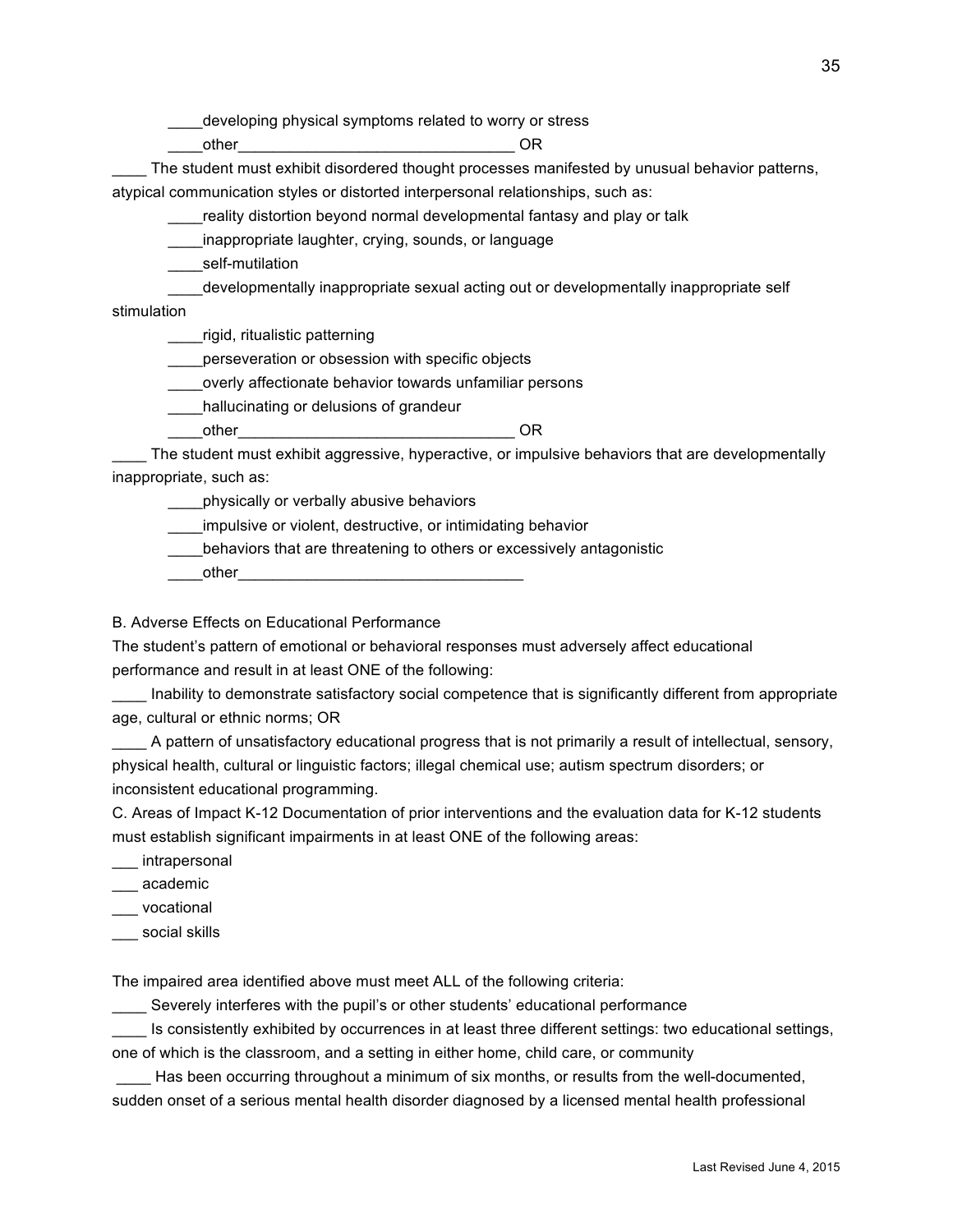D. Evaluation Requirements K-12 The evaluation may include data from vocational skills measures; personality measures; self-report scales; adaptive behavior rating scales; communication measures; diagnostic assessment and mental health evaluation reviews; environmental, socio-cultural and ethnic information reviews; gross and fine motor and sensory motor measures; or chemical health assessments. K-12 evaluation must be supported by current or existing data from ALL of the following:

\_\_\_\_clinically significant scores on standardized, nationally normed behavior rating scales

\_\_\_\_individually administered, standardized, nationally normed tests of intellectual ability and academic achievement

\_\_\_\_record review

\_\_\_\_mental health screening

\_\_\_\_interviews with parent, pupil and teacher

\_\_\_\_three systematic observations in the classroom or other learning environments

\_\_\_\_health history review procedures

\_\_\_\_functional behavioral assessment

FOR PRE-KINDERGARTEN STUDENTS: The student must meet criteria in areas A and B above. Additionally, the student must meet requirements for E and F. E. Areas of Impact Pre-K Evaluation data must establish and define developmentally significant impairments in at least ONE of the following areas for pre-kindergarten students:

\_\_\_\_ self-care

social relations

social or emotional growth

The area(s) identified above must meet ALL of the following criteria:

\_\_\_\_ data must document that emotional or behavioral responses are exhibited in at least one setting including either in the home, at childcare, or in the community

has been occurring throughout a minimum of six months, or results from the well-documented, sudden onset of a serious mental health disorder diagnosed by a licensed mental health professional

F. Evaluation of Pre-K Pre-K evaluations must be supported by current or existing data from each of the following areas:

\_\_\_\_ two or more systematic observations, including one in the home

\_\_\_\_ a case history, including medical, cultural and developmental information

\_\_\_\_ information on the student's cognitive ability, social skills and communication abilities

\_\_\_\_ standardized and informal interviews, including parent, teacher, caregiver and childcare provider

\_\_ standardized adaptive behavior scales \_\_\_

#### ● **Other Health Disabilities: Minnesota Rule 3525.1335**

Based on information in the Evaluation Report and the student file, the student must meet the requirements in A through C below.

A. Health Condition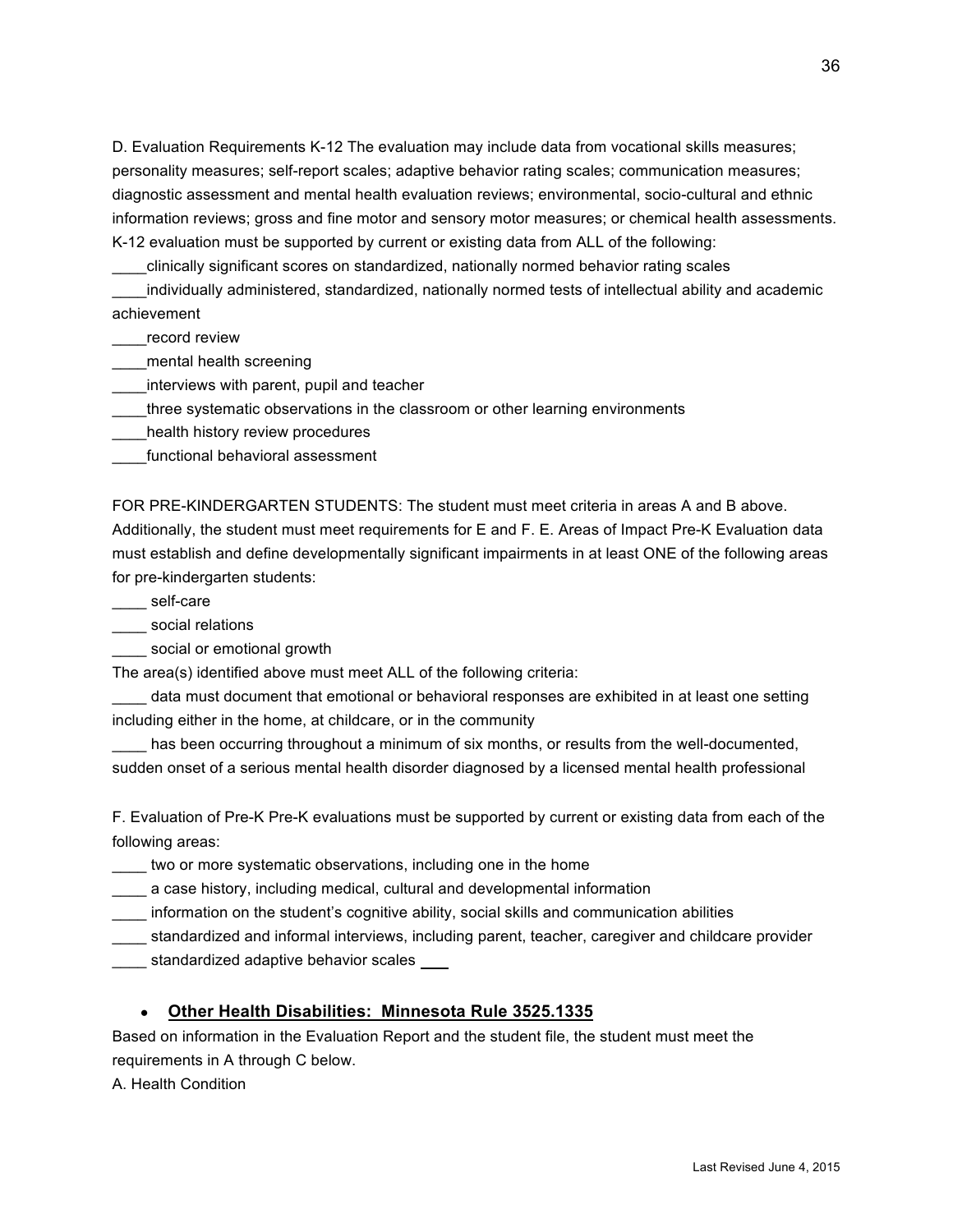Medical documentation written and signed by a licensed physician of a medically diagnosed chronic or acute health condition. For initial evaluations, documentation must be dated within the previous 12 months.

Health Condition\_\_\_\_\_\_\_\_\_\_\_\_\_\_\_\_\_\_\_\_\_\_\_\_\_\_\_\_\_\_\_\_\_\_\_\_\_\_\_\_\_\_\_\_\_\_ OR

In the case of Attention Deficit Disorder (ADD) or Attention Deficit Hyperactivity Disorder (ADHD), written and signed documentation of a medical diagnosis by a licensed physician. For initial evaluation, documents must be dated within the past 12 months. The documentation must show the student meets DSM-IV criteria in items A-E. The DSM-IV criteria documentation must be provided by a licensed physician, mental health or medical professional licensed to diagnose the condition. A licensed physician, an advanced practice nurse, or a licensed psychologist is qualified to make a diagnosis and determination of attention deficit disorder or attention deficit hyperactivity disorder for purposes of identifying a child with a disability. Minn. Stat. 125A.02 Subd.1.

B. Adverse Effects In comparison with peers, the health condition adversely affects the pupil's ability to complete educational tasks within routine timelines as documented in at least THREE of the following areas: \_\_\_\_\_ excessive absenteeism linked to the health condition (e.g., hospitalizations, medical treatments, surgeries or illnesses)

specialized health care procedures that are necessary during the school day

medications that adversely affect learning and functioning in terms of comprehension, memory, attention or fatigue

limited physical strength resulting in decreased capacity to perform school activities

\_\_\_\_\_ limited endurance resulting in decreased stamina and decreased ability to maintain performance heightened or diminished alertness resulting in impaired abilities (e.g., prioritizing environmental stimuli, maintaining focus, or sustaining effort or accuracy)

\_\_\_\_\_ impaired ability to manage and organize materials and complete classroom assignments within routine timelines

impaired ability to follow directions or initiate and complete a task

C. Unsatisfactory Educational Progress The student's health condition results in a pattern of unsatisfactory educational progress as determined by a comprehensive evaluation. Documentation must include EACH of the following:

\_\_\_\_\_ An individually administered, nationally normed standardized evaluation of the pupil's academic performance

\_\_\_\_\_ Documented, systematic interviews conducted by a licensed special education teacher with classroom teachers and the pupil's parent or guardian

\_\_\_\_\_ One or more documented, systematic observations in the classroom or other learning environment by a licensed special education teacher

\_\_\_\_\_ A review of the pupil's health history, including the verification of a medical diagnosis of a health condition

\_\_\_\_ Records review \_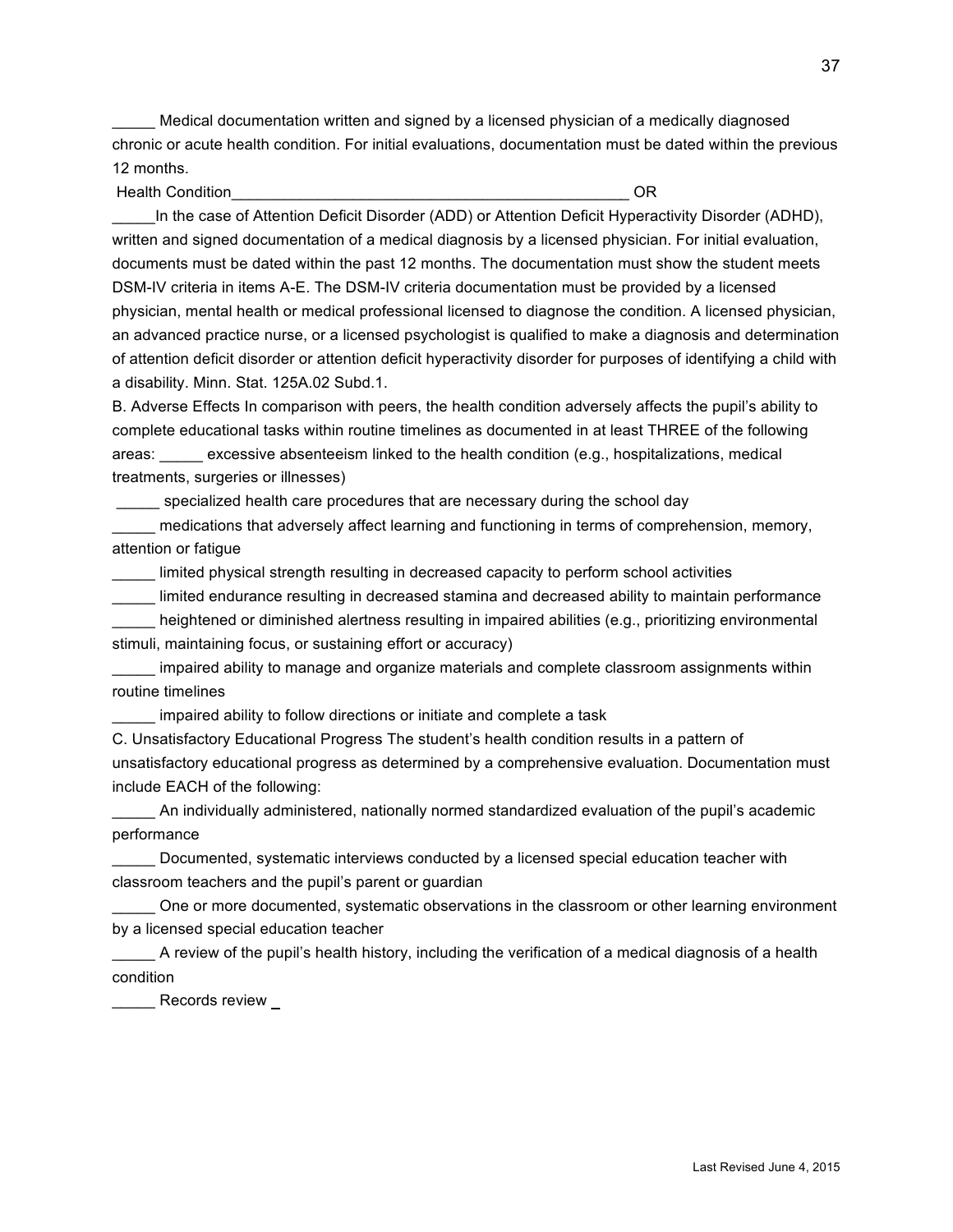#### ● **Physically Impaired: Minnesota Rule 3525.1337**

Based on information in the Evaluation Report and the student file, the student must meet the requirements in 1 and 2 below.

A. Documentation of Physical Impairment

There must be documentation of a medically diagnosed physical impairment Physical Impairment

B. Evaluation At least ONE of the following must be documented in the evaluation report. Functional Skills

The student's need for special education instruction and service is supported by a lack of functional level in organizational or independent work skills as verified by a minimum of two or more documented, systematic observations in daily routine settings, one of which is completed by a physical and health disabilities teacher.

Motor Skills

\_\_\_\_\_The student's need for special education instruction and service is supported by an inability to manage or complete motoric portions of classroom tasks within time constraints as verified by a minimum of two or more documented systematic observations in daily routine settings, one of which is completed by a physical and health disabilities teacher.

Educational Performance

The student's physical impairment interferes with educational performance as shown by an achievement deficit of 1.0 standard deviation or more below the mean on an individually administered, nationally normed standardized evaluation of the student's academic achievement. Achievement Test **Achievement Test Achievement Test Achievement Test Achievement** Test **Achievement Achievement** 

#### ● **Severely Multiply Impaired: Minnesota Rule 3525.1339**

Based on information in the Evaluation Report and the student file, the student must meet ALL requirements below. Multiple Disabilities Identify at least TWO disabilities that are documented in the student's file.

\_\_\_\_Deaf or Hard of Hearing

**Example 2** Physically Impaired

Developmental Cognitive Disability – Severe-Profound range

\_\_\_\_Blind/Visually Impaired

\_\_\_\_Emotional or Behavioral Disorders

\_\_\_\_Autism Spectrum Disorders

#### ● **Specific Learning Disability: Minnesota Rule 3525.1341**

Information about each item must be sought from the parent and included as part of the evaluation data. The evaluation data must confirm that the disabling effects of the child's disability occur in a variety of settings. The child must receive two interventions prior to evaluation unless the parent requests an evaluation or the team waives the requirement due to urgency. Based on information in the Evaluation Report and the student file, a pupil has a specific learning disability and is in need of special education and related services when the pupil meets the criteria in A, B, and C OR A, B, and D below.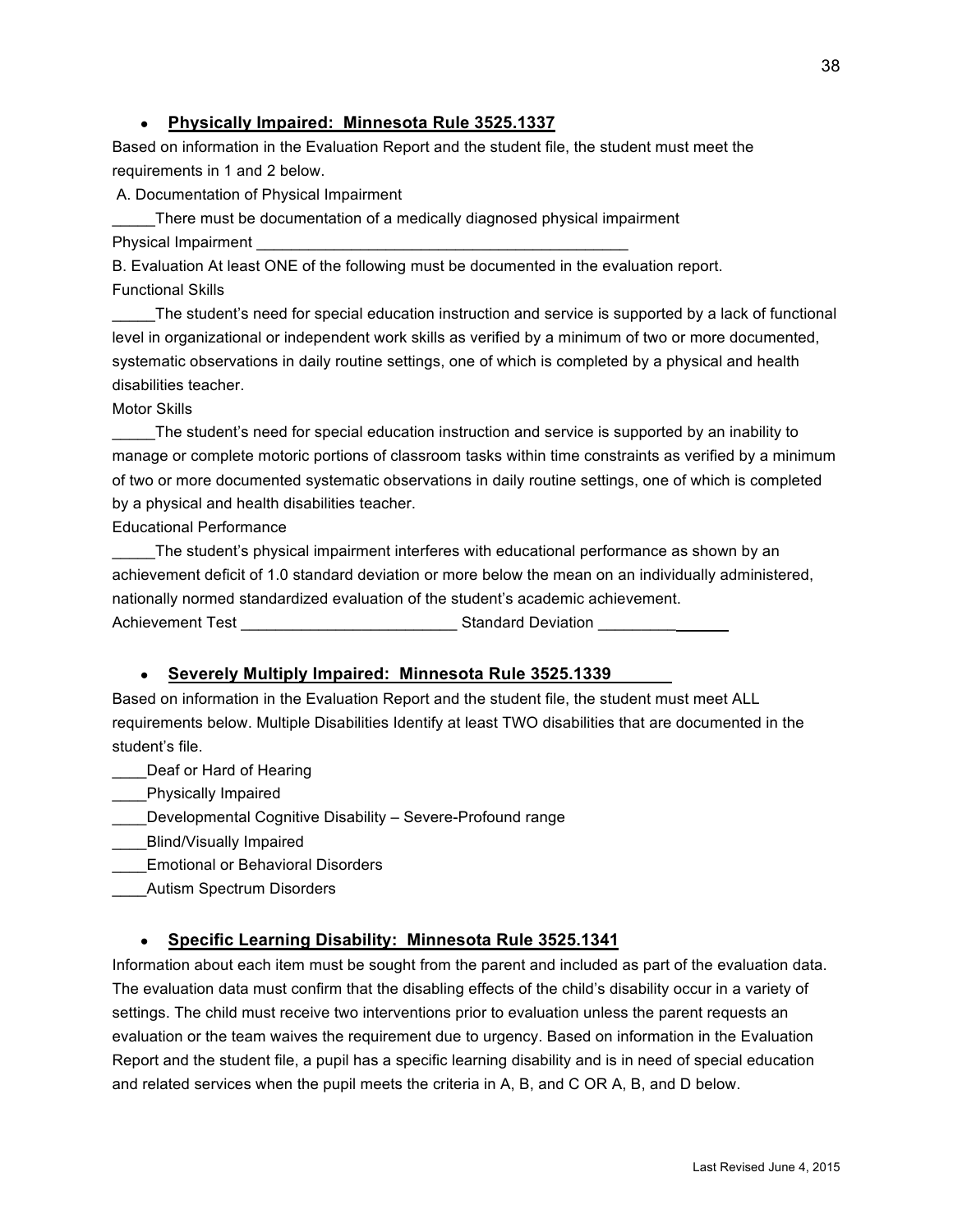A. Documentation of Inadequate Achievement The child does not achieve adequately in one or more of the following areas in response to appropriate classroom instruction:

\_\_\_\_\_Oral Expression

\_\_\_\_\_Listening Comprehension

\_\_\_\_\_Written Expression

\_\_Basic Reading Skills

\_\_\_\_\_Reading Comprehension

**\_\_\_\_\_Reading Fluency** 

\_\_\_\_\_Mathematics Calculation

Mathematical Problem Solving

AND

\_\_\_\_\_The child does not make adequate progress to meet age or state-approved grade-level standards in one or more of the areas listed above when using a process based on the child's response to scientific, research-based intervention; OR

\_\_\_\_\_The child exhibits a pattern of strengths and weaknesses in performance, achievement, or both, relative to age, state-approved grade-level standards, or intellectual development, that is determined by the group to be relevant to the identification of a specific learning disability (SLD).

AND

Documentation to support this finding must be both representative of the pupil's curriculum and useful for developing instructional goals and objectives. Documentation includes evidence of low achievement from the following sources, when available:

\_\_\_\_\_Cumulative record reviews

\_\_\_\_\_Class work samples

Anecdotal teacher records

Statewide and district-wide assessments

\_\_\_\_\_Formal, diagnostic, and informal tests

Results from targeted support programs in general education

\_\_\_\_\_Curriculum based evaluation results

 B. Information Processing The child has a disorder in one or more of the basic psychological processes, which includes an information processing condition that is manifested in a variety of setting by behaviors such as inadequate:

\_\_\_\_\_Acquisition of information

\_\_\_\_\_Organization

\_\_\_\_\_Planning and sequencing

\_\_\_\_\_Working memory, including verbal, visual, or spatial

\_\_\_\_\_Visual and auditory processing

Speed of processing

Verbal and nonverbal expression

\_\_\_\_\_Transfer of information

\_\_\_\_\_Motor control for written tasks (pencil and paper assignments, drawing, and copying)

 $Other:$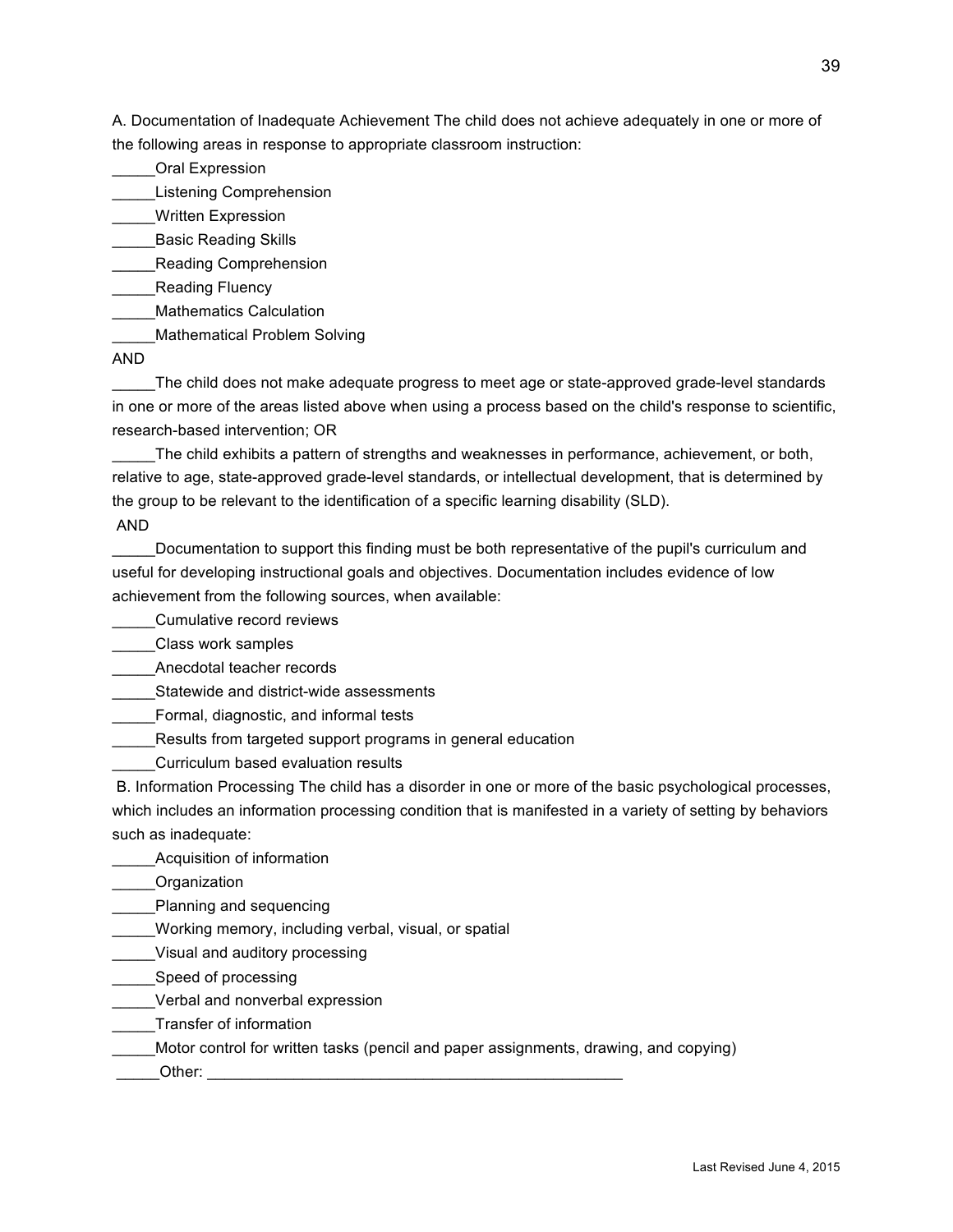C. Severe Discrepancy The child demonstrates a severe discrepancy between general intellectual ability and achievement in at least one of the identified areas of achievement. The demonstration of a severe discrepancy shall not be based solely on the use of standardized tests. The instruments used to assess the child's general intellectual ability and achievement must be individually administered and interpreted by an appropriately licensed person using standardized procedures. For initial placement, the severe discrepancy must be equal to or greater than 1.75 standard deviations below the mean on a distribution of regression scores for the general population at the student's chronological age.

General Intellectual Ability Assessment Measure:

Overall Composite Score: example and a Regression Score:  $\blacksquare$ 

Achievement Measure:

Cluster Area Composite Score

Oral Expression

Listening Comprehension \_\_\_\_\_\_\_\_\_\_\_\_\_\_

Written Expression

Basic Reading Skills \_\_\_\_\_\_\_\_\_

Reading Fluency Skills \_\_\_\_\_\_\_\_\_\_\_\_\_

Reading Comprehension \_\_\_\_\_\_\_\_\_\_\_\_\_

Mathematical Calculation

Mathematical Problem Solving

D. Inadequate rate of progress in response to scientific research-based intervention (SRBI) The child demonstrates an inadequate rate of progress in response to intensive SBRI and the following components are documented:

Rate of progress is measured over at least 7 school weeks on a minimum of 12 data points; Rate of improvement is minimal and continued intervention will not likely result in reaching age or state-approved grade-level standards;

\_\_\_\_\_ Progress will likely not be maintained when instructional supports are removed;

Level of performance in repeated assessment of achievement falls below the child's age or state approved grade-level standards; and

Level of achievement is at or below the 5th percentile on one or more valid and reliable achievement tests using either state or national comparisons. Local comparison data that is valid and reliable may be used in addition to either state or national data, but if it differs from either state or national data, the group must provide a rationale to explain the difference

#### ● **Speech Language Impairment: Minnesota Rule 3525.1343**

Based on information in the Evaluation Report and the student file, the student must meet the requirements in any one of the four areas below.

1. Fluency Disorder A student who meets all of the fluency disorder criteria below is eligible for speech or language special education services:

\_\_\_\_\_ A. The pattern interferes with communication as determined by an educational speech language pathologist and either another adult or the pupil.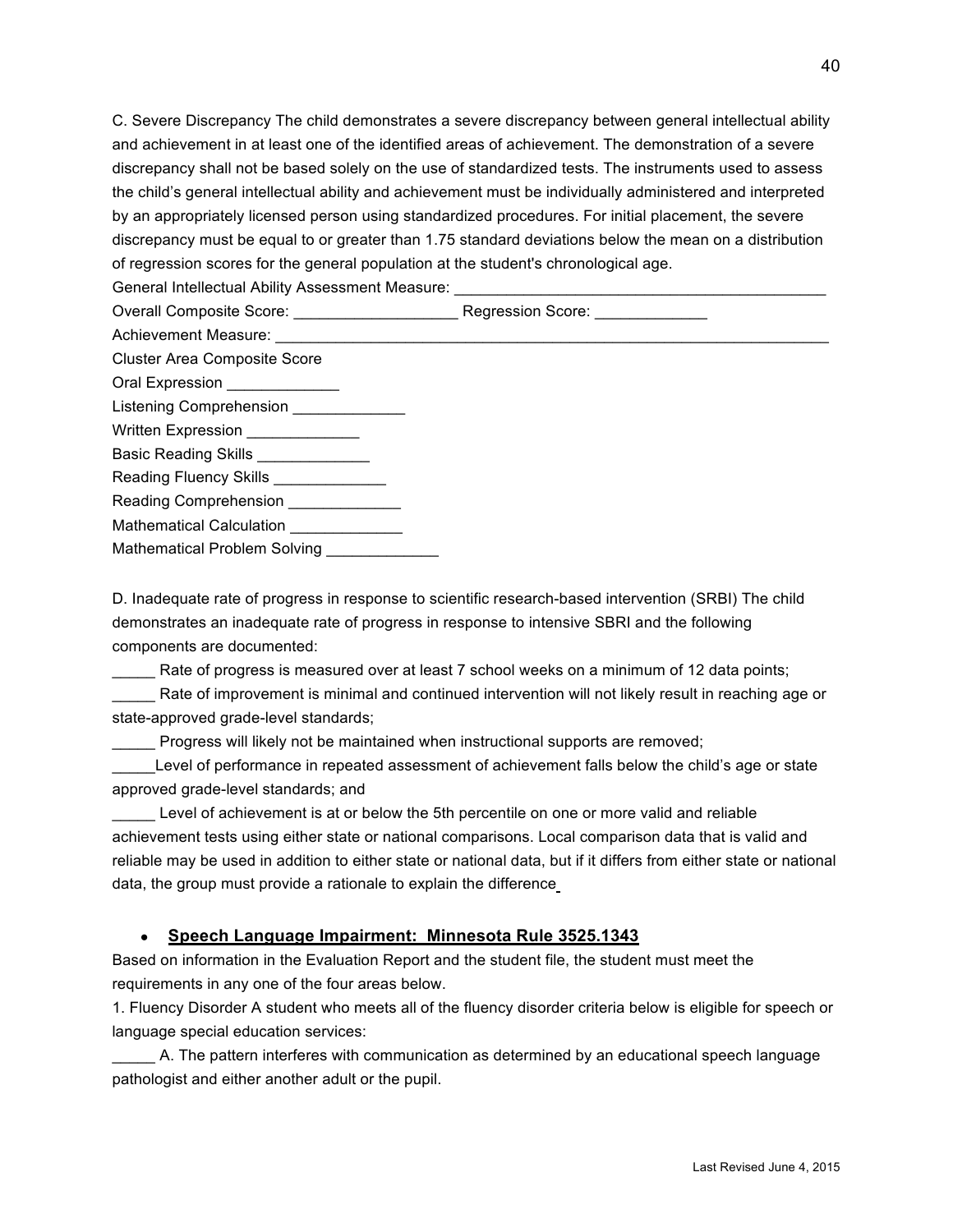\_\_\_\_\_ B. Dysfluent behaviors occur during at least five percent of the words spoken on two or more speech samples. Scores

\_\_\_\_\_ C. Fluency patterns are not attributed only to dialectical, cultural or ethnic difference, or to the influence of a foreign language.

2. Voice Disorder A student with a voice disorder must meet all criteria below to be eligible for speech or language special education services.

\_\_\_\_\_ A. The pattern interferes with communication as determined by an educational speech language pathologist and either another adult or the pupil.

E. Achievement of a moderate to severe vocal severity rating is demonstrated on a voice evaluation profile administered on two separate occasions, two weeks apart, at different times of the day. Voice Profile # 1 Results: \_\_\_\_ moderate \_\_\_\_ severe Date \_\_\_\_\_\_\_\_\_\_ Time \_\_\_\_\_\_\_ Voice Profile # 2 Results: \_\_\_\_\_ moderate \_\_\_\_\_ severe Date \_\_\_\_\_\_\_\_\_\_\_ Time \_\_\_\_\_

\_\_\_\_\_ C. Voice patterns are not attributed only to dialectical, cultural, or ethnic differences, or to the influence of a foreign language.

3. Articulation Disorder A student with an articulation disorder qualifies for speech or language special education services if the student meets both A and D and either B or C:

\_\_\_\_\_ A. The pattern interferes with communication as determined by an educational speech language pathologist and either another adult or the pupil.

\_\_\_\_\_ B. Test performance falls 2.0 standard deviations below the mean on a technically adequate, norm-referenced articulation test.

 $\textsf{Test}$ 

Score  $\Box$ 

\_\_\_\_\_ C. The pupil is nine years of age or older and a sound is consistently in error as documented by two three-minute conversational speech samples.

D. Articulation patterns are not attributed only to dialectical, cultural, or ethnic differences, or to the influence of a foreign language.

4. Language Disorder A student with a language disorder qualifies for speech or language special education the student meets both A, B, and E and either C or D.

\_\_\_\_\_ A. The pattern interferes with communication as determined by an educational speech language pathologist and either another adult or the child.

\_\_\_\_\_ B. Analysis of language sample or documented observation of communication interaction indicates that language behavior is below or different from expectations based on age, developmental level, or cognitive level.

\_\_\_\_\_ C. The pupil scores 2.0 standard deviations or more below the mean on two norm-referenced, technically adequate language tests.

Test name\_\_\_\_\_\_\_\_\_\_\_\_\_\_\_\_\_\_\_\_\_\_\_\_\_\_\_\_\_\_\_\_\_ Standard Deviation\_\_\_\_\_\_\_\_\_ Test name\_\_\_\_\_\_\_\_\_\_\_\_\_\_\_\_\_\_\_\_\_\_\_\_\_\_\_\_\_\_\_\_\_ Standard Deviation\_\_\_\_\_\_\_\_\_

D. If technically adequate, norm-referenced language tests are not available to provide evidence of a deficit of 2.0 standard deviations below the mean in the area of language, two documented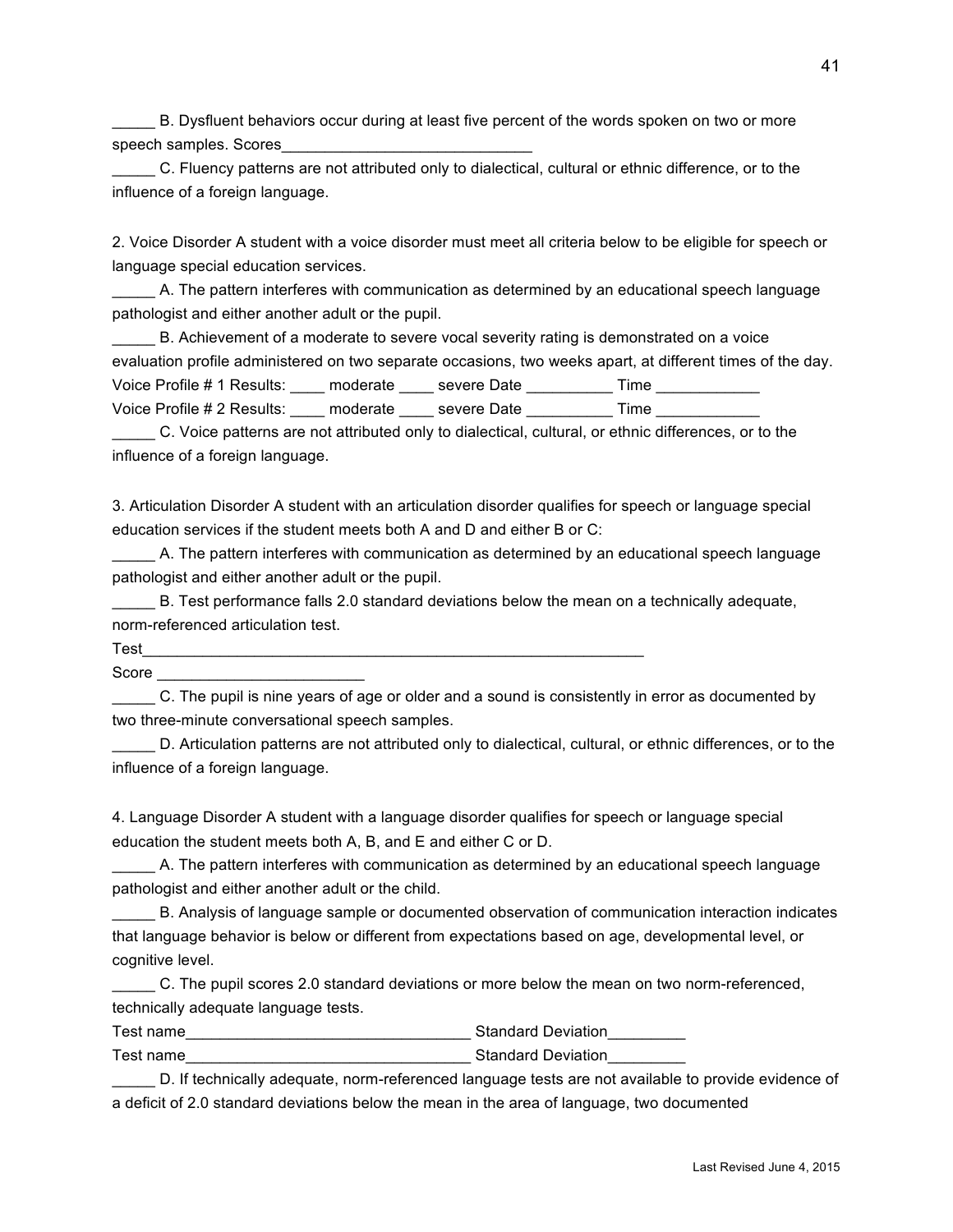measurement procedures indicate a substantial difference from expectations, based on age, developmental level, or cognitive level.

Procedure #1 \_\_\_\_\_\_\_\_\_\_\_\_\_\_\_\_\_\_\_\_\_\_\_\_\_\_\_\_\_\_\_\_\_\_\_\_\_\_\_\_\_\_\_\_\_\_\_\_\_\_\_\_\_\_\_\_\_\_\_\_\_\_\_\_\_\_\_\_\_\_

Results Procedure #2 Results

\_\_\_\_\_ E. Language patterns are not attributed only to dialectical, cultural, or ethnic differences, or to the influence of a foreign language

#### ● **Traumatic Brain Injury: Minnesota Rule 3525.1348**

Based on information in the Evaluation Report and the student file, the student must meet the requirements in all FIVE areas below. The determination must be made by a multidisciplinary team and supported by information collected from multiple settings and sources.

A. Medical Documentation

\_\_\_\_\_ There is documentation by a physician of a medically verified traumatic brain injury.

B. Functional Impairment The student's file must include documentation of a functional impairment attributed to the TBI that adversely affects educational performance in at least one of the following:

\_\_\_\_intellectual-cognitive

\_\_\_\_\_sensory

\_\_\_\_academic

\_\_\_\_social-emotional-behavioral

\_\_\_\_motor

\_\_\_\_functional skills-adaptive behavior

\_\_\_\_communication

 C. Previously Existing Conditions Verification that the student's impairments are not primarily the result of previously existing conditions. Indicate that none of the following contribute to a previously existing condition. \_\_\_visual, hearing, motor impairments

\_\_\_developmental disabilities

\_\_\_environmental or economic disadvantage

\_\_\_emotional/behavioral disorders

\_\_\_language or specific learning disabilities

\_\_\_cultural differences

D. Documentation The student file must include documentation of functional impairment through at least one of the following:

\_\_\_\_\_checklists

\_\_\_\_\_classroom or work samples

\_\_\_\_\_documented, systematic behavioral observations

educational/medical history

interviews with parent, student, and other knowledgeable individuals

 E. Documentation The student's file must include documentation of functional impairment based on at least one of the following: